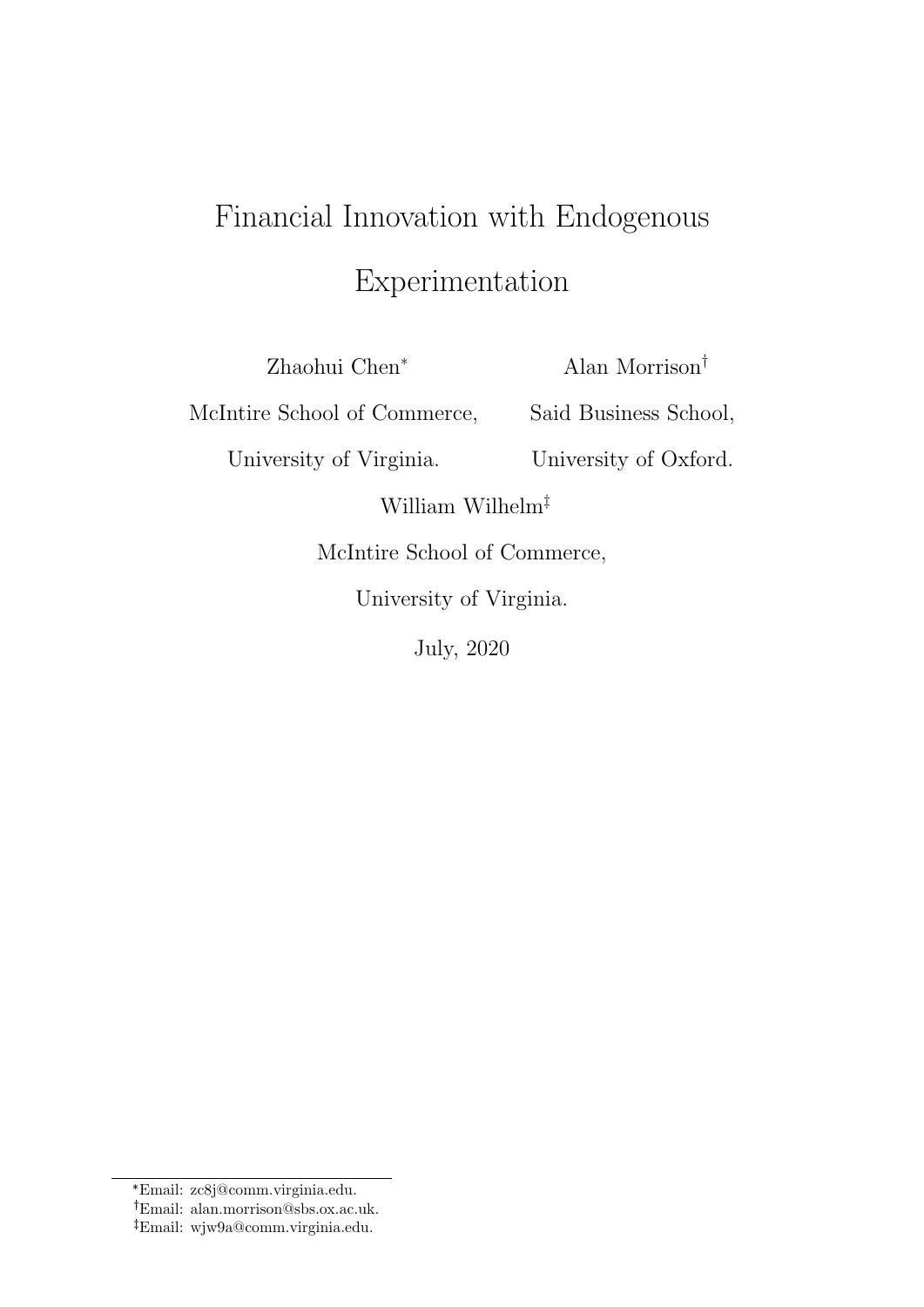# Financial Innovation with Endogenous Experimentation

# Abstract

We present a model in which a long-lived bank endogenously learns about the environment for financial innovation through experimentation on its clients. When the bank has superior knowledge of the state of the world facing its clients, it may engage in inefficient or "reckless" experimentation because it cannot commit to do otherwise. We show that strong client relationships can mitigate the incentive to pitch innovative products to clients for whom they are not appropriate. We also explore the limits of internal monitoring systems intended to prevent such behavior. Finally, we show that greater banker mobility can complement monitoring systems because bankers will have incentive to visibly seek out weak monitoring environments only when the expected collective benefits from financial innovation are especially large.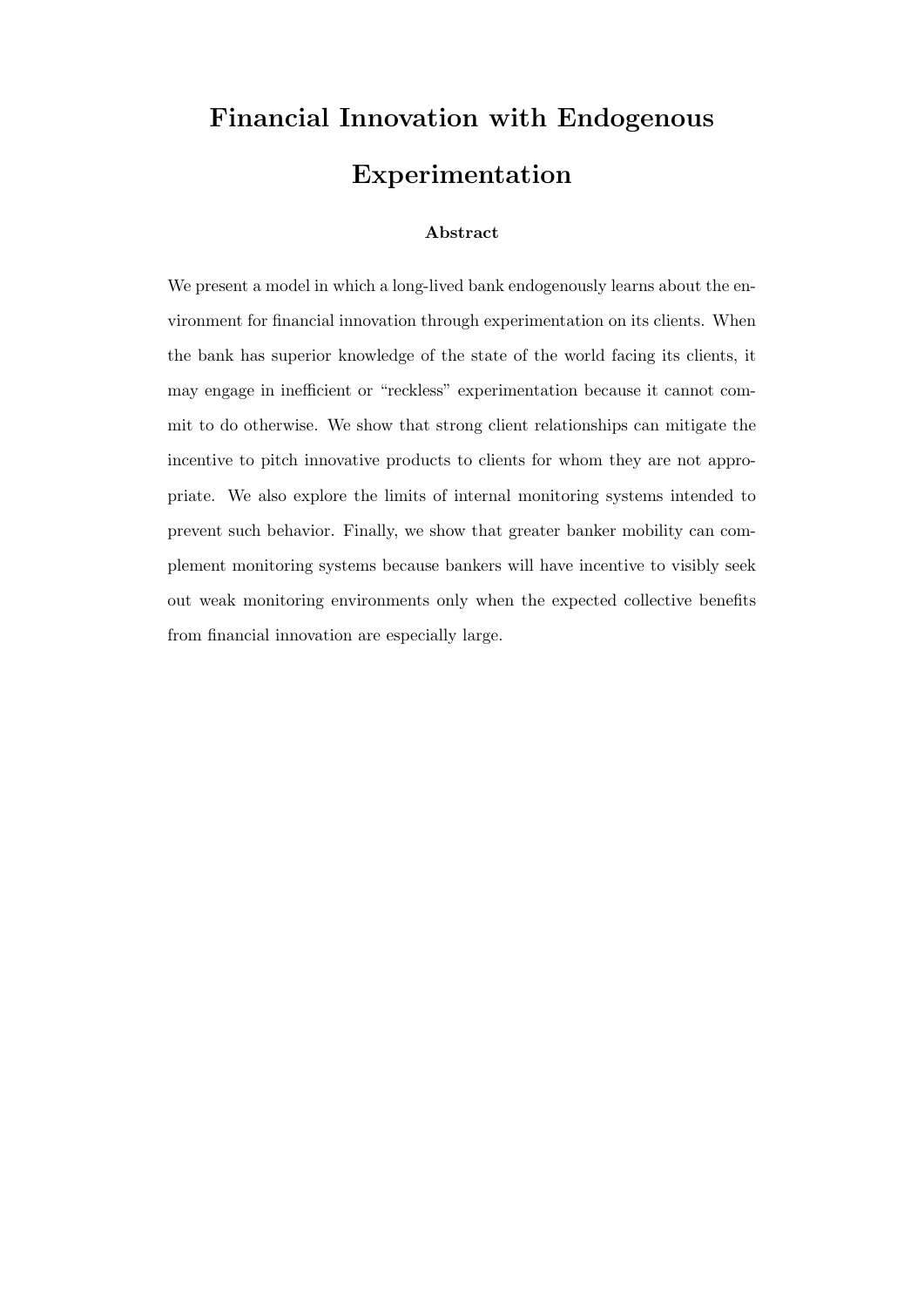#### 1. Introduction

The 2008 financial crisis was preceded by 4 decades of financial innovation, the pace of which has been described as "revolutionary" and "explosive".<sup>1</sup> Over the same period, client relationships maintained by the investment banks responsible for much of the innovative activity became increasingly antagonistic and less exclusive.<sup>2</sup> In this paper, we develop a model of endogenous learning about the environment for financial innovation that points to a connection between these observations. The model also suggests explanations for the changing institutional structure around financial innovation.

Our model is premised on the idea that most financial innovation is incremental and dependent on experimentation in the marketplace.<sup>3</sup> For example, the Black-Scholes-Merton option-pricing framework was a transformative advance in financial technology that continues to spawn incremental advances along the path that it opened. Although the transformative advance might be thought of as having been discovered through "laboratory" experimentation, the subsequent flood of incremental advances have largely resulted from transactional experimentation with the new technology.<sup>4</sup> In our model, a successful experiment creates value by widening the range of new products and services that a bank can confidently deliver to future clients.

We model a long-lived bank's experimental strategy as a multi-armed bandit problem.<sup>5</sup> Short-lived clients arrive sequentially and the bank determines whether it will serve the client through a safe technology or a flexible technology. The safe technology provides any client type with a fixed certain payoff. The flexible technology provides an opportunity for experimentation and offers an uncertain but higher expected payoff to clients for whom it is appropriate. The bank learns nothing about the state of its flexible technology when it deploys the safe technology. However, with each successful (or unsuccessful) experiment with the flexible technology, the bank updates it beliefs about the potential for further technological advances. The needs of any given client may or may not correspond with

<sup>&</sup>lt;sup>1</sup>For example, see Miller (1986), Ross (1989) and Scholes (1998).

<sup>2</sup>See Morrison, Schenone, Thegeya, and Wilhelm (2018) on declining and relationship exclusivity and Chen, Morrison, and Wilhelm (2015) for a related model of tension between banks and their clients.

<sup>3</sup>Arrow (1962) provides an important early example of a "learning-by-doing" model.

<sup>4</sup>Although we do not model transformative advances we provide insight into how a more (or less) transformative advance influences the incremental innovation process.

<sup>5</sup>For example, see Keller, Rady, and Cripps (2005).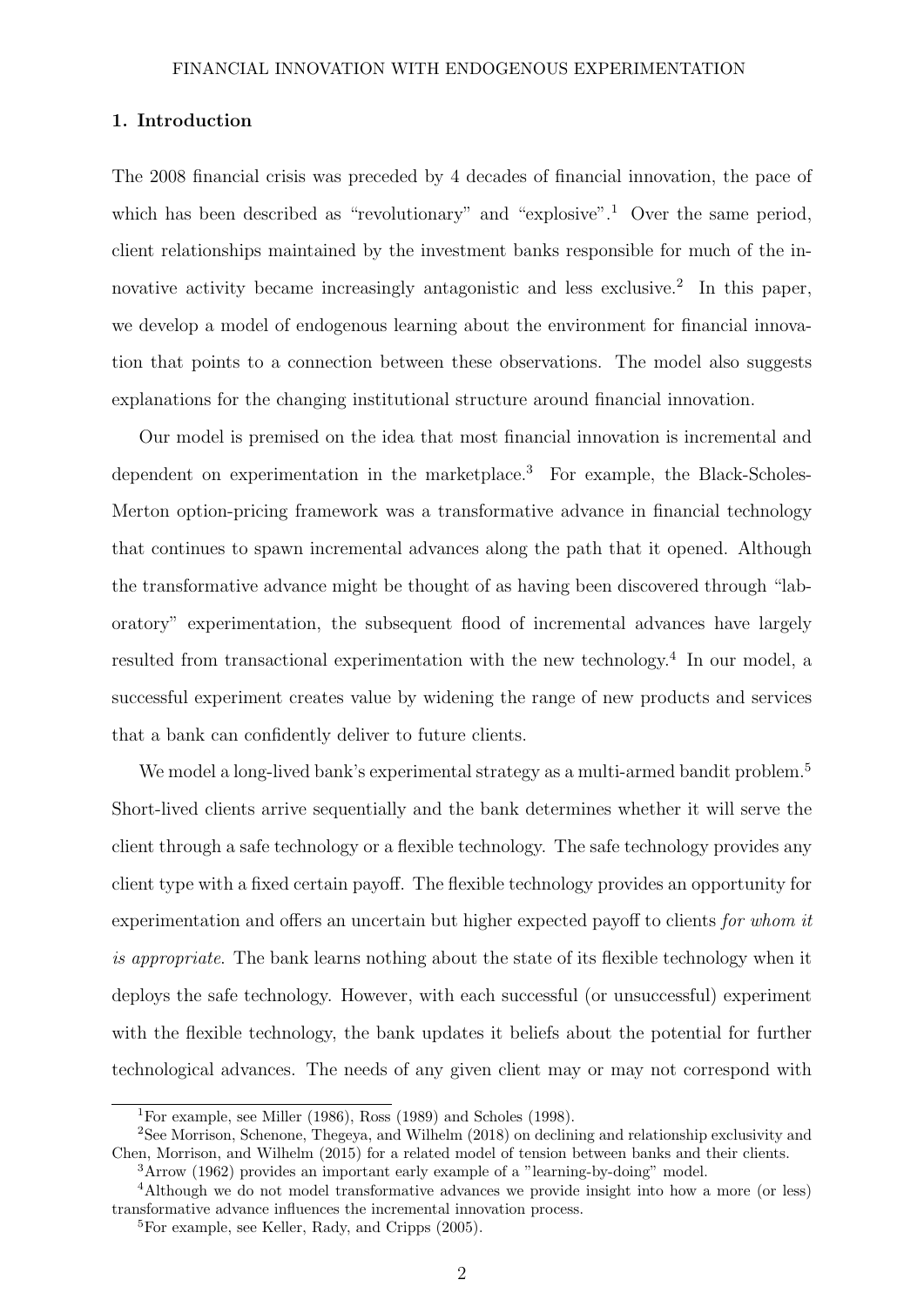the present state of the bank's flexible technology. As a consequence, not every client will be an ideal candidate for experimentation.

We begin our analysis by assuming that both the client and the bank know the client's type. Even in this setting, there is tension between the interests of clients on whom the bank experiments and future clients who benefit from experiments that were successful. Even if the current client is best served with the safe technology, the bank may choose to experiment with the flexible technology because the expected benefit to future clients outweighs the cost of experimentation on the current client. Because clients understand this conflict and the bank captures all of the surplus in our model, the bank collects lower fees in the short-run in favor of discovering a path to greater fees in the future. In this equilibrium, ("costly") experimentation that is not in the best interest of the current client only occurs when the environment for financial innovation is especially promising.

We then introduce moral hazard by assuming that the bank has private information about the client's type. This assumption follows work by Bolton, Freixas, and Shapiro (2007) and Chen et al. (2015) that assumes that banks have superior knowledge of the state of the world facing their clients. In this case, we show that the bank will experiment more aggressively in the sense that it engages in costly experimentation regardless of how promising is the environment for financial innovation. The bank takes such inefficient actions because it cannot commit to do otherwise. This raises the cost of experimentation by reducing current fee expectations and reduces the present value of the bank's future revenue stream by causing the bank to stop experimentation at a lower stage of technological development than in the benchmark case. Indiscriminate experimentation of this sort is consistent with frequently voiced concerns for reckless pursuit and misuse of complex financial products.<sup>6</sup> We show that such behavior cannot be curbed by continuation equilibria in which beliefs about reckless behavior serve as a punishment mechanism. It is impossible to distinguish between efficient and reckless experimentation and punishing suspicious experimentation is too costly to sustain a continuation equilibrium.

Given that it is in the bank's interest to minimize the negative consequences of financial innovation, we explore potential institutional responses to the moral hazard problem.

<sup>&</sup>lt;sup>6</sup>See Allen (2012) for a review of the "evidence for the dark side of financial innovation."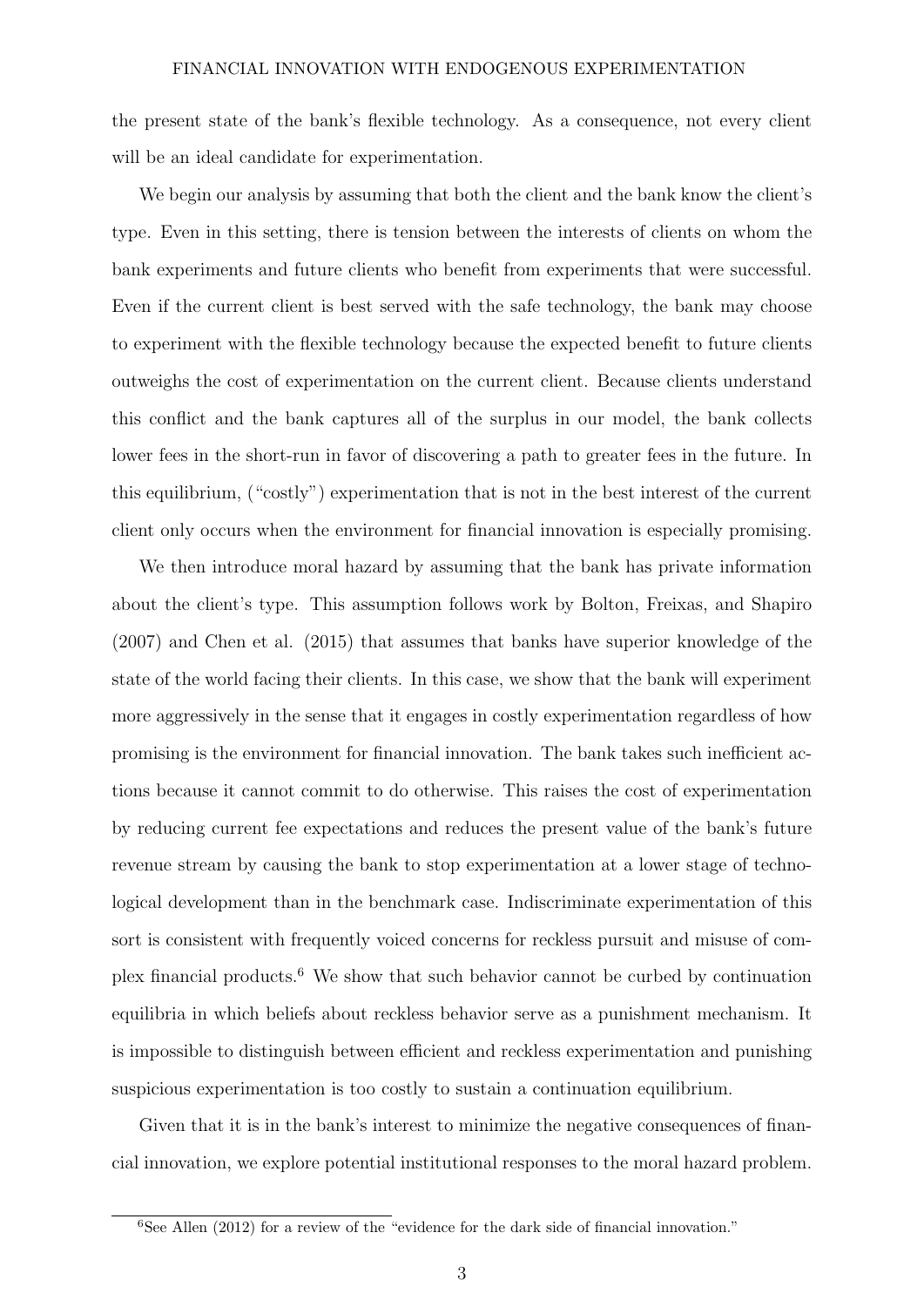Through at least the 1960s, banks and their clients dealt repeatedly, often exclusively, with one another over the course of many years.<sup>7</sup> This historical feature of capital markets suggests that self-enforcing relational contracts may have once played a role in governing financial innovation.

We consider this possibility by assuming that the bank deals repeatedly with a longlived client so that both parties now have a stake in the long-term benefits of successful innovation. We show that a relational contract under which the client pays a fee equal to its maximum possible payoff from the transaction coupled with a rebate reflecting the actual payoff yields an optimal experimental strategy that is identical to the strategy obtained in the absence of moral hazard. Importantly, the bank's commitment to this agreement is sustained by the threat of suboptimal equilibrium beliefs were the bank to renege on the agreement. Because there is no need for punishment along the optimal equilibrium path, the present value of the relational contract is equal in absolute value to the decline in present value associated with the introduction of moral hazard into the benchmark model.

Given that bank-client relationships weakened considerably after 1970, we also consider whether a monitoring mechanism could credibly curb indiscriminate experimentation.<sup>8</sup> There are several barriers to success here. First, although advances in computing and information technology widened the scope for monitoring (e.g., using VaR), this was occurring alongside rapid increase in the scale and scope of bank operations. Second, there are simply limits to the effectiveness of any monitoring system. Third, for a monitoring system to be successful, it must be both transparent and/or structured in such a way as to substantially limit the monitor's ability to share in the benefits from experimentation. Finally, as banks shifted from private to public ownership, human capital became more mobile.<sup>9</sup>

We begin by assuming that the monitor can prevent experimentation with probability less than one but that it cannot distinguish indiscriminate experimentation from experimentation that is not harmful to the client at hand. This imperfect monitoring

<sup>7</sup>See Eccles and Crane (1988) and Morrison et al. (2018).

<sup>8</sup>Morrison et al. (2018) figure 1 and surrounding text.

<sup>9</sup>Morrison et al. (2018) figure 6 and surrounding text.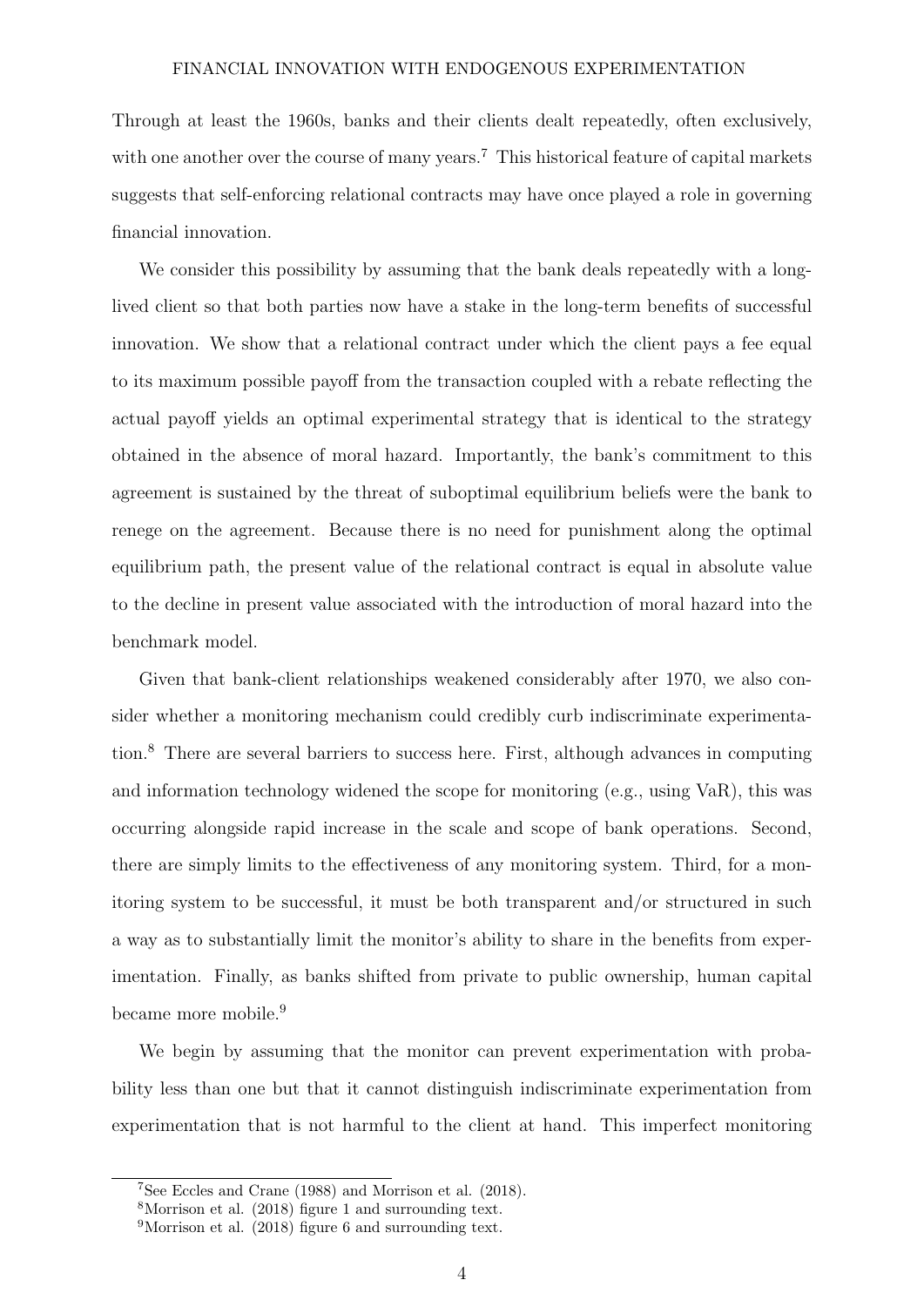mechanism mitigates the moral hazard problem but, obviously, does not support the first-best experimental strategy. More importantly, if we assume that the capacity for financial innovation lies in individual bankers, an imprecise monitoring mechanism creates incentive for bankers to "shop" for more or less aggressive monitoring to maximize the value of their human capital. We show that because the decision to switch banks is both visible and consistent with pursuit of the first-best experimental strategy, banker mobility complements monitoring. The model predicts that a promising environment for innovation will drive bankers toward banks with weaker monitoring systems and vice versa.

# 2. Related Literature

Our model stems from the multi-armed bandit literature which studies statistical decision models where in each period an agent (the bandit) draws from a set of distinct stochastic payoff distributions (the arms) with the goal of maximizing the present value of his payoffs. Experimentation across arms and over time yields information about individual payoff distributions.<sup>10</sup> Within this literature, our analysis is most directly related to work on optimal experimentation in a principal-agent framework. For example, Manso (2011) demonstrates that agents charged with conducting privately costly experimentation should not be punished, and perhaps should even be rewarded, for early experimental failures.<sup>11</sup> We identify potential harm to uninformed agents who are subjects of experimentation.

Our baseline model highlights Fudenberg and Levine's (1994) analysis of the agency problem in a setting where a long-lived agent deals repeatedly with a short-lived principal. Our analysis of the relational contract when both clients and the banks are long-lived follows Levin (2003) but we extend the analysis by studying how bank monitoring and

<sup>10</sup>See Bergemann and Valimaki (2008) for a review of the bandit literature. Important examples include Bolton and Harris (1999) and Keller, Rady, and Cripps (2005) where multiple agents simultaneously conduct costly experimentation. Agents' ability to observe the experience of their peers produces an informational externality that can lead to over- or under-experimentation in equilibrium.

<sup>&</sup>lt;sup>11</sup>Bergemann and Hege (1998, 2005), Horner and Samuelson (2014), Halac, Kartik, and Liu (2016) also study the principal-agent contracting problem in a bandit setting. Halac, Kartik, and Liu (2017) study the optimal payoff and information disclosure policy when multiple agents compete for innovations through experimental learning.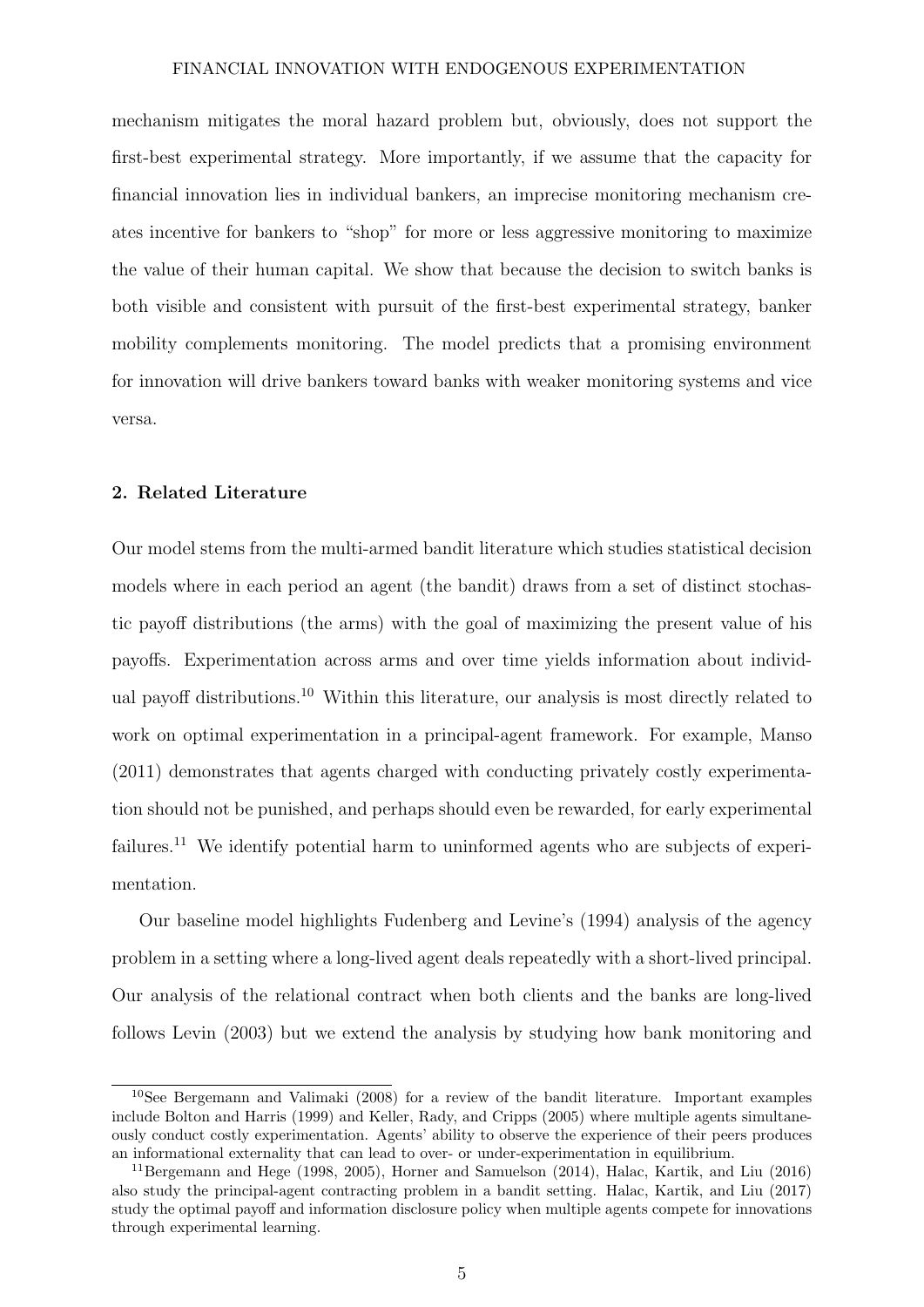banker mobility can further diminish the agency problem.<sup>12</sup>

Among theoretical studies of financial innovation, our analysis is most closely related to that of Persons and Warther (1997) in the sense that it involves endogenous learning that can either extend or shut down innovative efforts. But rather than assuming that clients adopt an innovation and thereby enable others to learn from their experience, we assume that banks (and future clients) learn from experimentation on clients who may or may not be ideal candidates for the innovative product or service. In contrast to their conclusion that there is too little adoption of financial innovations from a social perspective (p.943), we argue that an innovative bank may be "socially destructive" because it is unable to commit to be otherwise. However, our model also suggests means by which banks could diminish the commitment problem and the resulting negative consequences of financial innovation.

#### 3. The Model

We study the interaction between an infinitely-lived bank and short-lived clients. Both players are risk-neutral and each has a per-period discount factor of  $\delta$ . During each time period t, a single client enters the market for one period with a type index  $n = 0, 1, 2, \dots$ , where the distribution of *n* is *i.i.d.* across periods with probability  $p_n > 0$  and  $\sum_n p_n = 1$ The type index can be thought of as the state of nature in which the bank's service will be rendered or as a measure of the nature or complexity of the client's requirements. In our analysis of the model we consider both the possibility that  $n$  is public information (and therefore contractible) and that it is observable only by the bank. In every case, the distributional characteristics of  $n$  are common knowledge.

During each period, the bank enters a contract with the client under which it receives a fee,  $\phi_t$ , for providing service to the client and then observes n. The bank's services can be delivered using either a *safe technology* that offers a fixed payoff,  $M$ , for any client type *n*, or a *flexible technology* that delivers a state-contingent payoff and can serve as a platform for experimentation. We assume throughout the paper that the client has no outside opportunity so that  $\phi_t$  is equal to the expected surplus from the transaction.

<sup>12</sup>See MacLeod (2007) for a review of the relational contracting literature.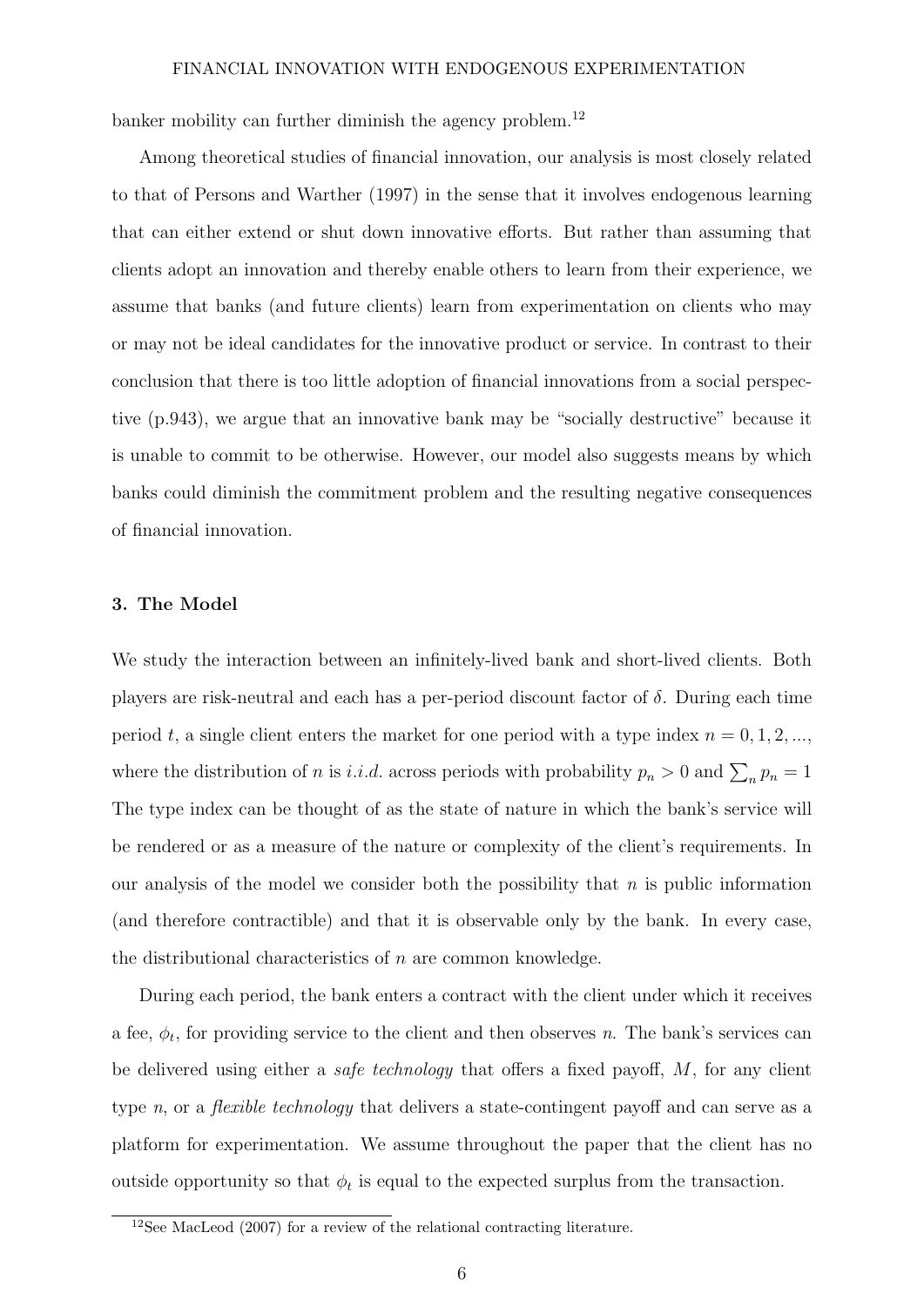At the bank's current stage of technological development, indexed by  $i = 0, 1, 2, ...,$ the flexible technology provides client types  $n \leq i$  a payoff of 1 with probability  $\rho > 0$  or 0 with probability  $1 - \rho$  where  $\rho > M > 0$ . For client types  $n > i$ , the flexible technology provides a payoff of 0. This payoff structure implies that the bank's flexible technology benefits only those clients for whom the complexity of their requirements does not exceed the bank's current capabilities.

The flexible technology also provides for experimentation that can lead to incremental improvement in the technology. Specifically, at any time, t, and any stage of technological development, i, the bank can experiment with technology  $i + 1$  regardless of the client type at hand. At the beginning of experimentation for any stage of development,  $i$ , the bank experiments on technology  $i+1$  conditional on the prior probability of technological advance being feasible,  $\pi_0^{i+1}$ , and the expected payoff from experimentation,  $\pi_0^{i+1}\rho < \rho$ . For simplicity, we assume that  $\pi_0^{i+1} = \pi_0$  for all i. A failed experiment at stage i yields a posterior probability  $\pi^{i+1}_{\tau}$  where  $\tau$  indicates the number of failed attempts to advance the technology from i to  $i + 1$ . Thus  $\tau$  can be interpreted as the bank's tolerance for further experimentation. With each successive failure, expectations for the feasibility of technological advance diminish.

With probability  $\pi^{i+1}_{\tau} \rho$ , the experiment is successful, yielding a payoff of 1 for client types  $n \leq i + 1$  and the bank's stage of technological development advances to stage  $i+1$ . With complementary probability the experiment fails and yields a payoff of 0. A 0 payoff indicates either that technological advance is feasible but was unrealized or that the flexible technology cannot be advanced beyond its present stage. Advancing the flexible technology increases the range of client types over which it can be effectively deployed. This increases the expected present value of future payoffs from the flexible technology but we assume that it does so with decreasing returns. Specifically, we assume  $p_n < p_{n-1}$ and that the state probabilities follow a geometric sequence for which  $\frac{p_n}{p_{n-1}} = g < 1$  and  $\sum_{n} p_{n} = \frac{p_{0}}{1-p_{0}}$  $\frac{p_0}{1-g} = 1$ 

As just described, there is learning about the feasibility of success through repeated experimentation at a given stage of technological development, but this information has no bearing on beliefs about the feasibility of technological advance at higher stages of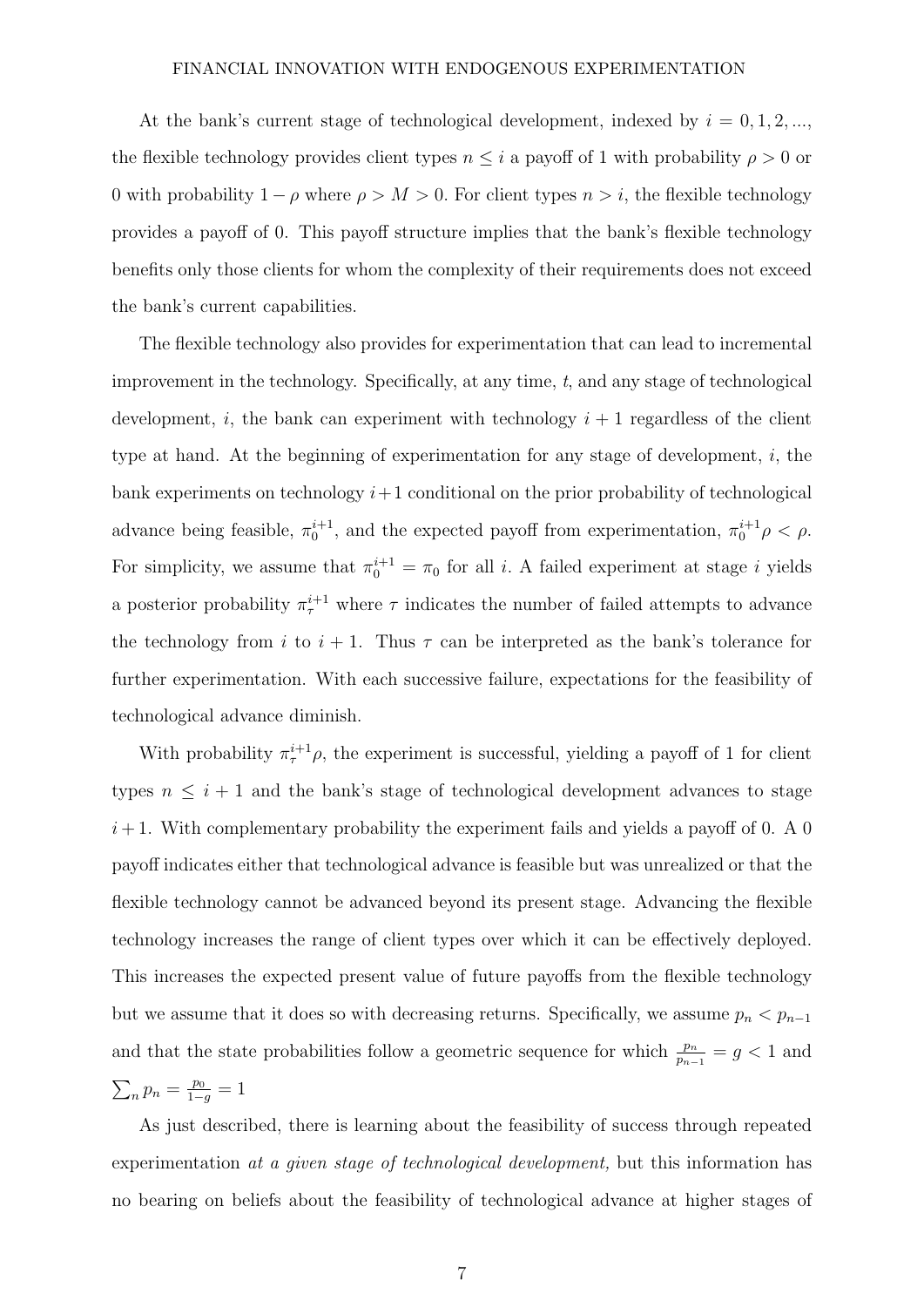technological development. Beliefs are reset to  $\pi_0^{i+1}$  at the beginning of subsequent rounds of experimentation. The bank's stage of technological development, the payoff structure, including M, and realized payoffs are public information as are the prior and posterior probabilities of failure and the number of failed experiments.

We treat the bank as facing a multi-armed bandit problem in which there is a tradeoff between achieving the best immediate outcome for its client and engaging in experimentation that may open a path to greater long-term gains. Benefits from the latter are potentially large. As a consequence, the bank may be willing to experiment with the flexible technology even if the expected payoff to the current client is less than the fixed payoff from the safe technology. Unless stated otherwise, we focus on this case by assuming

$$
\pi_0 \rho < M. \tag{1}
$$

We define the bank's strategy as a mapping

$$
\sigma: H_t \times N \longmapsto A_t,
$$

where  $\sigma_t$  is a probability distribution over the set of technologies  $A_t \equiv \{0, i, i+1\}$  on which the bank can draw to serve the client at time  $t$ , with 0 denoting the safe technology;  $H_t$  is the set of all possible histories of publicly observable client types, bank actions, and payoffs leading to time t; and N is the set of time t client types  $(n = 0, 1, 2, \ldots)$ .

We restrict the history of information,  $h_t$ , in the bank's time t strategy,  $\sigma_t = \sigma(h_t, n)$ , to the current stage of technological development,  $i$ , and the number of experimental failures,  $\tau$ , at that stage of development. This assures that i and  $\tau$  uniquely determine the probability,  $\pi^{i+1}_{\tau} \rho$ , of a successful experiment. Finally, we assume that once the bank ceases experimentation, it will not restart. This restricts the bank's strategy to be an optimal stopping time.<sup>13</sup> These two assumptions simplify the exposition to a considerable degree and in section 8.1 of Appendix 2 we demonstrate that they do so without loss of generality.

<sup>&</sup>lt;sup>13</sup>Intuitively, if after  $\tau$  failed experiments,  $\pi^{i+1}_{\tau}$  is close to zero, the bank will optimally stop experimentation. Once it does so, the bank gains no new information regarding the probability of successful experimentation and therefore has no incentive to restart experimentation.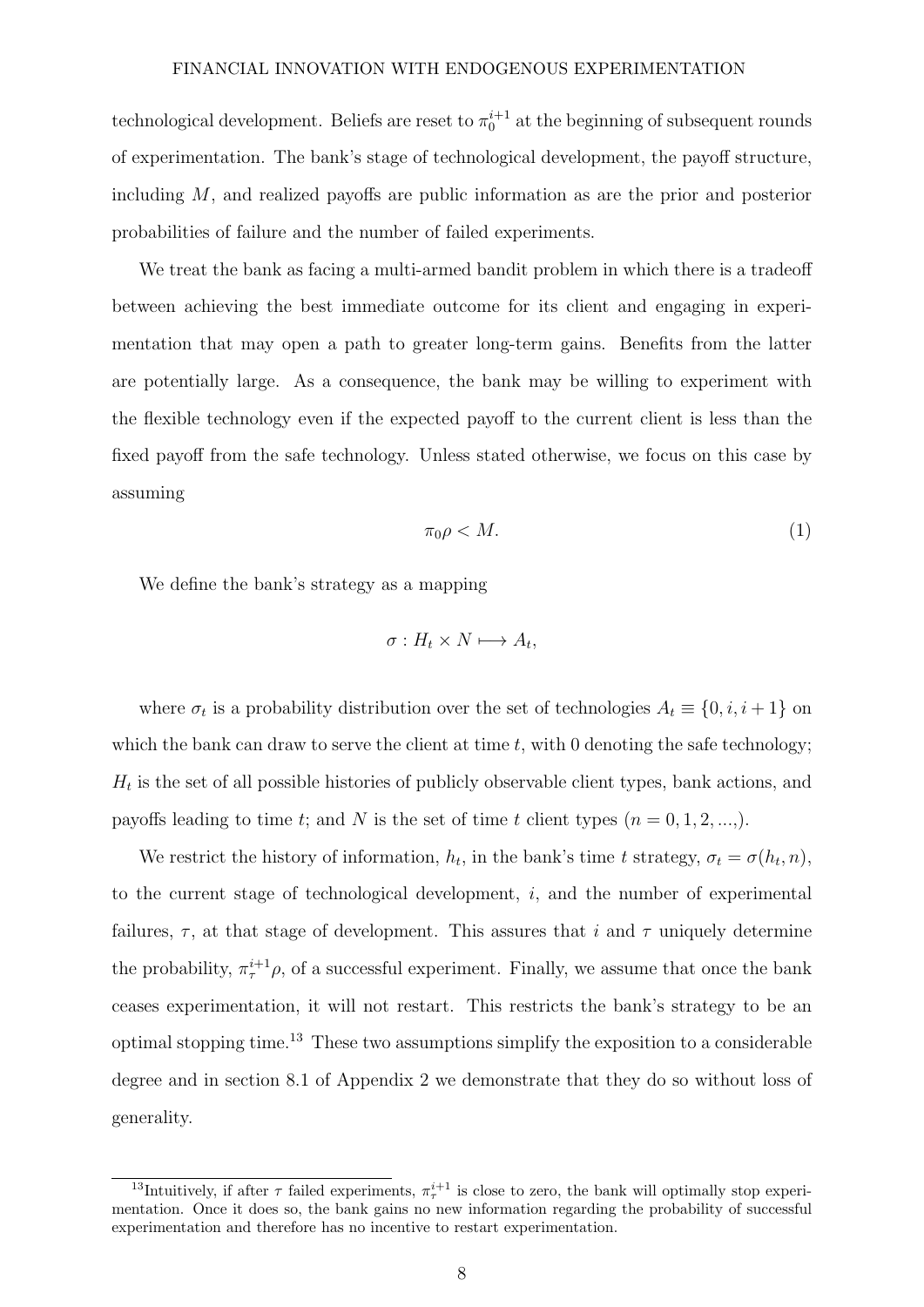#### 4. Experimentation under Complete Contracting

We begin the analysis of the model by studying the case in which the client's type is public information and therefore contractible. This setting reveals the conflict of interest at the core of our analysis: even with complete contracting and no informational friction, the bank may experiment with innovative products in states where the client would be best served by the bank's existing technology.

#### 4.1 Single-Stage Innovation

We build intuition for the basic forces bearing on the decision to innovate by first considering the case where client type,  $n$ , is either 0 or 1 and the stage of the bank's flexible technology can be advanced by, at most, one increment from an initial value of  $i = 0$  to  $i = 1$ . For the moment, we assume and prove in Appendix 1 that the bank will never find it optimal to experiment with type 0 clients. This assumption enables us to focus our attention on type 1 clients alone because the expected payoff from type 0 clients is a constant,  $\rho$ .

The bank's experimental strategy is restricted by an optimal stopping time at which the posterior probability,  $\pi^1_\tau$ , of successful experimentation following  $\tau$  failed experiments at the current stage of development is less than a critical value  $\pi$ <sup>1</sup> > 0. If the bank ceases experimentation prior to advancing the flexible technology to stage 1, it will serve all subsequent clients with the safe technology.

We begin characterization of  $\pi^1$  by defining  $V^1$  as the bank's payoff from serving a type 1 client. If the bank stops experimentation when  $\pi_{\tau}^{1} = \underline{\pi}^{1}$ , its payoff from the current and all future type 1 clients is  $V^1 = \frac{p_1 M}{1-\delta}$  $\frac{p_1 M}{1-\delta}$ . Alternatively, if the bank continues to experiment it receives a current fee of  $\pi^1_\tau \rho$  and, if the experiment is a success, a payoff of  $V^1 = \frac{p_1 \rho}{1 - \delta}$  $\frac{p_1 \rho}{1-\delta}$  from all future type 1 clients. A failed experiment yields the posterior probability of successful innovation

$$
\pi_{\tau+1}^1 = \frac{\pi_\tau^1 (1 - \rho)}{\pi_\tau^1 (1 - \rho) + (1 - \pi_\tau^1)},\tag{2}
$$

which is less than  $\pi^1$ . Therefore, the bank optimally stops experimenting and the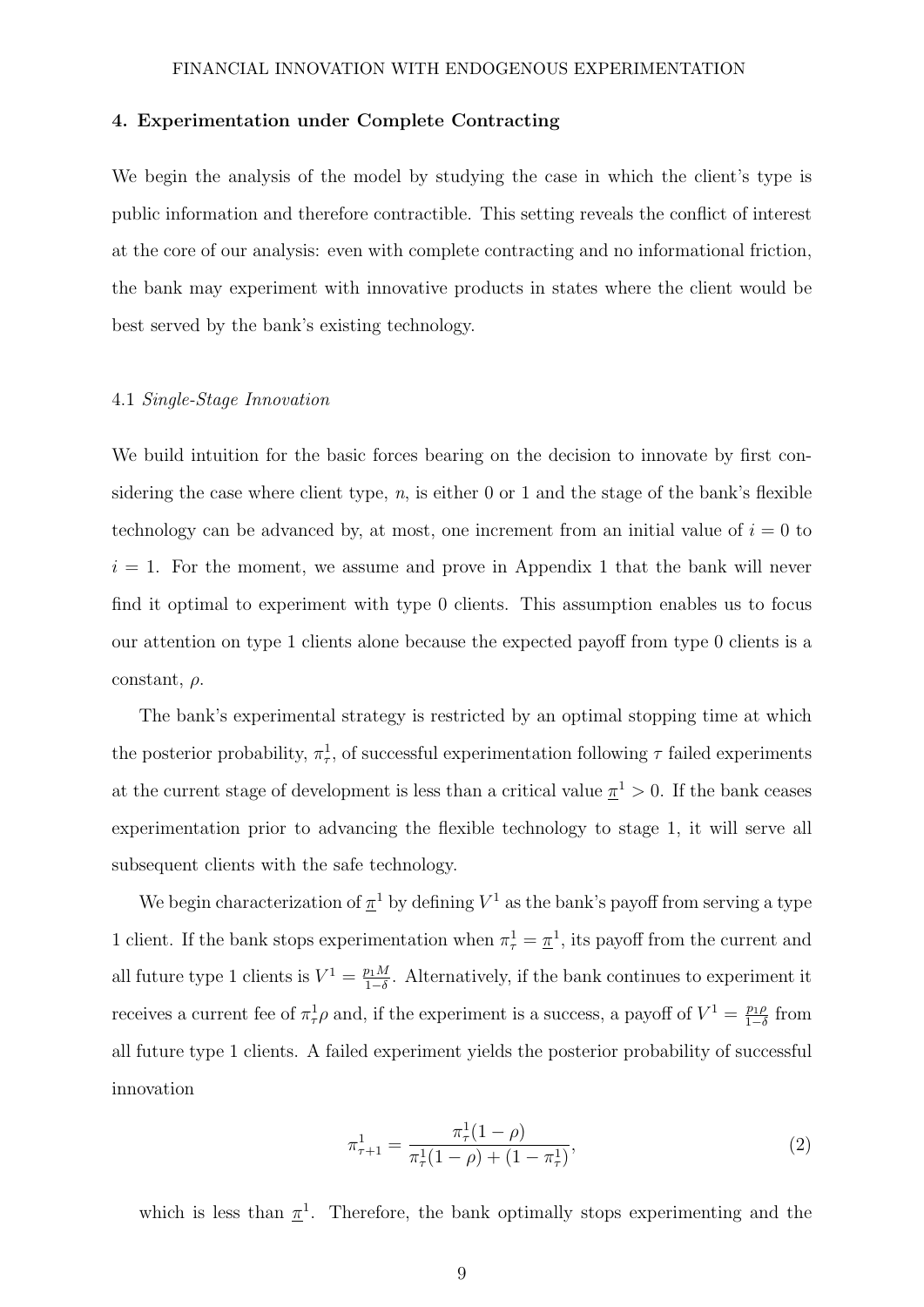payoff from future type 1 clients is  $V^1 = \frac{p_1 M}{1-\delta}$  $\frac{p_1 M}{1-\delta}$ . Faced with these two options, the bank experiments with the flexible technology if and only if

$$
\pi_{\tau}^{1} p_{1} \rho + \delta \left[ \pi_{\tau}^{1} \rho \frac{p_{1} \rho}{1 - \delta} + (1 - \pi_{\tau}^{1} \rho) \frac{p_{1} M}{1 - \delta} \right] \ge \frac{p_{1} M}{1 - \delta}
$$
(3)

or

$$
(\pi^1_\tau \rho - M) + \delta \pi^1_\tau \rho \frac{\rho - M}{1 - \delta} \ge 0.
$$

By Assumption (1), the first term reflects the short-term income loss from a failed experiment while the second term reflects the long-term gain from a successful experiment. Thus,  $\pi^1$  is defined by the level of  $\pi^1$  at which the bank is indifferent between experimenting or not:

$$
\underline{\pi}^1 = \frac{M}{(1 + (\rho - M)\frac{\delta}{1 - \delta})\rho}.
$$

The following proposition characterizes the bank's optimal strategy:<sup>14</sup>

Proposition 1. If the client's type is public information and contractible and the bank's flexible technology can be advanced by, at most, one stage, the bank experiments only on type 1 clients and does so if and only if  $\pi^1$   $\geq \pi^1$ . The bank's incentive to experiment is increasing in  $\delta$  and  $\rho$  and decreasing in M.

In other words, experimentation is more attractive when the bank is patient, the potential gain from technological advance is larger, and the fixed payoff from the safe technology is smaller.

#### 4.2 Unbounded Innovation Capacity

We now consider the case where the potential for advancing the bank's flexible technology is unbounded. The bank's time t expected present value given a strategy,  $\sigma$ , is denoted as

$$
V(h_t, \sigma) = E_t \left[ \sum_{k=0}^{\infty} \delta^k \phi_{t+k}(\sigma) \right].
$$

<sup>14</sup>Unless otherwise stated, all proofs are provided in Appendix 1)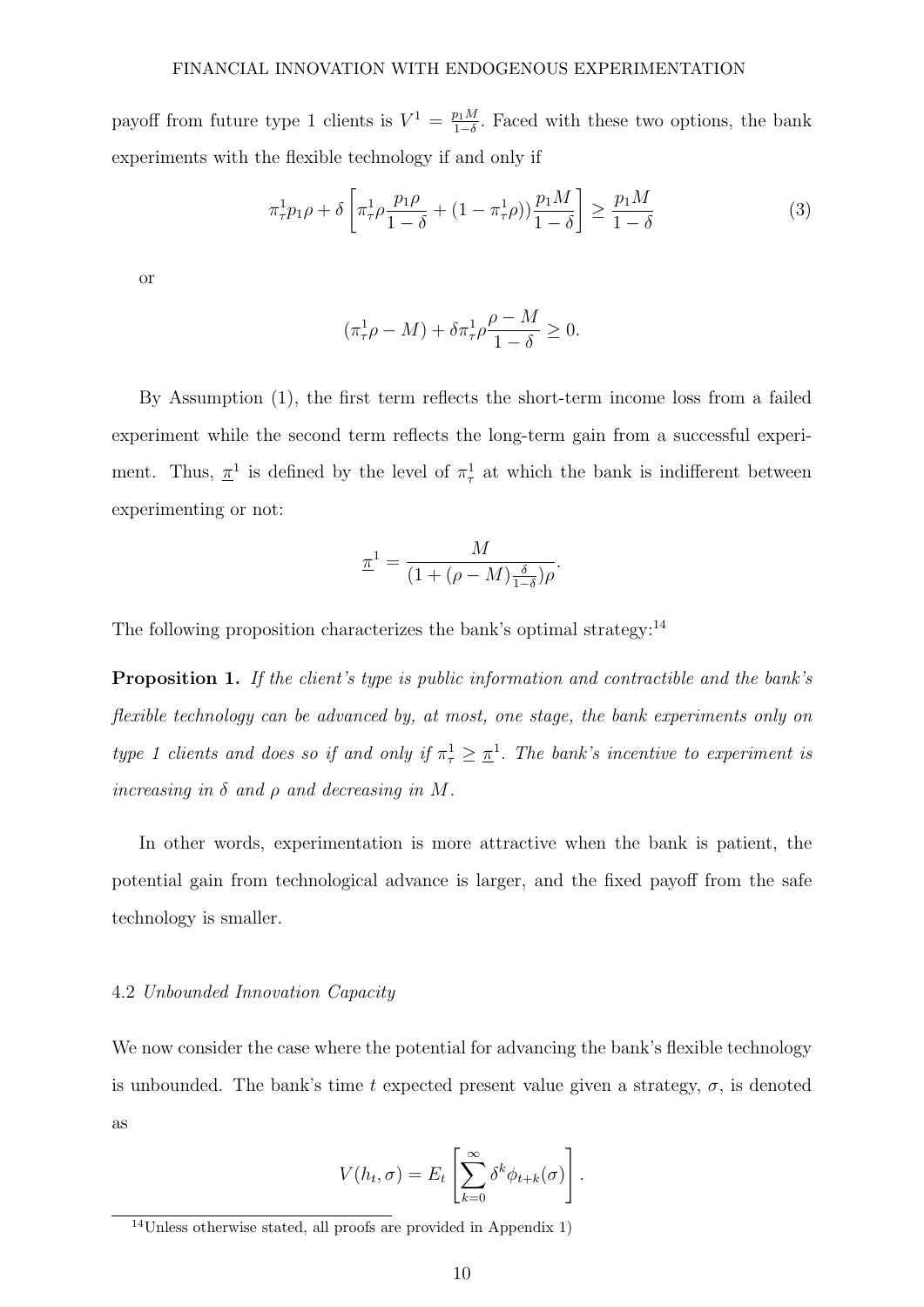The optimal bank value is

$$
V(h_t) = \max_{\sigma} V(h_t, \sigma).
$$

In equilibrium

$$
\phi_{t+k} = E[\varphi_{t+k}],
$$

where  $\varphi_{t+k}$  is the expected client surplus in period  $t+k$ . Because the bank captures the entire surplus from client transactions, we can substitute  $\varphi_{t+k}$  for  $\phi_{t+k}$  and express the value function recursively as a Bellman equation

$$
V(h_t) = \max_{\sigma_t} \varphi_t(h_t, \sigma_t) + \delta E_t[V(h_{t+1})],
$$
\n(4)

where  $\sigma_t = \sigma(h_t, n)$  is the bank's choice of technology at time t for each possible client type.

The Bellman equation is simplified by restricting the history of information in the bank's time t strategy to the present stage of technological development,  $i$ , and the number of experimental failures,  $\tau$ , at stage *i*:

$$
V_{\tau}^{i} = \max_{\sigma_t} \varphi_{\tau}^{i}(\sigma_t) + \delta E_t[V_{\kappa}^{j}].
$$
\n(5)

The first term in  $(5)$  is the bank's surplus from the transaction at time t and the second term is the continuation value conditional on the bank's strategy and its outcome. Specifically, if, at time t, the bank does not experiment with technology  $i + 1$ , then  $j = i$ and  $\kappa = \tau$ . If the bank carries out a successful experiment,  $j = i + 1$  and  $\kappa = 0$  and if it is unsuccessful,  $j = i$  and  $\kappa = \tau + 1$ .

As noted earlier, restricting the state variables in  $h_t$  to i and  $\tau$  is without loss of generality. In Appendix 2, we demonstrate that the solution to equation (5) is the unique solution to the general case represented by equation (4). We now characterize the solution to equation (5) in steps.

**Proposition 2.** There exists a level of technological development,  $i^*$ , at which the bank will cease experimentation.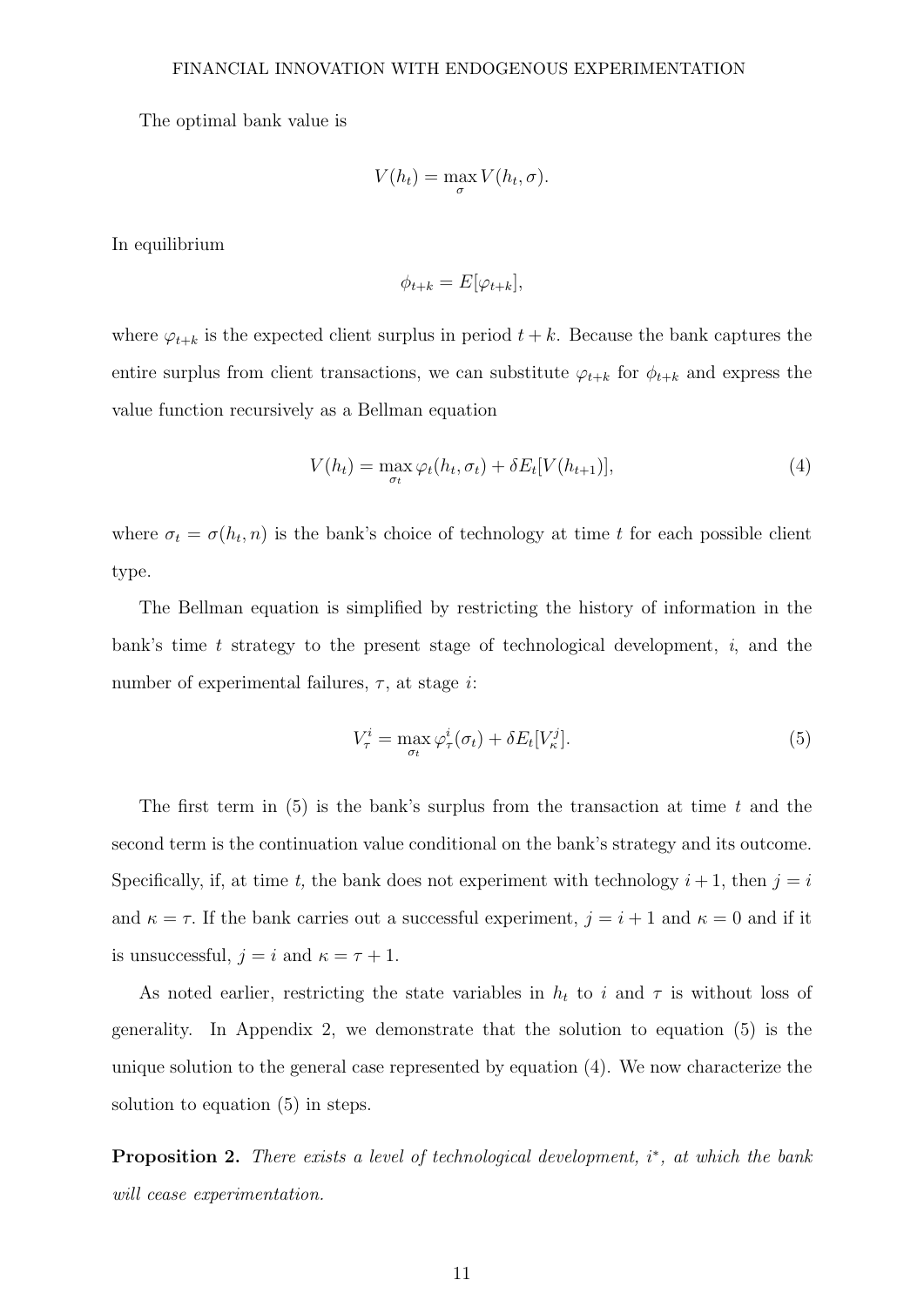Proposition 2 reflects the effect of our assumption of decreasing returns to innovation. As the stage of technological development increases, the marginal benefit from continued experimentation diminishes while the cost, in the form of a smaller current payoff, remains the same. To see this more clearly, note that the expected benefit from an additional increment of technological development from  $i^*$  to  $i^* + 1$  is  $\frac{p_{i^*+1}(\rho-M)}{1-\delta}$  while the cost of continued experimentation is at least  $(\pi^{i+1}_{\tau} \rho - M)$ . Because  $p_{i^*+1}$  approaches zero as  $i^*$  goes to infinity but the cost of experimentation does not, there exists an  $i^*$  such that innovation stops immediately after this stage of technological development is achieved.

The proof of proposition 2 is informative and so we provide it here.<sup>15</sup> We begin by conjecturing that there does not exist an  $i^*$  at which the bank would optimally stop. At stage i of technological development, conditional on a type  $n \leq i+1$  client, the bank has two choices. In equilibrium, where the bank experiments, the value function is

$$
V_{\tau}^{i}(n) = \pi_{\tau}^{i+1} \rho + \delta(\pi_{\tau}^{i+1} \rho V_{0}^{i+1} + (1 - \pi_{\tau}^{i+1} \rho) V_{\tau+1}^{i}).
$$
\n(6)

Out of equilibrium, where the bank ceases experimentation, there are two possibilities. If  $n = i + 1$ , the bank deploys the (safe) technology 0 and the value function is  $M + \delta V_M^i$ where

$$
V_M^i \equiv \frac{P_i \rho + (1 - P_i)M}{1 - \delta}
$$

and  $P_i = \sum_{n \leq i} p_n$ . Alternatively, if  $n < i + 1$ , the bank uses technology i and the value function is  $\rho + \delta V_M^i$ .

If the bank deploys the safe technology when it stops experimentation, it should stop if

$$
M + \delta V_M^i \ge \pi_\tau^{i+1} \rho + \delta(\pi_\tau^{i+1} \rho V_0^{i+1} + (1 - \pi_\tau^{i+1} \rho) V_{\tau+1}^i)
$$
(7)

Note that both  $V_0^{i+1}$  and  $V_{\tau+1}^i$  are less than  $\frac{\rho}{1-\delta}$ , which is the hypothetical upper bound on the bank's expected present value were it able to deliver the highest possible expected payoff,  $\rho$ , for every type of client in every period. A sufficient condition for satisfying (7) is therefore

<sup>&</sup>lt;sup>15</sup>This proof is general in the sense that it does not assume that the history of information,  $h_t$ , is restricted to i and  $\tau$  nor does it assume that, once the bank ceases experimentation, it will not restart as we assumed in Section 4.1.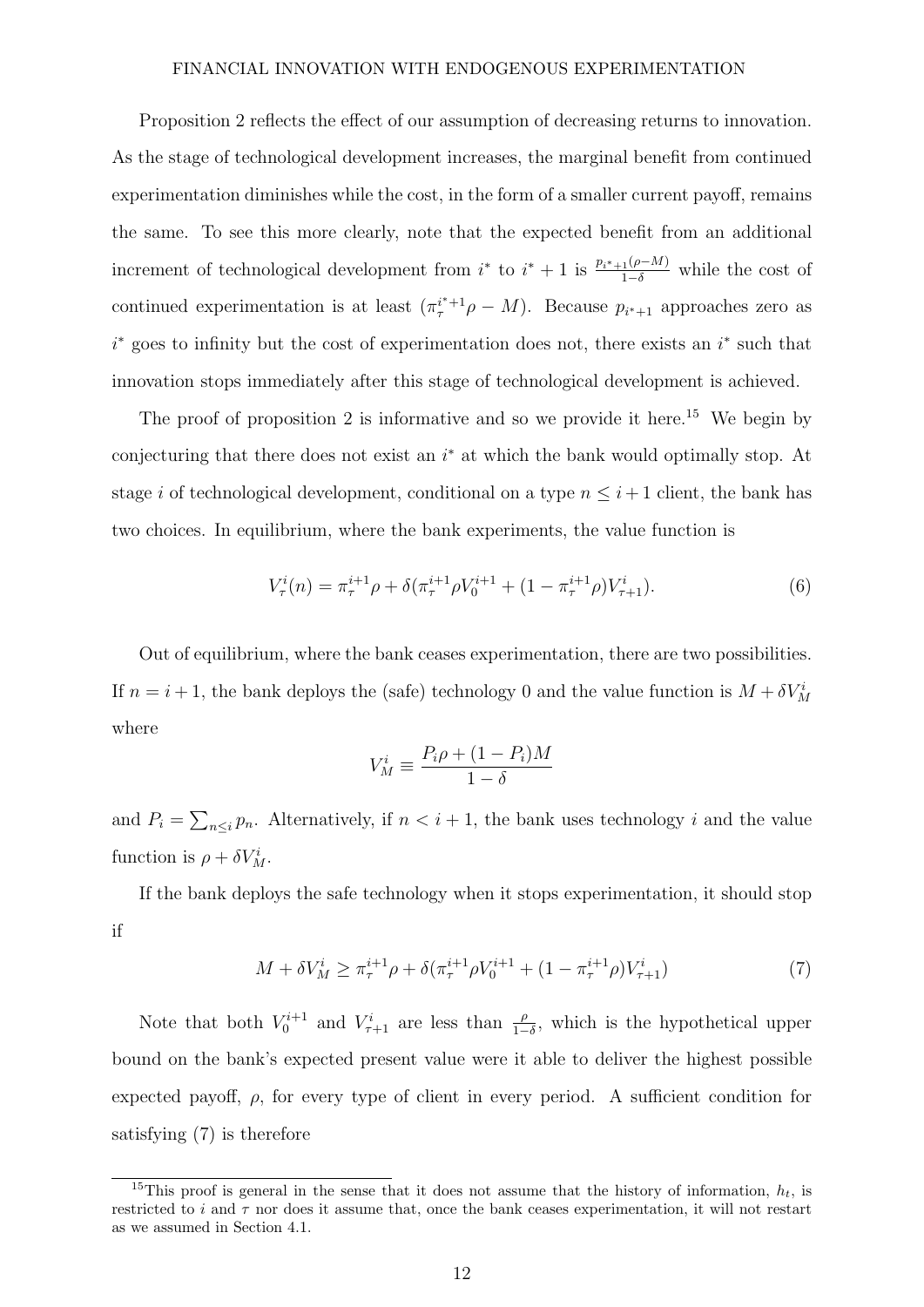$$
M - \pi_{\tau}^{i} \rho \ge \delta \left( \frac{\rho}{1 - \delta} - V_M^{i} \right) \tag{8}
$$

The left-hand side of (8) is the gain in current fee income from not experimenting. The right-hand side is the upper bound on expected gain from experimentation. To establish that condition (8) is satisfied note first that

$$
\frac{\rho}{1-\delta} - V_M^i = \frac{\rho}{1-\delta} - \frac{P_i \rho + (1-P_i)M}{1-\delta}
$$

$$
= (1-P_i)\frac{\rho-M}{1-\delta}
$$

As  $i \to \infty$ ,  $P_i \to 1$  and the right-hand side of (8) goes to zero. By assumption (1), the left-hand side of (8) is greater than zero. The same argument applies to the case where  $n < i + 1$  and the bank deploys technology i but with the left-hand side of (8) changed to  $\rho - \pi^i_\tau \rho$ . Q.E.D.

We now characterize  $i^*$ .

**Proposition 3.** The stage,  $i^*$ , at which the bank optimally ceases experimentation is uniquely determined by

$$
i^* = \left[\frac{\ln\left(\frac{M-\pi_0\rho}{\frac{\delta(1-g)}{\delta(1-\delta)}\pi_0\rho(\rho-M)}\right)}{\ln g}\right]^+
$$

where  $g = \frac{p_n}{n}$  $\frac{p_n}{p_{n-1}}$  and  $\left[\cdot\right]^+$  is the integer function.

We can now solve the bank's optimization problem by backward induction from stage  $i^* - 1$ . As a first step, note that the cost of experimentation on a client type  $n = i + 1$ ,  $(M - \pi_\tau^{i+1}\rho)$ , is less than the cost of experimentation on client type  $n < i+1$ ,  $(\rho - \pi_\tau^{i+1}\rho)$ . Thus we refer to the former as a *low-cost client* and the latter as a *high-cost client*. Potentially large future benefits from successful experimentation may lead the bank to experiment on high-cost clients in spite of the fact that they would be better served by the bank's existing technology. The following proposition establishes the conditions under which a bank at technological stage  $i$  will not experiment on high-cost clients.

**Proposition 4.** The bank will not experiment on (high-cost) client types  $n < i+1$  if (1)  $\pi_0 < \frac{1}{1+}$  $\frac{1}{1+g}$  at the beginning of any given stage of technological development,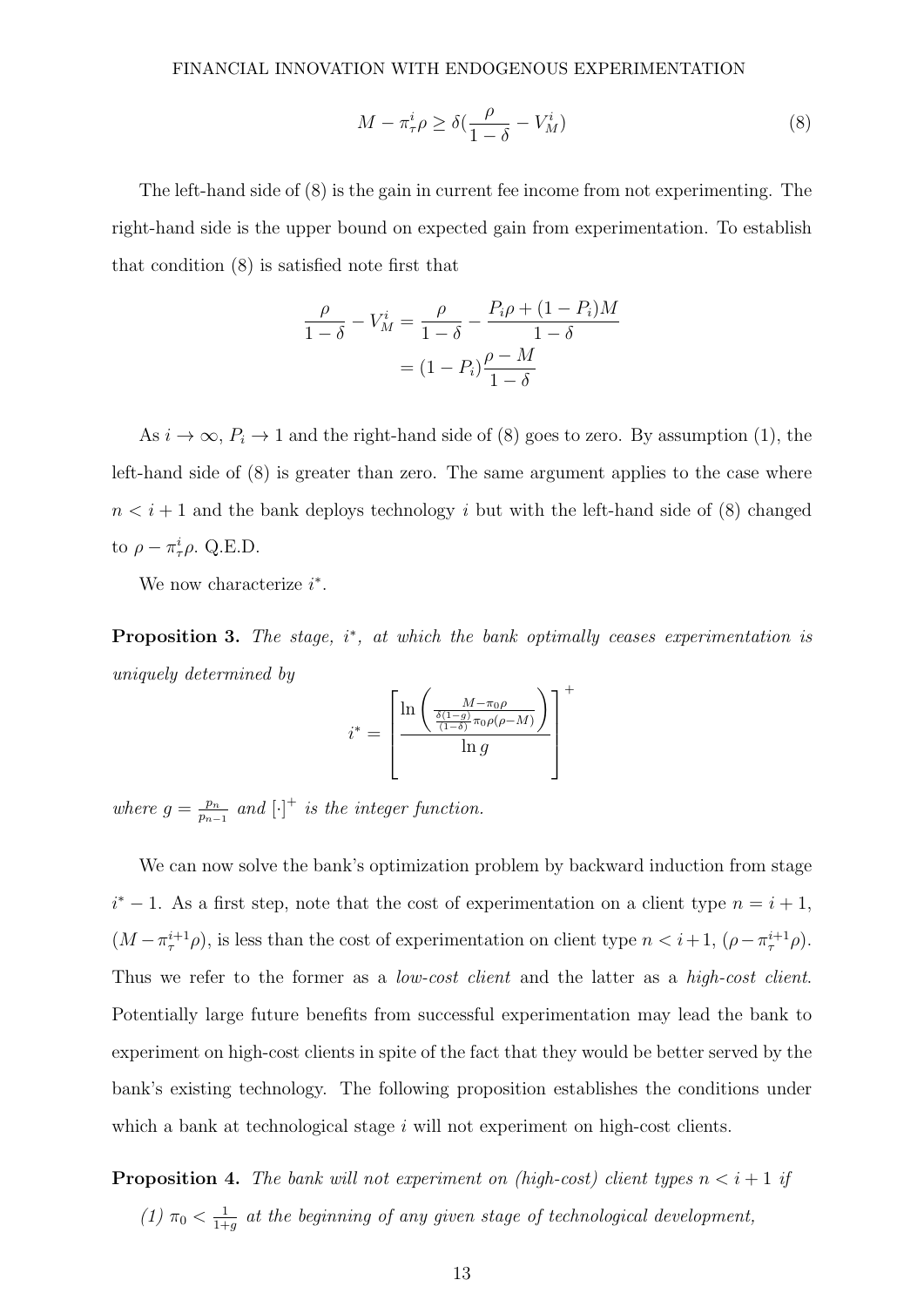or

$$
(2) i = i^* - 1.
$$

Condition (1) establishes a lower bound on the prior probability of success for experimentation on high-cost clients. The second condition reflects the elimination of future benefits beyond the terminal stage of experimentation determined by Proposition 3 and confirms that it is never optimal to experiment on type 0 clients in the simple case examined in Section 4.1.

The bank's strategy comprises three experimental regions with boundaries at any stage *i* of technological development determined by the probability,  $\pi^{i+1}_{\tau}$ , of successful experimentation conditional on  $\tau$  unsuccessful trials relative to cutoff probabilities  $\pi_h^{i+1}$ h and  $\pi_l^{i+1}$  where  $\pi_h^{i+1} \geq \pi_l^{i+1}$  $\ell_l^{i+1}$ . The following proposition provides a formal statement of the bank's strategy.

Proposition 5. The solution to the bank's optimization problem is characterized by determining  $(V_0^i, \pi_h^{i+1}, \pi_l^{i+1})$  recursively from  $i^*$  at each technological stage i.

i) There exists a high-experimental region in which  $\pi^{i+1}_{\tau} > \pi^{i+1}_{h}$  and the bank experiments on all client types  $n \leq i + 1$ ;

ii) There exists a low-experimental region in which  $\pi_h^{i+1} \geq \pi_\tau^{i+1} \geq \pi_l^{i+1}$  $\int_l^{l+1}$  and the bank only experiments on  $n = i + 1$  clients;

iii) There exists a no-experimental region in which  $\pi^{i+1}_{\tau} < \pi^{i+1}_{l}$  and the bank ceases experimentation forever;

Proposition 5 illustrates that even in the absence of informational friction, banks will experiment indiscriminately when the environment for financial innovation is especially promising. They do this because the potential future gains from a successful innovation outweigh the short-run costs to clients who would be better served by the bank's existing technology. Clients understand this conflict and pay a fee commensurate with expectations of lower "quality" service.

Note that the conflict at this stage of our analysis is a reflection of the short-lived nature of clients. In Section 6.1, we derive conditions under which the interests of a long-lived client would correspond precisely with those of the bank and therefore yield an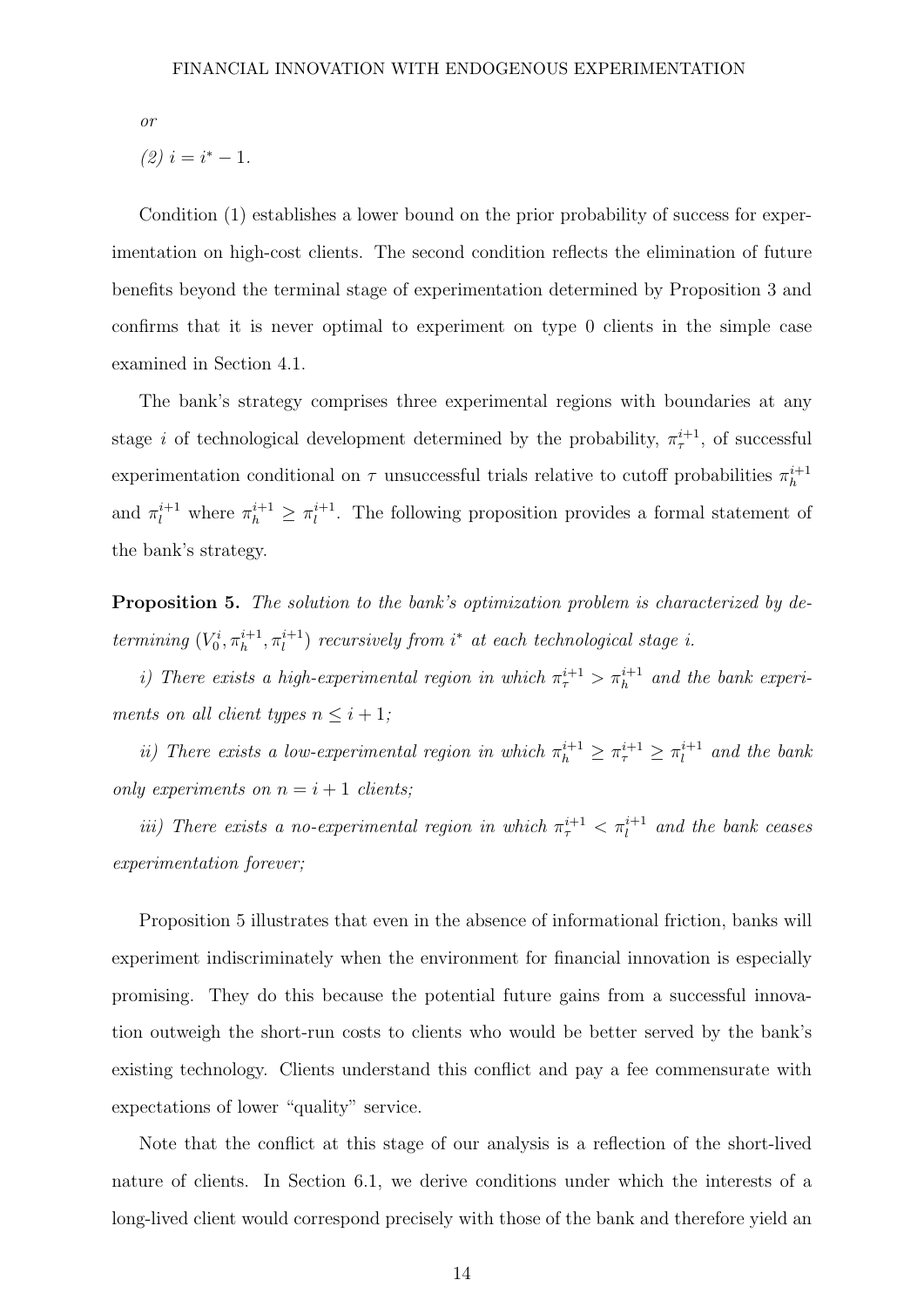optimal experimental strategy identical to that characterized in Proposition 5. Thus, we might interpret the bank as optimally mediating a relationship between the short-lived client and a hypothetical future self that would benefit from successful experimentation.

It is worth noting that the model suggests that neither aggressive nor more persistent experimentation is necessarily a reflection of short-sightedness. In fact, a more patient bank will experiment more in both the high- and low- experimental regions and it will experiment longer than an impatient bank.

The model also illustrates that if financial innovation is subject to decreasing returns, then even the most successful innovators will, at some point, curb experimentation that is detrimental to at least some of their clients.

#### 5. Innovation with Moral Hazard

In this section we assume that the bank observes the client's type but the client does not. This is a shorthand for the idea that clients hire bankers because they have a superior understanding of the client's requirements or the state of the world in which the requirements are to be satisfied. This assumption implies that the bank will be unable to commit to experiment on some client types but not on others. It follows immediately that the bank's only incentive-compatible strategy is to experiment on all client types or not at all in an optimal equilibrium. Therefore, the bank's problem is to solve equation (5) subject to this constraint. As we demonstrate in the next proposition, the incentivecompatibility constraint is binding and therefore the expected present value of the bank's fee stream is lower than in the preceding section where client type was public information.

The incentive-compatibility constraint also simplifies the solution to the bank's optimization problem. Specifically, in contrast to Proposition 5, there no longer exists a low-experimental region. The solution strategy is otherwise analogous to that used in Section 4.2. Proposition 6 summarizes the solution to the bank's optimization problem.

**Proposition 6.** The solution to the bank's optimization problem is characterized by

- i) At any stage i, the bank experiments on all client types  $n \leq i + 1$  or not at all;
- ii) At stage i bank will continue experimentation if and only if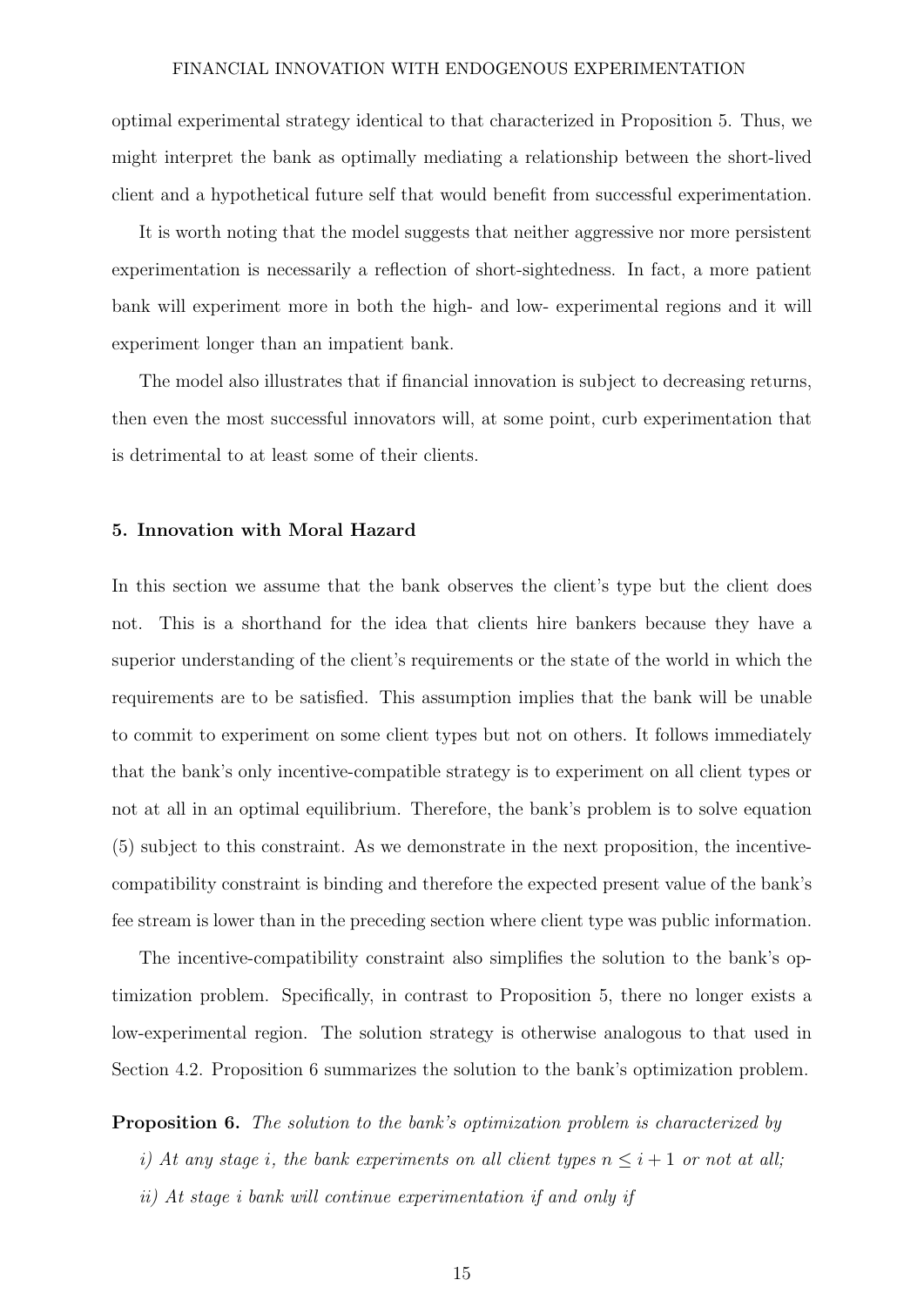$$
\pi_{\tau}^{i+1} \geq \underline{\pi}^{i+1} \equiv \frac{P_i \rho + p_{i+1} M}{P_{i+1} \rho \left[ \delta \left( V_0^{i+1} - \frac{P_i \rho + (1 - P_i) M}{1 - \delta} \right) + 1 \right]}.
$$
\n(9)

iii) The bank ceases experimentation at stage i<sup>\*\*</sup> which is uniquely determined by

$$
i^{**} = \begin{cases} \left[\frac{\ln x_{+}}{\ln g}\right]^{+} & \text{if } \left[\frac{\ln x_{+}}{\ln g}\right]^{+} \ge 0\\ 0, & \text{otherwise.} \end{cases}
$$
 (10)

where  $x_+$  is the positive root of equation (41) in Appendix 1.

iv) At each stage (i.e.,  $\underline{\pi}^{i+1} > \pi^{i+1}_l$  and  $i^{**} < i^*$ ), the bank ceases innovation after fewer failed trials and at a lower stage of technological development than it would in the absence of moral hazard.

Part i of Proposition 6 identifies the moral hazard associated with the bank having a better understanding of the client's needs. In contrast to the benchmark case where the bank experimented on all client types  $n \leq i+1$  only when the expected benefits to future clients were exceptionally large, now the bank engages in indiscriminate experimentation. This is a more costly experimental strategy because the net expected gain from financial innovation is smaller. Therefore, as part iv of Proposition 6 indicates, the bank will cease experimentation after a fewer number of failed trials and at a lower stage of technological development than in the benchmark case where client type is common knowledge. In principle, indiscriminate experimentation could be curbed with continuation equilibria where beliefs that such behavior occurred serve as a punishment mechanism. One such equilibrium is provided in the proof of Proposition 6 in Appendix 1. The optimality of the equilibrium described in Proposition 6 implies that such inter-temporal incentives, or a concern for a behavioral reputation, are not an efficient solution to the problem.

Assuming that banks have private information about how best to serve their clients, the model predicts that banks will more aggressively subordinate their clients' interests to a strategy that furthers their own (and future clients') interests in providing a broader range of products and services. In practice, we would expect to observe banks more aggressively promoting products and services that stem from and extend technological advances. Relative to existing products and services, they might be interpreted as more complex as they seek to more precisely contract over particular states of the world that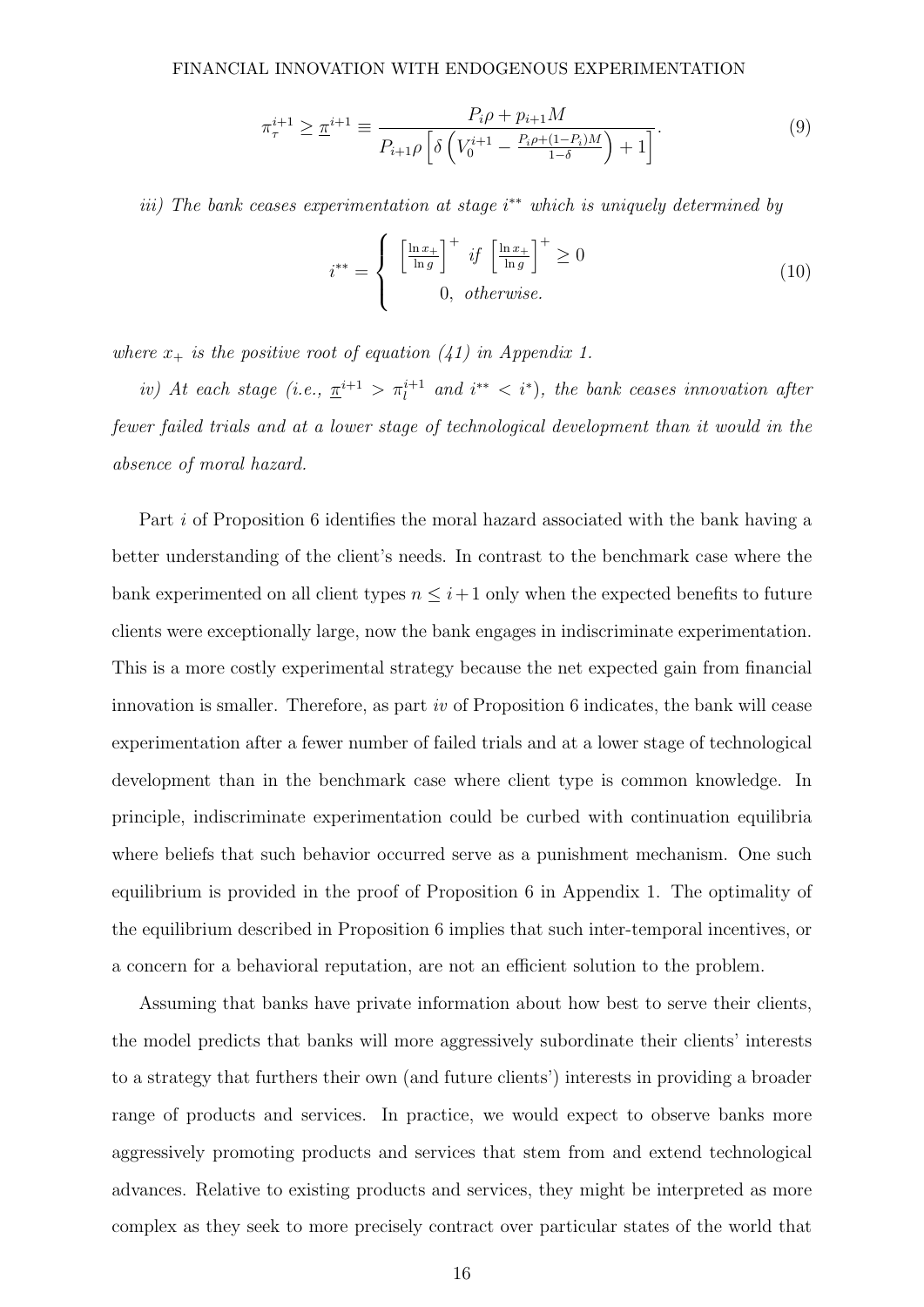may not be of concern to a wide range of clients.

But this is an inefficient strategy. The model suggests that the inability to commit to a more "responsible" experimental strategy leads to underdevelopment of even the most productive veins of innovative opportunity and leaves behind a trail of poor outcomes. Alternatively, any mechanism that would improve the bank's ability to commit to not exploit its private information would reduce client exposure to undesirable experimentation and improve the bank's capacity for serving a broader range of clients in the future. We explore this possibility next.

#### 6. Curbing Indiscriminate Experimentation

In this section we examine the potential for curbing indiscriminate experimentation that is both damaging to some clients and leads to premature cessation of experimentation. If, as our model suggests, it is in the bank's interest to moderate its pursuit of financial innovations, one would expect to observe institutional responses aimed at curbing irresponsible behavior.

In fact, there are a number of governance mechanisms that banks might use to, at least in part, make more credible commitments to their clients. Possibilities include informal mechanisms, such as bank culture and reputation concerns; explicit oversight involving risk management and compliance; and indirect mechanisms such as compensation schemes and organizational structure. Of course, these, and other, governance mechanisms are imperfect both individually and in concert. We begin our analysis in this section by examining the conditions under which a relational contract between the bank and a long-lived client can be sustained.

#### 6.1 Experimentation Under a Relational Contract

The fundamental problem facing the bank when it has private information about the client's type is the inability to commit to an efficient innovation strategy. Thus far we have stacked the deck against the bank by assuming that clients are short-lived. In practice, many firms are long-lived and relatively active in the capital markets. Moreover,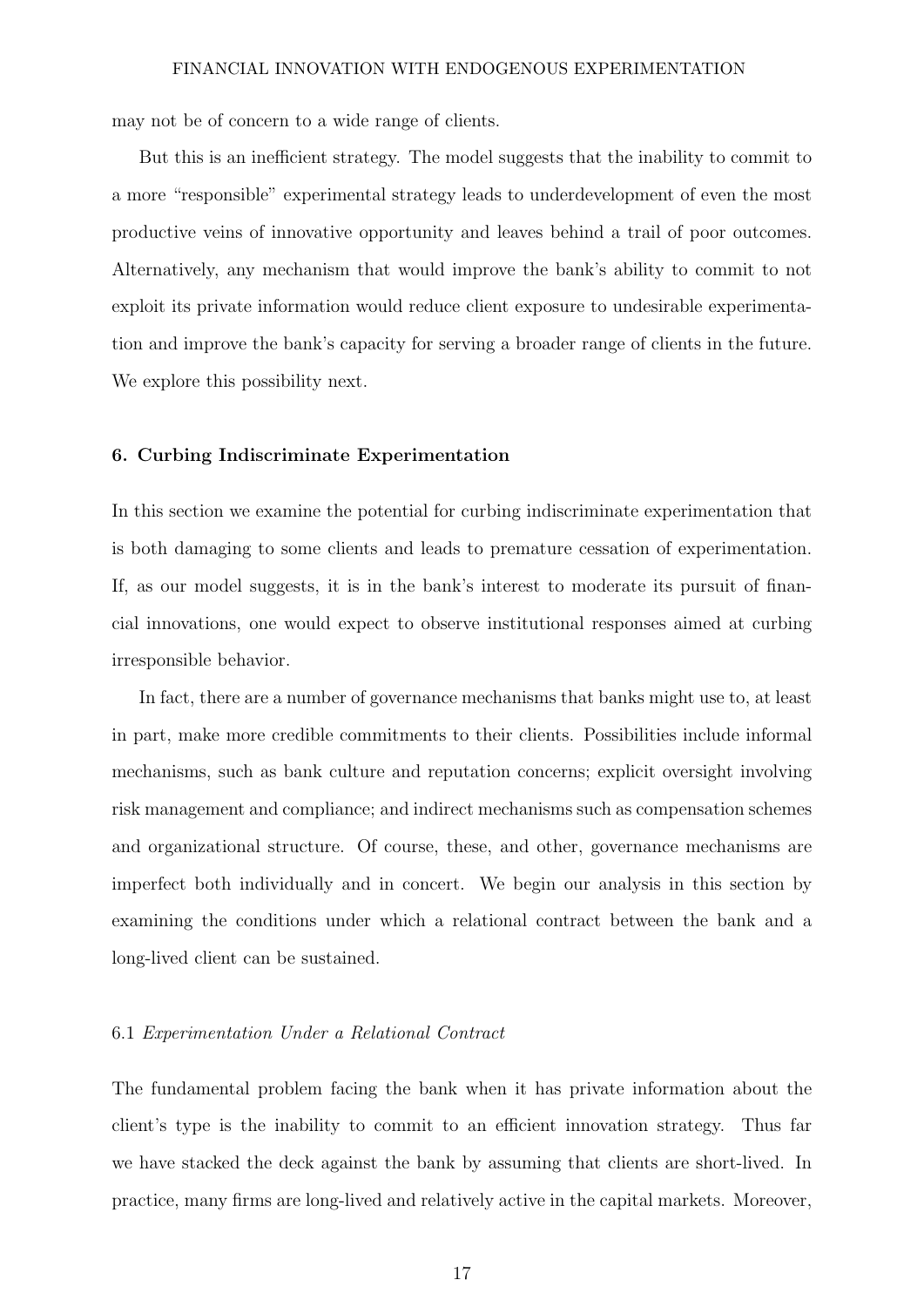dealing repeatedly, often exclusively, with a single bank over the course of many years was virtually the norm among capital market participants prior to the 1960s. Client relationships are less exclusive than they once were but banks still attempt to cultivate relationships with their clients.

We study the experimental process within a relationship by assuming that the bank encounters the same long-lived client in every period  $t<sup>16</sup>$ . The state of the client's requirements,  $n$ , at time  $t$  is distributed identically to the short-lived clients in Section 3. As in the previous section, we assume that the bank has private information about  $n$ and therefore the client cannot determine whether the bank takes an action that best corresponds with its needs.

We consider an agreement under which the client pays a fixed fee in each period equal to the maximum possible payoff of 1. In exchange, the bank agrees to provide an observable but unverifiable state-contingent rebate equal in value to the difference between the fixed fee and the client's realized payoff.<sup>17</sup> The structure of this agreement takes the form of the *stationary* relational contracts characterized by Levin  $(2003)$ .<sup>18</sup> Because neither the client's type nor the value of the rebate are verifiable, the agreement must be self-enforcing.<sup>19</sup>

Note first that the agreement leads the bank to fully internalize the cost of experimentation. For example, if the bank observes that the client's type in a given period is  $n < i+1$  and it opts to experiment on the client with the  $i+1$  technology, the expected rebate is  $1 - \pi^{i+1}_{\tau} \rho$ . If, instead, the bank serves the client with the proven technology i, the rebate is  $1 - \rho$ . Thus the bank's cost of experimentation on a high-cost client is  $\rho - \pi^{i+1}_{\tau} \rho$ , which is equal to the client's marginal cost.

In the spirit of Baker et al. (2002), we consider whether there exist continuation payoffs associated with suboptimal, or "bad", equilibria that pose a sufficient threat to

<sup>&</sup>lt;sup>16</sup>There is no loss of generality in the following argument from assuming that the bank deals repeatedly with a single client rather than dealing repeatedly with multiple clients.

<sup>&</sup>lt;sup>17</sup>For example, if the bank uses the safe technology to serve the client, the client's net payoff is  $1 - M$ . If the bank experiments with technology  $i$ , the client's rebate is 1 if the flexible technology yields 0 and 0 if it yields 1. Similarly, if the bank experiments on the client, the rebate is 1 if it fails and 0 otherwise.

 $18$ Note, however, that the contracting problem is simpler in the sense that only one party, the bank, can deviate from the agreement.

<sup>&</sup>lt;sup>19</sup>In practice, the rebate could take on many forms, such as research or market making services, that would be relatively opaque in their value to anyone but the bank and the client.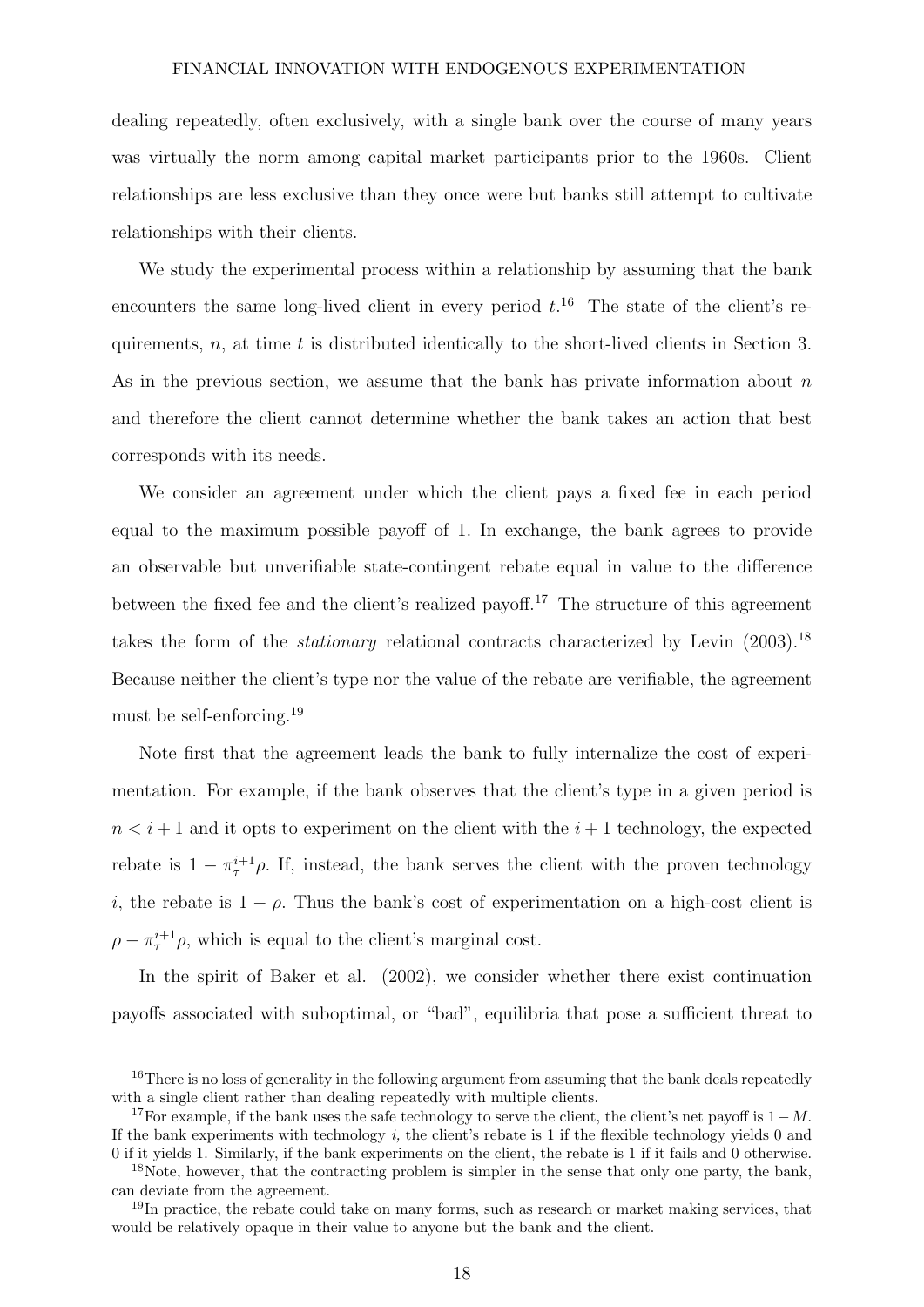prevent the bank deviating from the optimal equilibrium.<sup>20</sup> Suppose, for example, that the bank experiments with the  $i+1$  technology at each stage i, regardless of the client's type. Under this strategy, the expected payoff is  $\rho \pi^{i+1}_{\tau}$  for a type  $n \leq i+1$  client and 0 otherwise. This strategy is obviously inefficient because, for example, the bank learns nothing from experimentation on a type  $n > i+1$  client and the client receives the lowest possible payoff of 0. But it is indeed an equilibrium strategy in which the client pays the expected surplus  $\rho \pi^{i+1}_{\tau} P_{i+1}$  every period. The bank has no incentive to deviate from this "bad" equilibrium because even if it does so by taking a more efficient action, neither client beliefs about the bank's future actions nor the bank's future fee income will change.

Now suppose that this "bad" equilibrium is the continuation equilbrium if the bank fails to pay the rebate. The bank's largest possible per period gain from reneging on the agreement is 1. Thus the bank has no incentive to renege if

$$
1 \le \delta(V_{\tau}^{i}(\text{optimal equilibrium}) - V_{\tau}^{i}(\text{bad equilibrium})).\tag{11}
$$

At any point in the game, the bank's next period value in the optimal equilibrium is at least the value,  $V_M^i$ , of going forward with no further experimentation and in the bad equilibrium it is at most  $\frac{\pi_0 \rho}{1-\delta}$ . Therefore, condition (12) is satisfied if

$$
1 \le \delta \left( V_M^i - \frac{\pi_0 \rho}{1 - \delta} \right). \tag{12}
$$

Because  $V_M^i \equiv \frac{P_i \rho + (1 - P_i)M}{1 - \delta} \ge \frac{M}{1 - \delta}$  $\frac{M}{1-\delta}$ , condition (12) is satisfied if

$$
1 \le \frac{\delta}{1-\delta}(M - \pi_0 \rho) \tag{13}
$$

Assumption (1) implies that the right-hand side of (13) is positive, so a sufficiently patient (high  $\delta$ ) bank will have no incentive to deviate from the optimal equilibrium.

This punishment mechanism is crucially dependent upon the observability of the rebate. With this being the case, deviation from the agreement will always be punished with a shift to a suboptimal continuation equilibrium payoff. Thus we need only to demonstrate that there exists an off-equilibrium path that meets the condition above.

 $^{20}$ It is trivial to demonstrate that the client has no incentive to renege because, by assumption, it does not share in the surplus.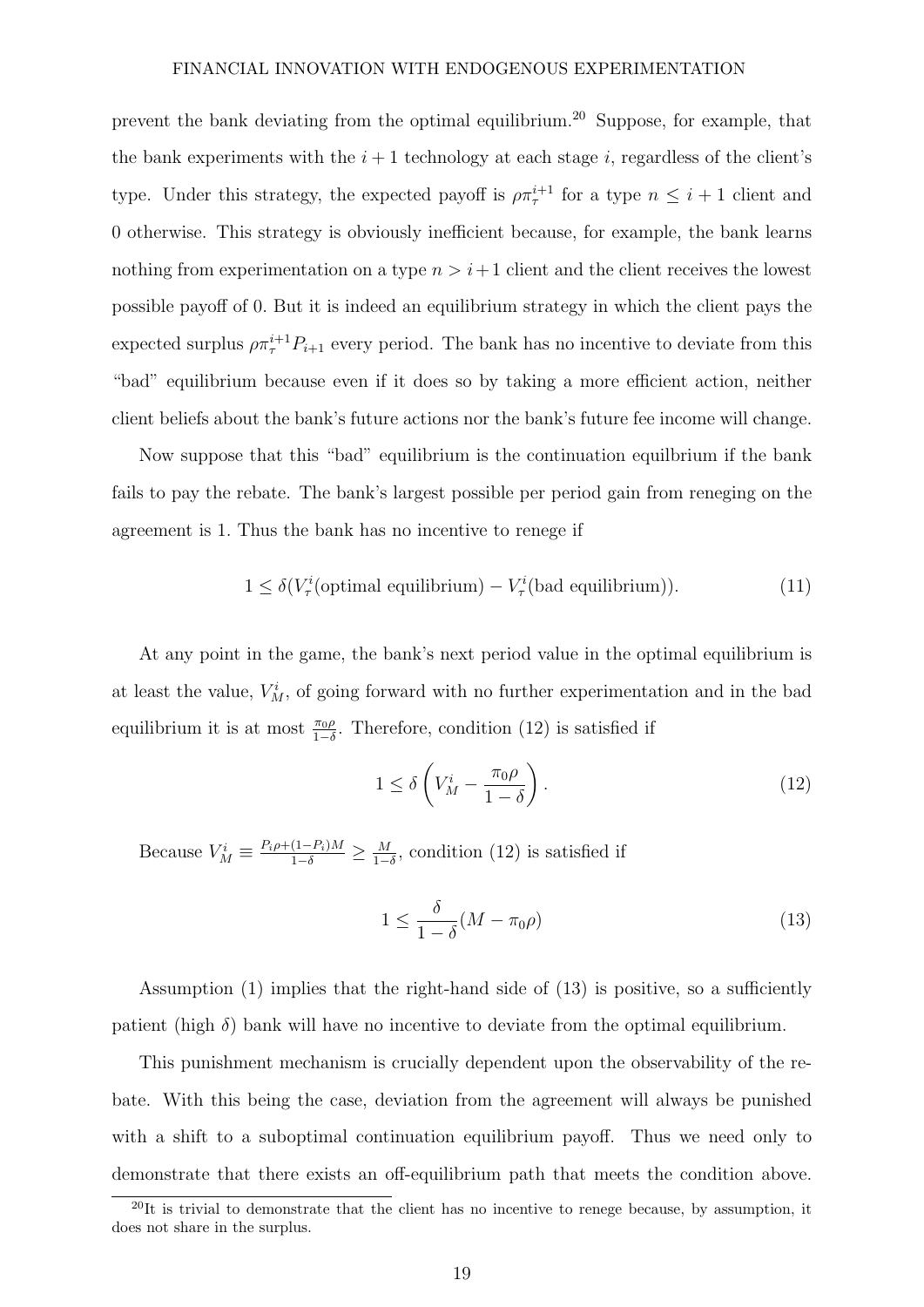With this being the case, there is no need for punishment along the optimal equilibrium path, in which case we can achieve the first-best outcome described in Proposition 5.<sup>21</sup>

Note further that there is no loss of generality from assuming that the bank captures the entire surplus. Were the bank and client to share the surplus, the spread between M and  $\pi_0 \rho$  would be smaller. Therefore satisfying the bank's incentive-compatibility condition (11) would require the bank to have greater patience.

In practice, the model suggests that more valuable relationships should be characterized by less rigidity and greater scope for renegotiation. Alternatively, as relationships become less exclusive, deviation from the relational contract is more likely.

#### 6.2 Monitoring as a Commitment Device

In this section we assume that the bank's capacity for innovation is embedded in the human capital of a banker who also has private knowledge of the client's type. It is clear from Proposition 6 that the bank would like for the banker to refrain from indiscriminate experimentation but equally clear that the banker suffers the same commitment problem. For the moment, we assume that the bank can credibly commit to a monitoring mechanism that curbs the banker's experimentation on high-cost  $(n \leq i)$  clients.

We assume that the monitoring mechanism is subject to two imperfections. First, it can only prevent experimentation with probability  $\mu < 1$ . Second, it is inflexible in the sense that it cannot distinguish between the conditions that favor the high- and low-experimental regions in Proposition 5. Thus the monitoring mechanism is not sufficiently discriminating to achieve the benchmark equilibrium summarized in Proposition 5 because it will inefficiently limit the banker's pursuit of exceptionally promising opportunities that would lie in the high-experimental region. However, it will curb some irresponsible experimentation on high-cost clients (e.g., when  $\pi_0 < \frac{1}{1+1}$  $\frac{1}{1+g}$ ).<sup>22</sup>. The efficiency of the monitoring mechanism therefore rests on how promising is the environment for innovation.

The optimal equilibrium under this monitoring mechanism follows from a straight-

 $^{21}$ In Levin (2003), the principal cannot observe the agent's action and therefore there must be at least some threat of punishment along the equilibrium path that will result in an efficiency loss. <sup>22</sup>See Proposition 4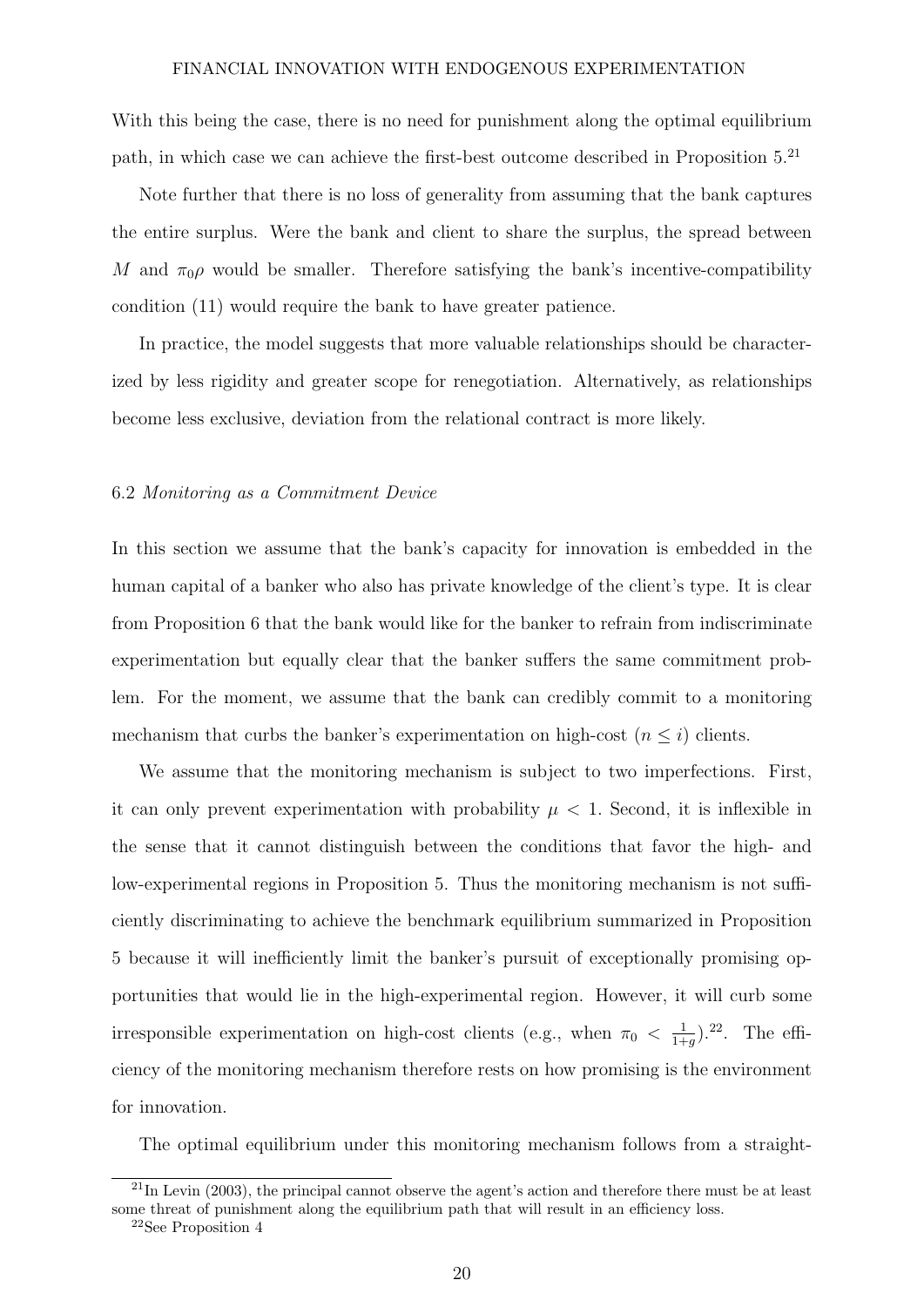forward modification in the analysis of Section 5. The only difference is that instead of experimenting for sure when client type is  $n \leq i$ , now the bank can only experiment with probability  $1 - \mu$ . This gives rise to the following necessary condition for continued experimentation:

$$
\pi_{\tau}^{i+1} \ge \underline{\pi}_{\mu}^{i+1} \equiv \frac{P_i(1-\mu)\rho + p_{i+1}M}{\left(P_i(1-\mu) + p_{i+1}\right)\rho \left[\delta\left(V_{0,\mu}^{i+1} - \frac{P_i\rho + (1-P_i)M}{1-\delta}\right) + 1\right]}.
$$
(14)

The following proposition summarizes the stage in the optimal equilibrium at which condition 14 is violated and the bank ceases experimentation:

**Proposition 7.** In the optimal equilibrium with monitoring, the bank ceases experimentation at stage  $i^*_{\mu}$ , where  $i^*_{\mu}$  is the smallest integer that satisfies

$$
\underline{\pi}_{\mu}^{i_{\mu}^*+1} \geq \pi_0.
$$

Although monitoring leads to less aggressive experimentation at any stage of technological development, curbing experimentation on high-cost clients enables the bank to pursue a higher level of technological development than would be possible in its absence.

**Proposition 8.** In the optimal equilibrium with monitoring,  $i^*_{\mu}$  is increasing in  $\mu$ .

This result follows directly from condition (14). The average cost of experimentation,  $P_i(1-\mu)\rho+p_{i+1}M$  $\frac{\gamma_i(1-\mu)\rho+p_{i+1}M}{(P_i(1-\mu)+p_{i+1})}$ , is decreasing in  $\mu$  because monitoring reduces the probability of experimentation on high-cost clients. Since  $V_{0,\mu}^{i^*_{\mu}+1} = V_M^{i^*_{\mu}+1}$  does not depend on  $\mu$ ,  $\frac{\pi^{i^*_{\mu}+1}_{\mu}}{\pi^{i^*_{\mu}+1}}$  is decreasing in  $\mu$  and  $i^*_{\mu}$  is increasing in  $\mu$ <sup>23</sup>

In the present form of the model, we cannot conclude that monitoring strictly increases the value of the bank although it will do so at low levels of  $\pi_0$  where experimentation on  $n \leq i$  clients is especially costly. However, if we permit the level of monitoring to be endogenously determined by the trade-off between curbing irresponsible experimentation and inefficiently limiting experimentation on  $n \leq i$  clients, it is generally true that monitoring increases bank value.

<sup>&</sup>lt;sup>23</sup>Proposition 8 does not imply that the bank's tolerance for experimental failure at any given stage of technological development also is increasing in  $\mu$ . It is possible that  $V_{0,\mu}^{i+1}$  is decreasing in  $\mu$  because inflexibility in the monitoring mechanism prevents desirable experimentation on type  $n \leq i$  clients. In this case,  $\pi_{\mu}^{i+1}$  may not be decreasing in  $\mu$ .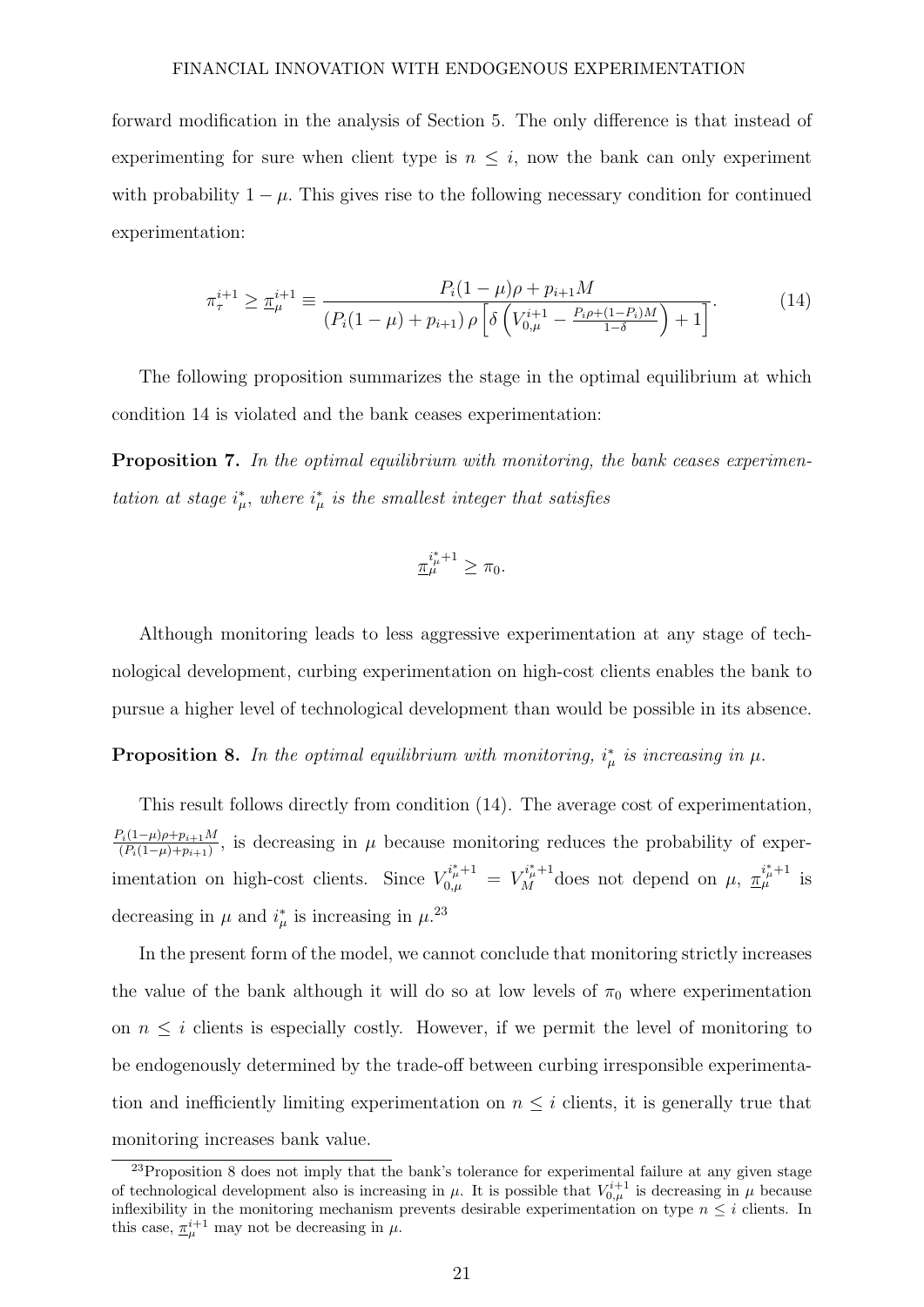#### 6.3 Monitoring and Banker Mobility

In the previous section we implicitly assumed that bankers and their human capital were inseparable from the bank. Historically, bank partners rarely left one partnership for another. However, as we noted in the introduction, the "revolution" in financial innovation beginning in the 1970s was accompanied by far greater mobility among senior bankers. In this section we consider how banker mobility and financial innovation are related in our model.

We continue to assume that innovative capacity and private information about client types is embedded in the banker's human capital. Further, we assume that human capital is scarce but that banks are not, so that the banker captures the surplus from her efforts. Banks select a fixed and costless monitoring capacity at the outset of the game. Later, we consider costly monitoring and sharing of surplus between the bank and banker. For simplicity, we assume that in each period, prior to observing the client's type, the banker can move costlessly between a bank that monitors  $(\mu > 0)$  and one that does not  $(\mu = 0)$ . Thus, in each period, conditional on beliefs about the promise in future experimentation, the banker selects the monitoring technology that best complements her opportunities.

In this setting, the analysis will be quite similar to that in the benchmark case in Section 4.2. Specifically, we will again obtain high- and low- experimental regions determined by the banker's degree of optimism about the environment for innovation. Intuitively, the banker's ability to move from one bank to another yields a verifiable commitment to limit indiscriminate experimentation that would otherwise lead to a premature halt to financial innovation.

Similar to Section 4.2, if the banker does not experiment on the client, the expected current period fee income is

$$
\varphi_{\tau}^{i}(\sigma_t, \mu_t) = P_i \rho + (1 - P_i) M.
$$

If she does experiment on the client, the expected current period fee income is

$$
\varphi_{\tau}^{i}(\sigma_{t}, \mu_{t}) = P_{i} \mu_{t} \rho + (p_{i+1} + P_{i}(1 - \mu_{t})) \pi_{\tau}^{i+1} \rho + (1 - P_{i+1})M
$$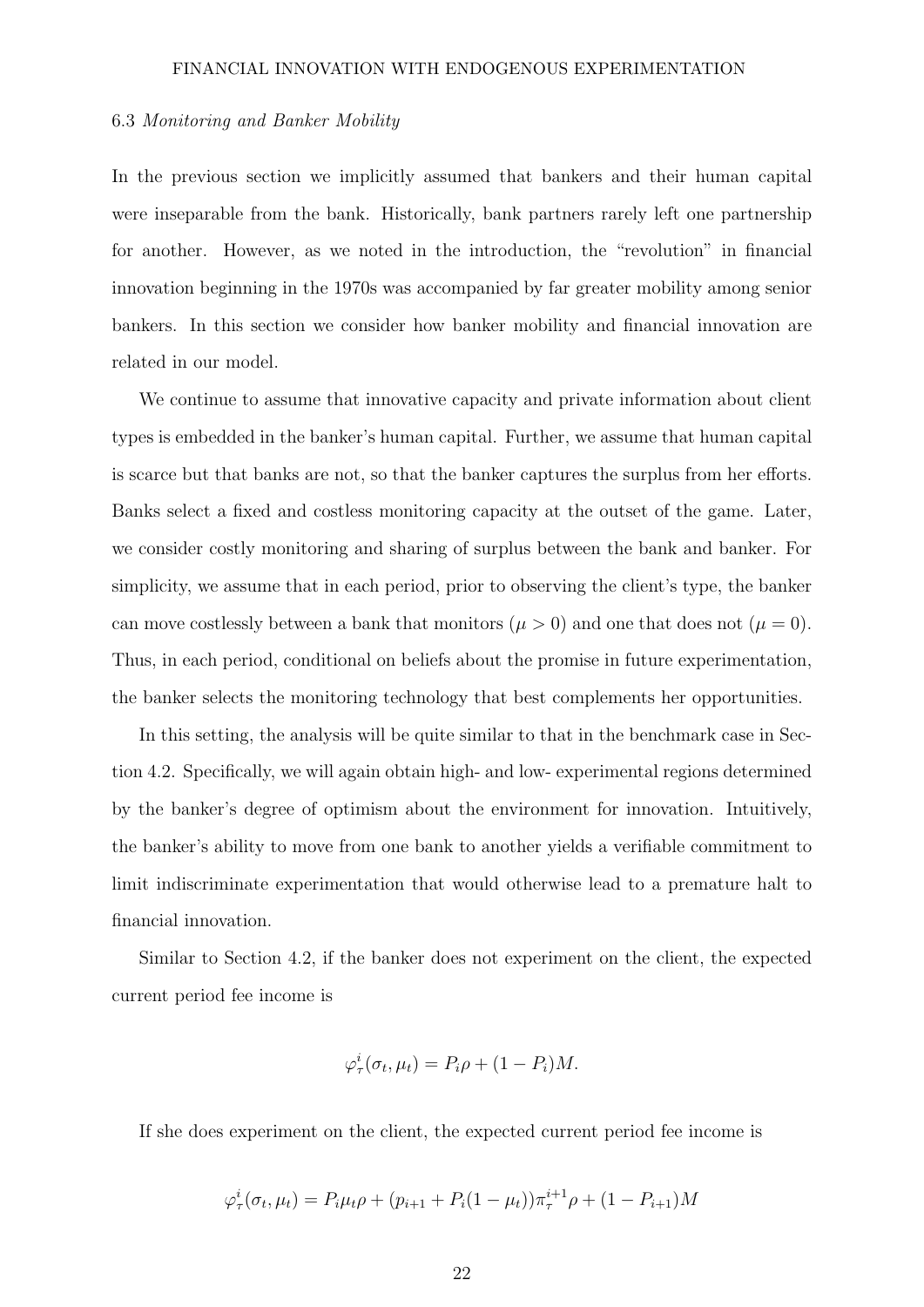The banker's problem is

$$
V_{\tau}^{i} = \max_{\sigma_t, \mu_t} \varphi_{\tau}^{i}(\sigma_t, \mu_t) + \delta E_t[V_{\kappa}^{j}]
$$

where the bank choice in period t is indicated by  $\mu_t = 0$  or  $\mu$ .

When the environment for innovation is more promising, the banker will benefit from more aggressive experimentation by joining the  $\mu_t = 0$  bank. Alternatively, it is in the banker's interest to experiment less aggressively in a less promising environment if clients believe that it will do so. By moving to the bank that will constrain experimentation through its monitoring mechanism, the banker can more credibly commit to avoid indiscriminate experimentation. Thus, as in Section 4.2, banker mobility leads to both highand low- experimental regions with the banker shifting between them as it learns about the environment.

Once again, we solve the model by backward induction. The boundary of the lowexperimental region is

$$
\pi_{\tau}^{i+1} \ge \pi_l^{i+1} \equiv \frac{P_i(1-\mu)\rho + p_{i+1}M}{(P_i(1-\mu)\rho + p_{i+1})\rho \left[\delta\left(V_0^{i+1} - V_M^i\right) + 1\right]}
$$
(15)

and for the high-experimental region it is

$$
\pi_{\tau}^{i+1} \ge \pi_h^{i+1} \equiv \frac{\rho + \delta(V_0^{i+1} - V_{\tau+1}^{i,l})}{\rho[1 + \delta(V_{\tau}^{i,l} - V_{\tau+1}^{i,l})]}.
$$

The stage,  $i^*_{\mu}$ , at which the banker optimally ceases experimentation is determined by

$$
i_{\mu}^* = \arg \min_{i} \left[ \frac{P_i(1-\mu)\rho + p_{i+1}M}{(P_i(1-\mu)\rho + p_{i+1})\rho \left[ \delta \left( V_M^{i+1} - V_M^i \right) + 1 \right]} \ge \pi_0 \right]
$$

Note that this expression is identical to condition 14 and  $i^*_{\mu}$  is the same as that characterized in Proposition 7.  $V^i_\tau$  is derived exactly as in the benchmark case by backward induction from  $i^*_{\mu}$ . Thus, we establish that the solution is unique by the same argument as that used in the benchmark case.

The following proposition summarizes the solution to the banker's optimization problem: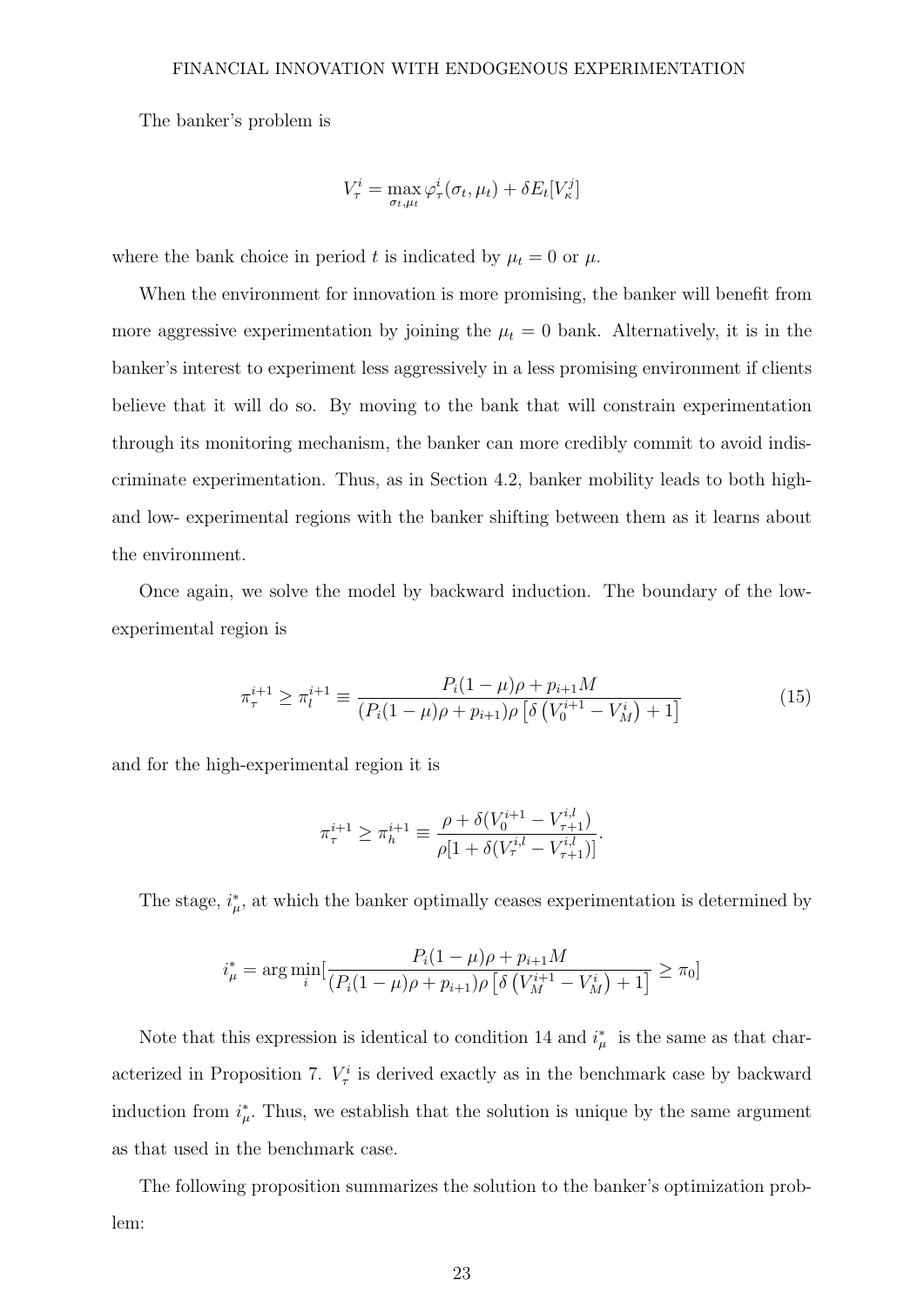Proposition 9. The unique solution to the banker's optimization problem is fully characterized by determining  $(V^i_\tau, \pi^{i+1}_h, \pi^{i+1}_l)$  recursively from  $i^*_{\mu}$  at each technological stage i.

i) There exists a high-experimental region in which the banker opts to work without monitoring if and only if  $\pi^{i+1}_{\tau} \geq \pi^{i+1}_{h}$  $\,h^{i+1};$ 

ii) There exists a low-experimental region in which the banker opts to work with monitoring if and only if  $\pi_l^{i+1} \leq \pi_{\tau}^{i+1} < \pi_h^{i+1}$ ;

iii) The bank ceases experimentation when  $\pi^{i+1}_{\tau} < \pi^{i+1}_{l}$ ;

iv) The decision to cease experimentation is reached at stage  $i^*_{\mu}$ .

v) The present value of the banker's strategy,  $V^i_\tau$ , exceeds that from the bank's strategy described in Proposition 6.

Proposition 9 implies that a promising environment for innovation drives talent toward banks that place weaker restrictions on experimentation and vice versa. Given the ability to verifiably accept more or less monitoring by switching banks, the banker engages in less indiscriminate experimentation on high-cost clients, reaches a higher level of technological development, and generates greater surplus. The banker does not achieve the level of performance exhibited by the complete contracting benchmark of Section 4.2 and the relational contract examined in Section 6.1. The deadweight loss stems from the fact that the monitoring mechanism remains imperfect and therefore will prevent experimentation in some instances in which it would have occurred in the absence of friction introduced by the banker's private knowledge of client type.

The results are not sensitive to the assumptions that monitoring is costless and that the banker captures the entire surplus. For example, suppose that the bank faces a onetime cost  $c > 0$  to maintain a monitoring level of  $\mu > 0$  and that it can refuse a banker seeking monitoring services. If the bank and the banker are able to commit to a long-term contract to share the surplus of innovation, then the optimal experimentation strategy characterized by Proposition 9 can still be implemented.

To see that this is true, assume that the banker and the bank are able to agree to a long-term monitoring contract via Nash bargaining prior to experimentation. Assume further that the contract requires the banker to pay the bank a monitoring fee comprising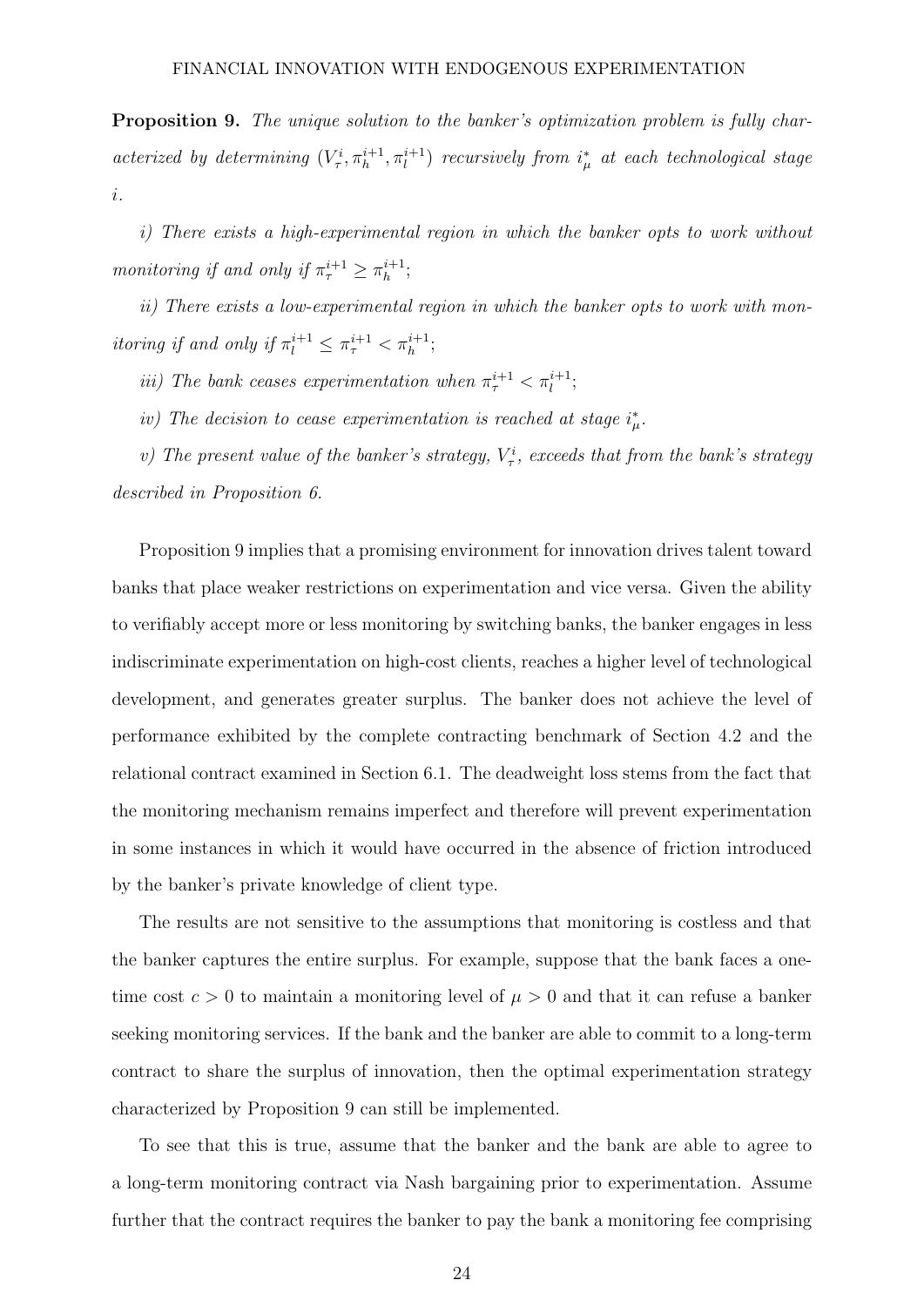a fixed stream of payments independent of the state of innovation. In exchange, the bank provides monitoring services to the banker when it is requested to do so. Once the contract is signed, the cost of monitoring is sunk and therefore has no impact on the banker's experimentation strategy. Thus, the solution to the banker's optimization problem is identical to the case described in Proposition 9. From the bank's perspective, for our claim to hold, we need only for its bargaining power,  $\lambda$ , to be sufficiently strong and its cost of monitoring,  $c$ , to be sufficiently low that it can cover its cost of monitoring or

$$
\lambda(V_0^{0,\mu} - V_0^0) \ge c,
$$

where  $V_0^{0,\mu}$  $V_0^{0,\mu}$  is the banker's present value as characterized by Proposition 9 and  $V_0^0$  is the bank's present value without monitoring as characterized by Proposition  $6.^{24}$ 

Finally, if we assume that the bank cannot commit to a long-term contract but that the banker can, then period-by-period contracting may be feasible. If so, the present value of the banker will be lower as a consequence of a suboptimal experimentation strategy and the necessity of sharing a larger fraction of the surplus with the bank going forward.<sup>25</sup> Regardless, it remains the case that a promising environment for innovation will drive bankers toward banks with weaker monitoring systems and vice versa.

#### 7. Discussion

Our model treats financial innovation as a learning process in which bank clients are subjects of experimentation. As is true of any experimental setting that involves human subjects, those who receive the "treatment" may or may not benefit from its application. Moreover, the probability of a succesful outcome varies across experiments and, crucially for our purposes, is better understood by the experimenter or, in our case, the banker. Thus, there is a moral hazard in the experimental process of financial innovation.

In principal, the potential negative consequence of some forms of financial innovation

<sup>&</sup>lt;sup>24</sup>This result is robust to imperfect competition among banks in which one bank has client-specific knowledge of the banker.

<sup>&</sup>lt;sup>25</sup>As shown in the incomplete contract literature, e.g., Hart and Moore (1990), bargaining over surplus after investments are made in general leads to underinvestment. The same reason causes the banker to cease experimentation earlier than in the case described in Proposition 9.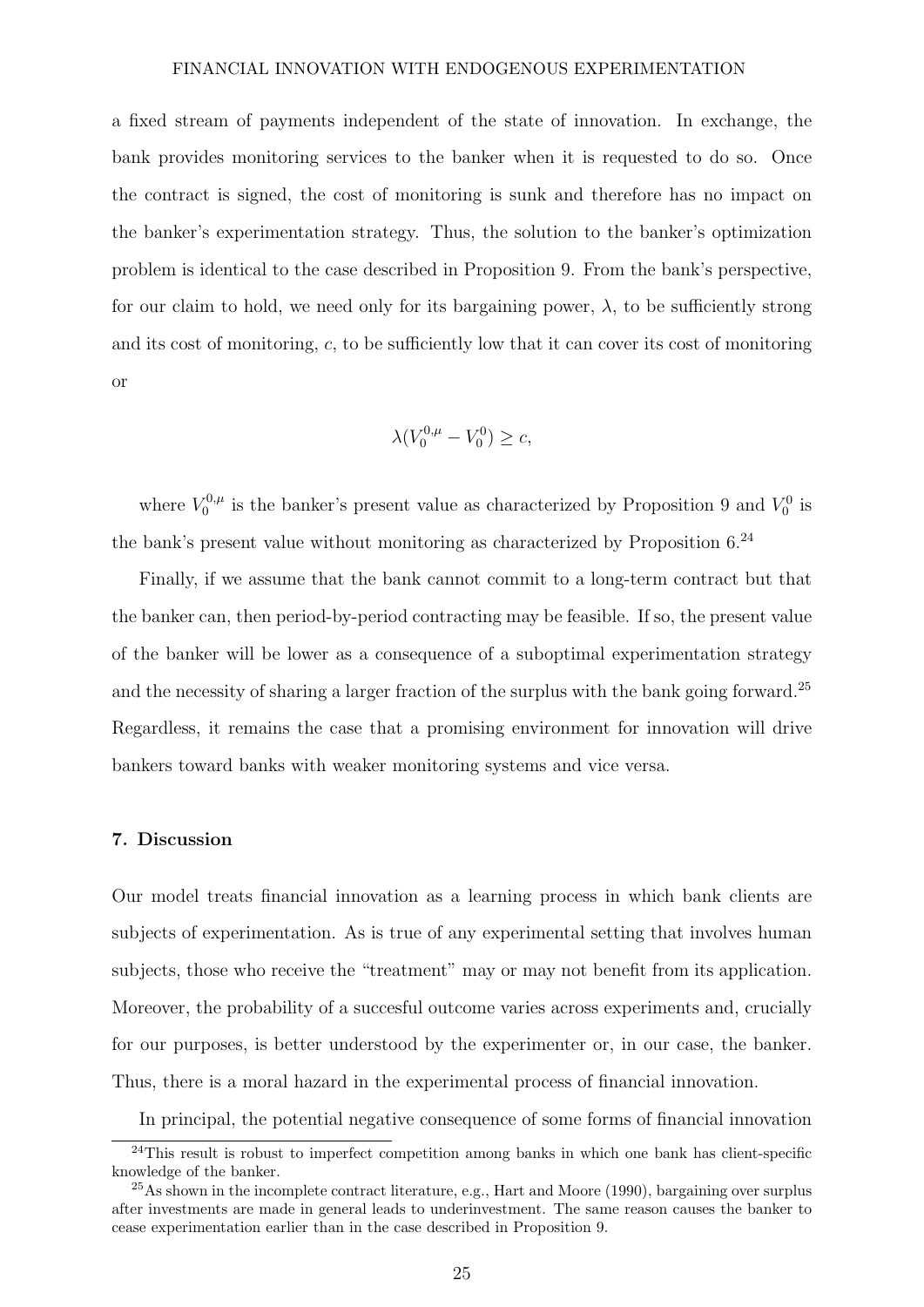could, at least partially, be internalized by the innovators.<sup>26</sup> For example, in the late 1990s, J.P. Morgan's conducted early stage experimentation with synthetic collateralized loan obligations (CLOs) on its own account.<sup>27</sup> Similarly, prior to restrictions on proprietary trading following the 2008 financial crisis, banks had considerable scope for internal experimentation through their proprietary trading operations. However, in most instances, financial product innovations are client oriented.

Recognizing that there is risk in any experimental process, our model enables us to explore several mechanisms for minimizing the burden borne by clients who will not benefit from an innovative product or service. In our model, clients are sufficiently sophisticated to recognize (and price) the moral hazard. Thus, it is in the interest of banks to find means by which they can commit to avoid reckless pursuit of innovative products in environments where the probability of success is relatively low. We describe a self-enforcing relational contract that curbs such behavior and contend that this strategy is a useful way of thinking about financial innovation prior to the 1970s when bankers were relatively immobile and banking relationships were relatively excusive. It is also worth noting that J.P. Morgan, which maintained strong relationships with many prominent corporations, stepped back from the synthetic CLO market, relative to its peers, when it identified risks that it perceived as unmanageable.<sup>28</sup>

The subsequent rapid pace of advances in computing technology and applied financial economic theory provided banks with a vastly broader "flexible technology" platform for experimentation. Coupled with weakening client relationships, our model suggests that it is not surprising that we entered a period of "revolutionary" financial innovation that was often perceived as antagonistic.<sup>29</sup> These conditions are precisely those under which it would be especially difficult for banks to make credible commitments to place client interests first.

<sup>&</sup>lt;sup>26</sup>Our model does not admit the potential for negative externalities that may have systemic consequences, nor, too often, do practitioners.

 $27$ See Tett (2009).

 $28$ Tett (2009, p.68).

<sup>&</sup>lt;sup>29</sup>One might argue that weakening client relationships led banks to be relatively indiscriminate in experimentation with junk-bond financing during the highly antagonistic hostile takeover movement of the 1980s. Goldman Sachs, which arguably wished to maintain a relatively strong commitment to client relationships during this period, sought to separate itself from peers by refusing buy-side advisory opportunities. See Chen et al. (2015, p.1175).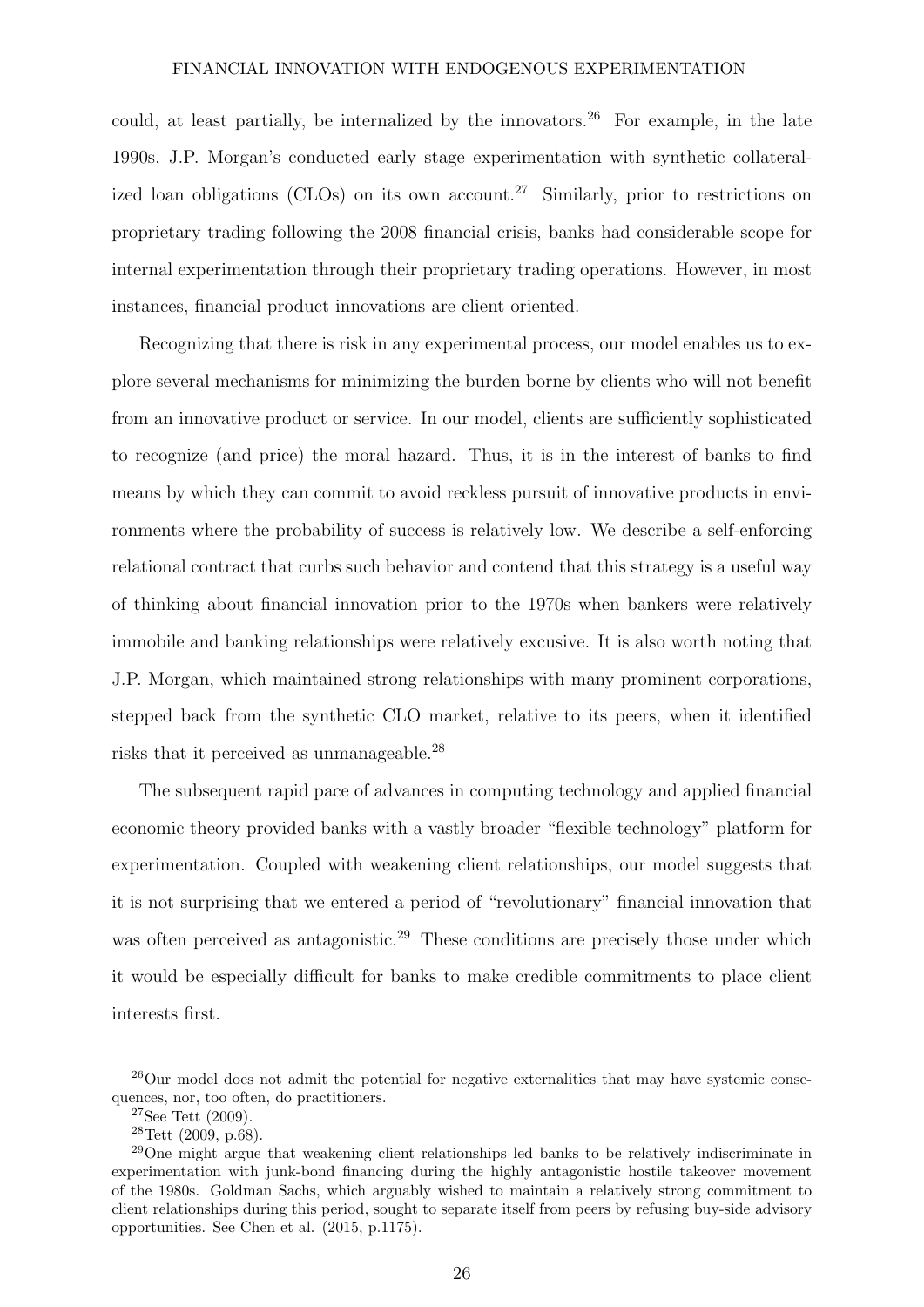The same technological advances that spurred financial innovation also enabled, at least in principle, improved monitoring of financial experimentation. Specifically, the "value at risk" (VaR) and "risk-adjusted return on capital" (RAROC) systems, pioneered by JP Morgan and Bankers Trust, set the stage for more sophisticated, albeit imperfect, risk assessment and internal monitoring mechanisms. However, our model suggests that internal monitoring systems may have limited value in curbing indiscriminate innovation. No monitoring system is perfect and governance of innovative activity is further compromised by the challenge of identifying states of the world in which experimentation is especially likely to result in successful innovation. Moreover, it is difficult for clients to determine whether a bank's claim to monitoring behavior of its employees is credible.

While increasing banker mobility may have undermined banks' capacity for relational contracting with their clients, our model suggests that greater mobility complements monitoring systems. But for that matter, any means by which a bank or banker could more credibly commit to curbing inefficient experimentation would improve capacity for relational contracting. Recall that the relational contract described in Section 6.1 calls for an observable but unverifiable state-contingent rebate. An observable informal commitment to making a market for a complex product could serve this purpose as could consistent retention of residual tranches for securitized products.

Alternatively, "outsourcing" monitoring to the client could also promote more efficient experimentation. For example, it is not uncommon for a sell-side M&A banker working in a full-service bank to be pressured to pitch a novel or complex financing product to the client. The increasingly common inclusion of a "boutique" investment bank in the client's advisory team may serve to temper incentives to pitch such products when they they do not best serve the client's interest. "Corporate finance advisers" often play a similar role in complex securities offerings.<sup>30</sup>

It is worth emphasizing once again that our model assumes that bank clients understand and price the moral hazard in financial innovation. This may be a plausible assumption when applied to institutional and corporate clients. It is perhaps less plausible for retail clients, especially to the extent that they do not deal directly with the

<sup>30</sup>See Farrell and Hoffman (2018).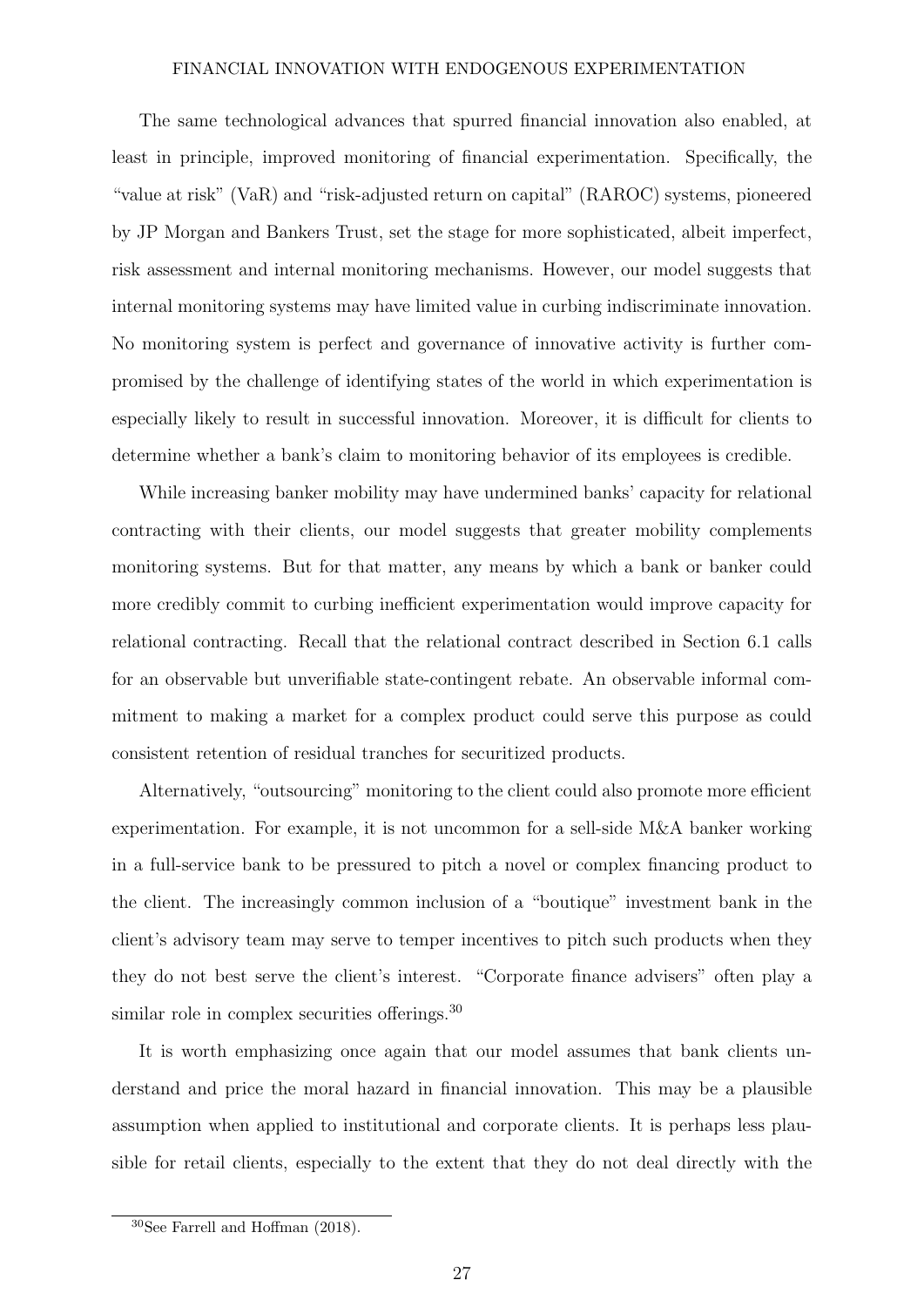producer of an innovative product. For example, structured notes aimed at retail investors are designed and issued by investment banks but sold by brokers to retail clients.<sup>31</sup> From the perspective of our model, it is perhaps not surprising that this market has been characterized by large-scale, and likely inefficient, experimentation.

# 8. Appendix 1: Proof of Propositions

Proof of Proposition 1. This is a special case of the case we study in Section 4.2. We begin by showing that the bank will never experiment on type 0 clients. First, suppose that the opposite is true, that is, there is a  $\pi^1_\tau$  such that it is optimal to experiment on type 0 clients. Formally,

$$
V_{\tau}^{0}(n=0) = \pi_{\tau}^{1}\rho + \delta[\pi_{\tau}^{1}\rho V_{0}^{1} + (1 - \rho\pi_{\tau}^{1})V_{\tau+1}^{0}] \ge \rho + \delta V_{\tau}^{0}.
$$

 $V_{\tau}^{0}(n)$  is the bank's value when facing a client of type n after  $\tau$  failed trials. The above condition implies that it is also optimal to experiment on a  $n = 1$  type client as well because

$$
V_{\tau}^{0}(n=1)=\pi_{\tau}^{1}\rho+\delta[\pi_{\tau}^{1}\rho V_{0}^{1}+(1-\rho\pi_{\tau}^{1})V_{\tau+1}^{1}]\geq\rho+\delta V_{\tau}^{0}.
$$

Taking expectations, we have

$$
V_{\tau}^{0} = E[V_{\tau}^{0}(n)] \ge \rho + \delta V_{\tau}^{0},
$$

Solving for  $V_{\tau}^0$ ,

$$
V_{\tau}^{0} \ge \frac{\rho}{1-\delta},\tag{16}
$$

which is impossible because the best per-period payoff conditional on type 1 clients and  $\pi^1_\tau$  is less than  $\pi^1_\tau \rho + (1 - \pi^1_\tau)M$ , which is only achievable if the bank knows exactly if technology 1 is effective or not and thus avoids any experimentation. In other words, the bank will not try ineffective technologies or give up effective ones. But  $\pi^1_{\tau}\rho + (1 - \pi^1_{\tau})M < \rho$ .

Now we prove the experimental strategy is unique. Suppose  $\pi^1$   $> \pi^1$  and the bank

<sup>31</sup>Shin (2018) notes that worldwide sales volume for equity-linked structured notes alone grew from \$50 billion in 2001 to about \$200 billion in 2016. See Egan (2019) for institutional details of the market as well as discussion of the literature on structured products.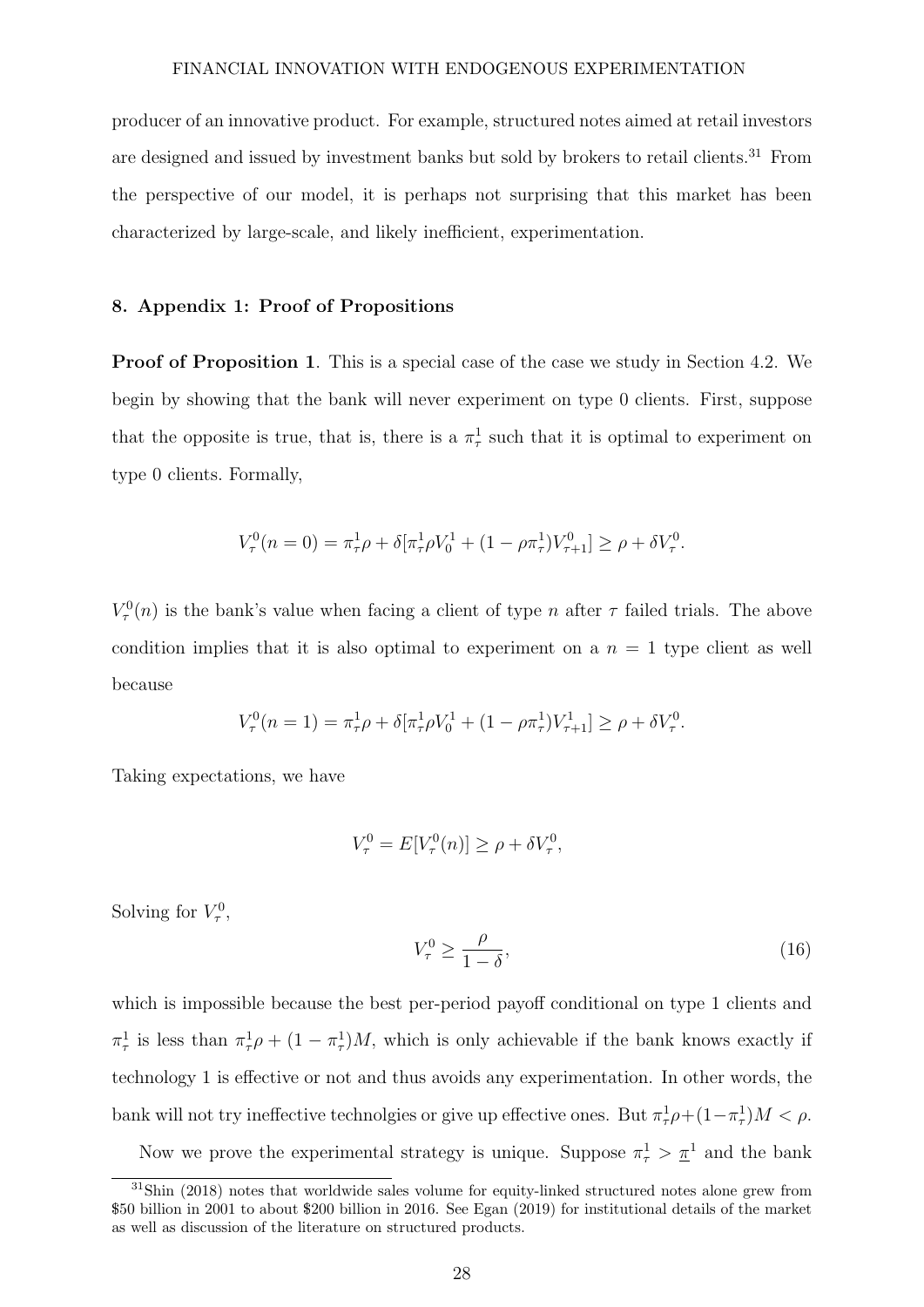does not experiment. Then the bank value is

$$
V_{\tau}^{0} = M + \delta V_{\tau}^{0}
$$

which yields  $V_{\tau}^0 = \frac{M}{1-\tau}$  $\frac{M}{1-\delta}$ . But this is strictly less than what the bank can get in equilibrium as shown in  $(3)$ .

Now we show that if  $\pi^1_\tau \leq \underline{\pi}^1$ , the unique optimal strategy is to not experiment at all. Proof. Suppose otherwise: there is a strategy  $\hat{\sigma}$  such that under a history  $h^t$  in stage 0 with  $\pi^1_\tau < \pi^1$  and  $\hat{\sigma}(h^t)$  specifies to experiment with a positive probability  $\hat{\sigma}_t(1) > 0$  on a type  $n = 1$  client. The optimality of  $\hat{\sigma}(h^t)$  implies that

$$
V_{\tau}^{0}(1) = \pi_{\tau}^{1} \rho + \delta[\pi_{\tau}^{1} \rho V_{0}^{1} + (1 - \pi_{\tau}^{1} \rho) V_{\tau+1}^{0}] \geq M + \delta \frac{p_{1}M + (1 - p_{1})\rho}{1 - \delta}
$$

The last term is the bank's value if it ceases experimentation. Because  $\pi_{\tau}^1 < \pi^1$ , by definition of  $\underline{\pi}^1$  we have  $V_{\tau+1}^0 > V_M^0 \equiv \frac{p_1 M + (1-p_1)\rho}{1-\delta}$  $\frac{+(1-p_1)\rho}{1-\delta}$ , which implies that the bank has to experiment next period after  $\tau + 1$  failed trial as shown in the next lemma.

**Lemma 1.**  $V_{\tau+1}^0 > V_M^0$  implies  $\hat{\sigma}_{\tau+1}(1) = 1$ .

Proof. If not,  $\hat{\sigma}_{\tau+1}(1) < 1$  implies

$$
V_{\tau+1}^0 = p_1 M + (1 - p_1)\rho + \delta V_{\tau+1}^0
$$

that yields

$$
V_{\tau+1}^0 = V_M^0
$$

contradicting the assumption. Q.E.D.

Repeating the same argument inductively for all  $\tau$ , we have  $V_{\tau+1}^0 > V_M^0$  all  $\tau$ . That is, the bank will keep experimenting in stage 0 no matter how many failed trials have occured. We now show that this strategy is not optimal. If the bank keeps experimenting, its per-period fee is bounded by

$$
E[\varphi(n,\sigma)] \le (1 - p_1)\rho + p_1(\pi_{\tau+1}^1 \rho + (1 - \pi_{\tau+1}^1 M))
$$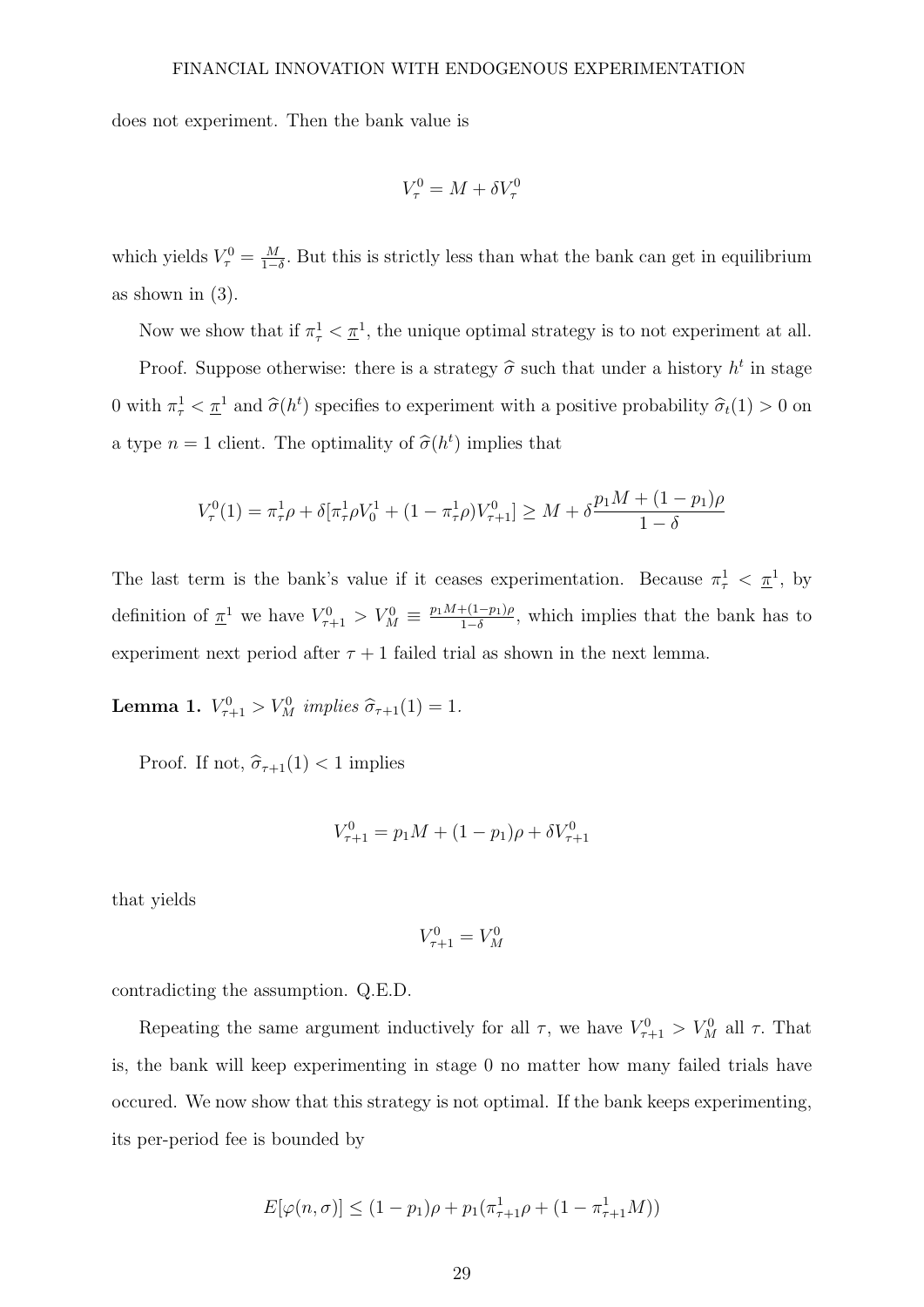The right-hand side is the income the bank can get assuming it has perfect knowledge of whether technology 1 is effective or not. Therefore, for any  $\kappa > 0$  the bank's value is

$$
V_{\tau+\kappa+1}^{0} = \sum_{u=0}^{\infty} \delta^{u} E[\varphi(n, \sigma(h^{t+u})] \le (1-p_{1}) \frac{\rho}{1-\delta} + p_{1} \pi_{\tau+\kappa+1}^{1} \frac{\rho}{1-\delta} + p_{1} (1-\pi_{\tau+\kappa+1}^{1}) \frac{M}{1-\rho}.
$$
\n(17)

If we fix  $\kappa$ ,

$$
V_{\tau+\kappa}^{0}(1) = \pi_{\tau+\kappa}^{1} \rho + \delta[\pi_{\tau+\kappa}^{1} \rho V_{0}^{1} + (1 - \pi_{\tau+\kappa}^{1} \rho)V_{\tau+\kappa+1}^{0}]
$$
  

$$
\leq \pi_{\tau+\kappa}^{1} \rho + \delta[\pi_{\tau+\kappa}^{1} \rho V_{0}^{1} + (1 - \pi_{\tau+\kappa}^{1} \rho) \left[ (1 - p_{1}) \frac{\rho}{1 - \delta} + p_{1} \pi_{\tau+\kappa}^{1} \frac{\rho}{1 - \delta} + p_{1} (1 - \pi_{\tau+\kappa}^{1}) \frac{M}{1 - \rho} \right]]
$$

The inequality follows from (17). If we let  $\kappa \to \infty$ , then the right-hand side goes to

$$
\delta \left[ (1 - p_1) \frac{\rho}{1 - \delta} + p_1 \frac{M}{1 - \rho} \right] = \delta V_M^0
$$

That is, given any  $\epsilon > 0$ ,  $\exists$  a  $\kappa$  large enough such that  $V^0_{\tau+\kappa}(1) \leq \delta V^0_M + \epsilon$ . But by ceasing experimentation, the bank's value is at least  $M + \delta V_M^0$ , contradicting the optimality of  $V^0_{\tau+\kappa}(1)$  for large  $\kappa$ .

The last part follows from the fact that  $\pi^1$  is increasing in M but decreasing in  $\rho$  and δ. Q.E.D.

**Proof of Proposition 3.** Note that (7) is satisfied for  $i^*$  with  $\tau = 0$ . Furthermore, (7) should also be satisfied for stages beyond  $i^*$  but not satisfied for stages below  $i^*$  with  $\tau = 0$ . In other words, it is optimal to stop experimenting in stages beyond i<sup>\*</sup> but keep experimenting in stages below  $i^*$ . We will make this assumption and then verify that it holds. The assumption implies  $V_0^{i^*+1} = V_M^{i^*+1}$ . Solving (7) with  $\tau = 0$  yields

$$
p_{i^*+1} \le \frac{(1-\delta)(M-\pi_0\rho)}{\pi_0\rho\delta(\rho-M)}.\tag{18}
$$

Note that if (7) is satisfied, then the bank would not experiment on a type  $n < i^* + 1$ client because the cost of experimenting on such a client  $(\rho)$  is higher than the cost of experimenting on a type  $i+1$  client  $(M)$ . In contrast, the bank in stage  $i^* - 1$  should not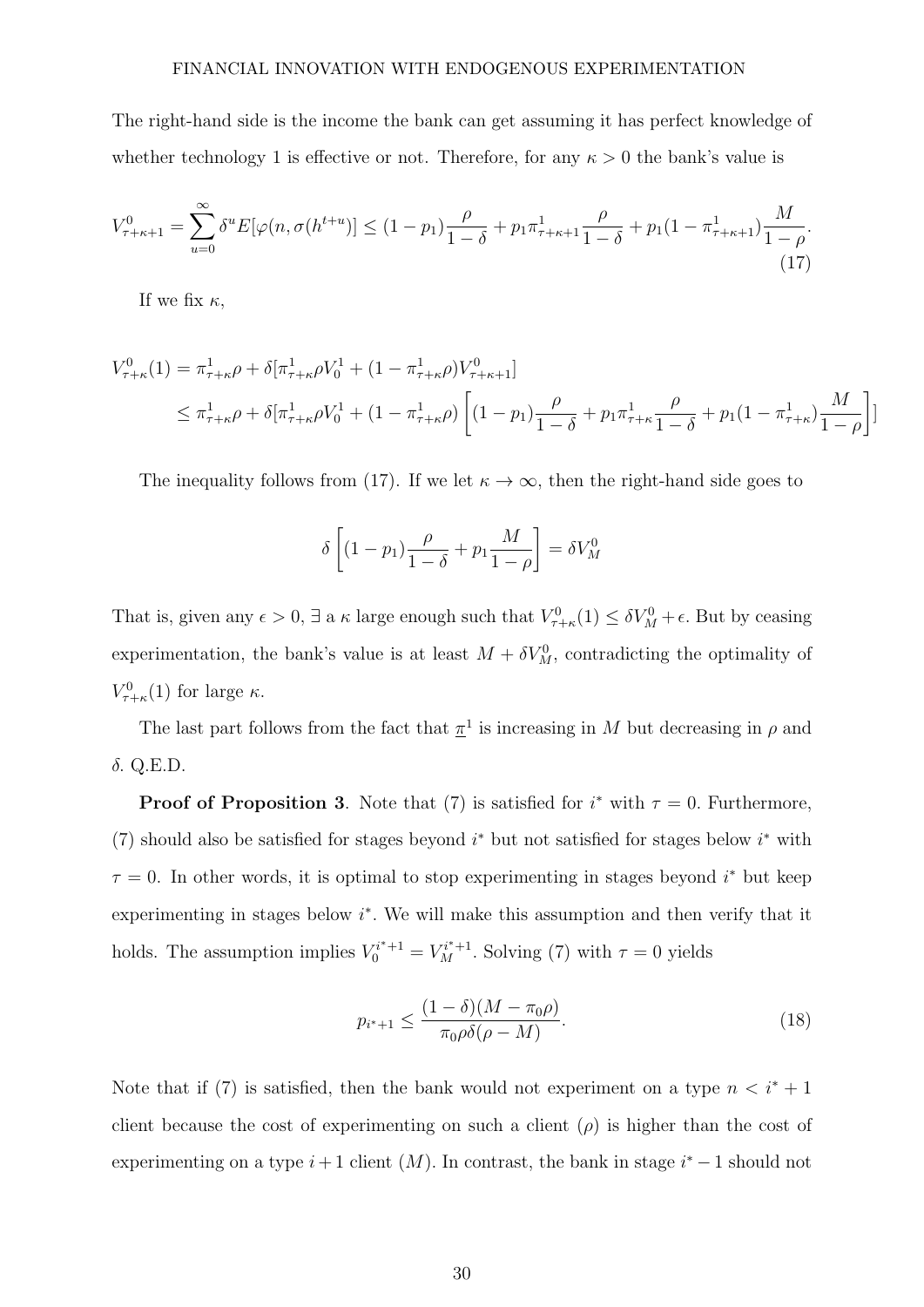stop experimenting at  $\pi_0$ , which yields

$$
p_{i^*} > \frac{(1-\delta)(M-\pi_0\rho)}{\pi_0\rho\delta(\rho-M)}\tag{19}
$$

Since  $p_i$  is monotonicly decreasing i, the two conditions, (18) and (19) uniquely determines *i*<sup>\*</sup>. Solving (18) with  $p_{i^*+1} = p_0 g^{i^*+1}$  yields the desired result. Note that the monotonicity of  $p_i$  implies that (18) holds for all  $i \geq i^*$  and (19) holds for all  $i < i^*$ , we thus verifies our earlier assumption that it is optimal to cease experimentation in stages beyond  $i^*$ but experiment in stages below  $i^*$ . Q.E.D.

**Proof of Proposition 4:** We first prove part (1). At stage  $i = i^* - 1$ , suppose there is a  $\pi^{i+1}_{\tau}$  such that it is optimal to experiment on types  $n < i+1$ , that is,

$$
V_{\tau}^{i}(n < i + 1) = \pi_{\tau}^{i+1}\rho + \delta[\pi_{\tau}^{i+1}\rho V_{0}^{i+1} + (1 - \rho \pi_{\tau}^{i+1})V_{\tau+1}^{i}]
$$
  
\n
$$
\geq \rho + \delta V_{\tau}^{i}
$$
\n(20)

which implies that if the client is of type  $n = i+1$  it is also optimal to experiment because

$$
V^i_\tau(n=i+1) = \pi_\tau^{i+1} \rho + \delta[\pi_\tau^{i+1} \rho V^{i+1}_0 + (1 - \rho \pi_\tau^{i+1}) V^i_{\tau+1}] \ge \rho + \delta V^i_\tau > M + \delta V^i_\tau
$$

We also know that for clients of type  $n > i + 1$ 

$$
V^i_\tau(n) = M + \delta V^i_\tau
$$

Taking expectation, we have

$$
V_{\tau}^{i} = E[V_{\tau}^{i}(n)] \ge \Pr[n \le i + 1]\rho + \Pr[j > i + 1]M + \delta V_{\tau}^{i}
$$

that is,

$$
V_{\tau}^{i} \ge \frac{P_{i+1}\rho + (1 - P_{i+1})M}{1 - \delta}.
$$
\n(21)

Or the standardized value is

$$
v_{\tau}^{i} \equiv (1 - \delta)V_{\tau}^{i} \ge P_{i+1}\rho + (1 - P_{i+1})M = v(\pi_{0}^{i^{*}}).
$$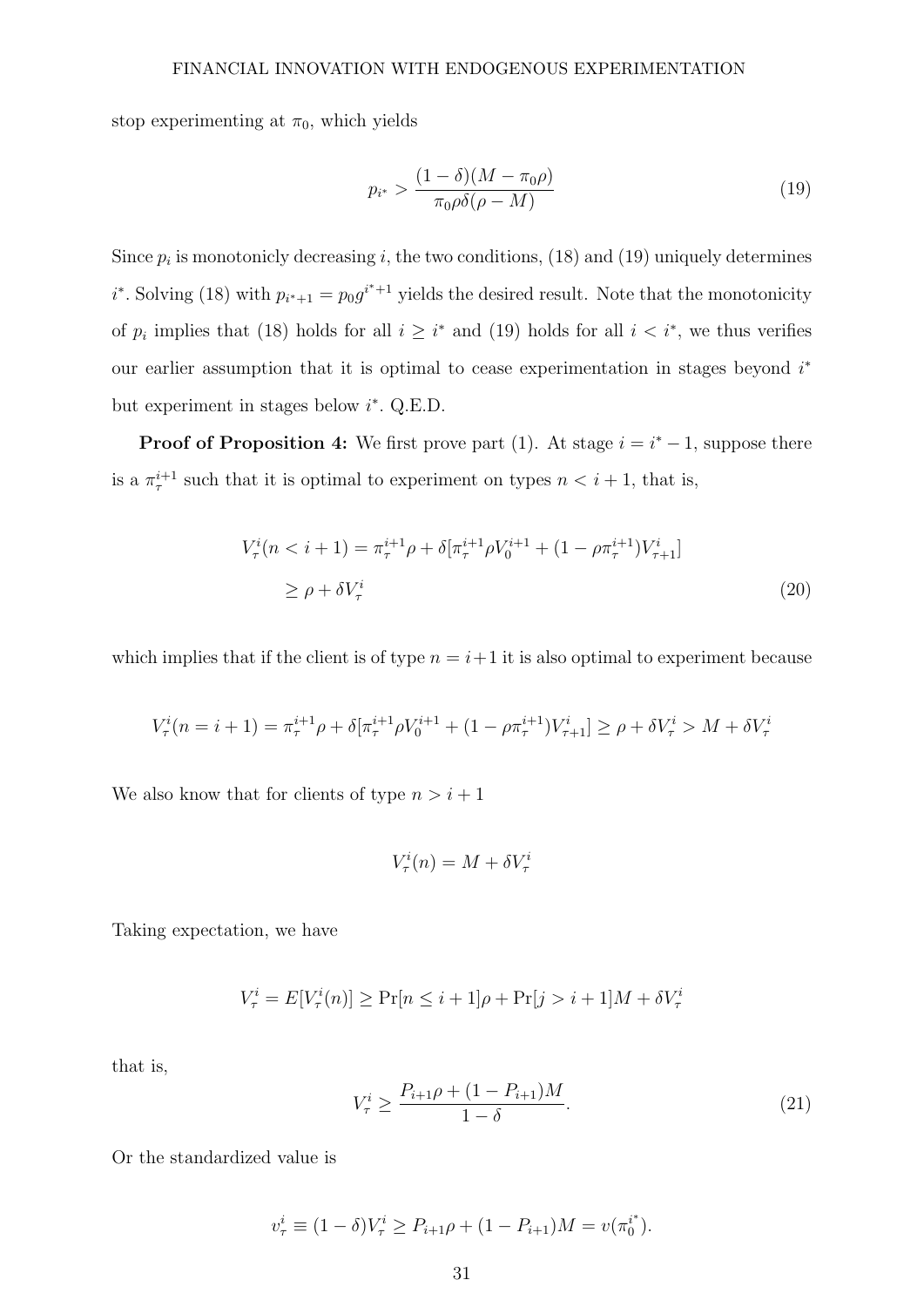The last term is the per-period payoff conditional on technology  $i + 1$  being effective. Conditional on  $\pi^{i+1}_{\tau}$ , the best per-period payoff the bank can achieve assuming it has perfect knowledge of whether technology  $i + 1$  is effective or not is

$$
\pi_{\tau}^{i+1}[P_{i+1}\rho + (1 - P_{i+1})M] + (1 - \pi_{\tau}^{i+1})[P_i\rho + (1 - P_i)M] < P_{i+1}\rho + (1 - P_{i+1})M
$$

That is,  $v^i_\tau \geq v(\pi_0^{i^*})$  $i_0^*$ ) is impossible to hold.

Part  $(2)$  follows by the similar argument. Note that for a general i, the same argument in the proof of part (1) shows that it is optimal for the bank to experiment on types lower than  $i + 1$  only if (21) holds. As in part (1),  $v^i_\tau$  is bounded by the full information value  $z(\pi^{i+1}_\tau)$ .  $z(\pi^{i+1}_\tau)$  is the per-period payoff that the bank can achieve if it has perfect knowledge of whether the next stage technology is effective or not. That is

$$
z(\pi_{\tau}^{i+1}) \equiv \Pr[j < i+1]\rho + \Pr[j \geq i+1]M + (\rho - M)[p_i \pi_{\tau}^{i+1} + p_{i+1} \pi_{\tau}^{i+1} \pi_0 + p_{i+2} \pi_{\tau}^{i+1} \pi_0^2 + \ldots]
$$
\n
$$
= \Pr[j < i+1]\rho + \Pr[j \geq i+1]M + (\rho - M)\frac{p_i \pi_{\tau}^{i+1}}{1 - g\pi_0}
$$

The term  $(\rho - M) \frac{p_i \pi^{i+1}_\tau}{1 - g \pi_0}$  is the expected payoff the bank can get from realizing all possible new effective technologies. Note that if

$$
z(\pi_{\tau}^{i+1}) < \Pr[j \leq i+1]\rho + \Pr[j > i+1]M,
$$

the bank should stop experimenting because  $(1 - \delta)V_\tau^i \leq z(\pi_\tau^{i+1})$ . The above condition is simplified to be

$$
(\rho - M) \frac{p_i \pi_\tau^{i+1}}{1 - g \pi_0} - p_i (\rho - M) < 0,
$$

or

$$
\pi_{\tau}^{i+1} < 1 - g\pi_0. \tag{22}
$$

In particular, if  $\pi^0$  < 1 –  $g\pi_0$ , i.e.,  $\pi^0$  <  $\frac{1}{1+}$  $\frac{1}{1+g}$ , then it is never optimal for a bank to experiment on  $n < i + 1$  at all. Q.E.D.

Proof of Proposition 5. We here characterize the optimal solution as explicitly as possible. The state variables are the bank's technology stage i and the number of failed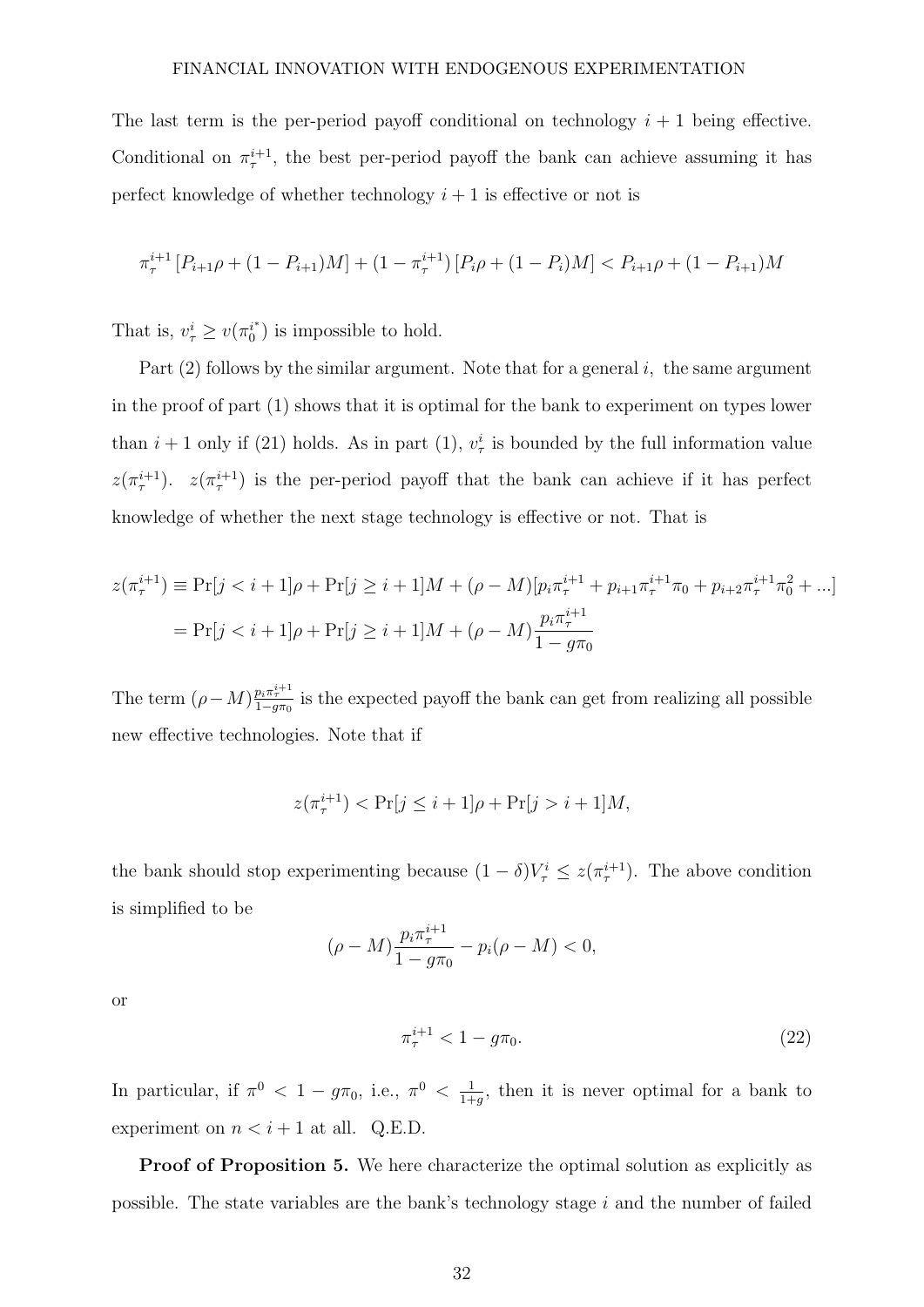experiments  $\tau$ . Note that  $\tau$  uniquely determine  $\pi^{i+1}_{\tau}$  through Bayes rule. We first start with the no-experimental region in which the bank will cease experimentation. We then characterize the low-experimental region in which the bank experiments only on low cost clients, i.e., clients of type  $i + 1$ . Finally we characterize the high-experimental region where the bank experiments on both low- and high-cost clients, i.e.,  $n \leq i + 1$ .

#### No-Experimental Region

We first characterize  $\pi_l^{i+1}$  $l_i^{i+1}$ . At stage i condition (8) yields that the bank should cease experimentation if

$$
\pi_{\tau}^{i+1} \le \pi_l^{i+1} \equiv \frac{M}{\rho(1 + \delta(V_0^{i+1} - V_M^i))}.
$$
\n(23)

But the bank should experiment at  $\tau_l - 1$ , that is

$$
\pi_{\tau_l-1}^{i+1} > \pi_l^{i+1}.\tag{24}
$$

By Bayes rule,

$$
\pi_{\tau}^{i+1} = \frac{\pi_0 (1 - \rho)^{\tau}}{\pi_0 (1 - \rho)^{\tau} + (1 - \pi_0)}
$$

$$
= \frac{1}{1 + \frac{(1 - \pi_0)}{\pi_0} (1 - \rho)^{-\tau}}
$$
(25)

Substituting (25) into (23) and (24) and simplifying, we find the optimal  $\tau_l$  for stage,  $\tau_l^i$ 

$$
\tau_l^i = 1 + \left[ \frac{\ln\left(\frac{1-\pi_0}{\pi_0}\right) - \ln\left(\frac{1-\pi_l^{i+1}}{\pi_l^{i+1}}\right)}{\ln(1-\rho)} \right]^+ \tag{26}
$$

where  $\left[\cdot\right]^+$  is the truncation function.

# Low-Experimental Region

If  $\pi^{i+1}_{\tau} > \pi^{i+1}_{l}$ , it is optimal for the bank to experiment on low cost clients. Now we characterize the upper bound,  $\pi_h^{i+1}$  $h^{i+1}$ , below which it is optimal to experiment only on low cost clients but not on high cost clients. Now suppose the bank is facing a high cost client,  $n < i + 1$ . If the bank does not experiment as the optimal strategy requires, the bank's value function is

$$
V_{\tau}^{i,l}(n < i+1) = \rho + \delta V_{\tau}^{i,l}
$$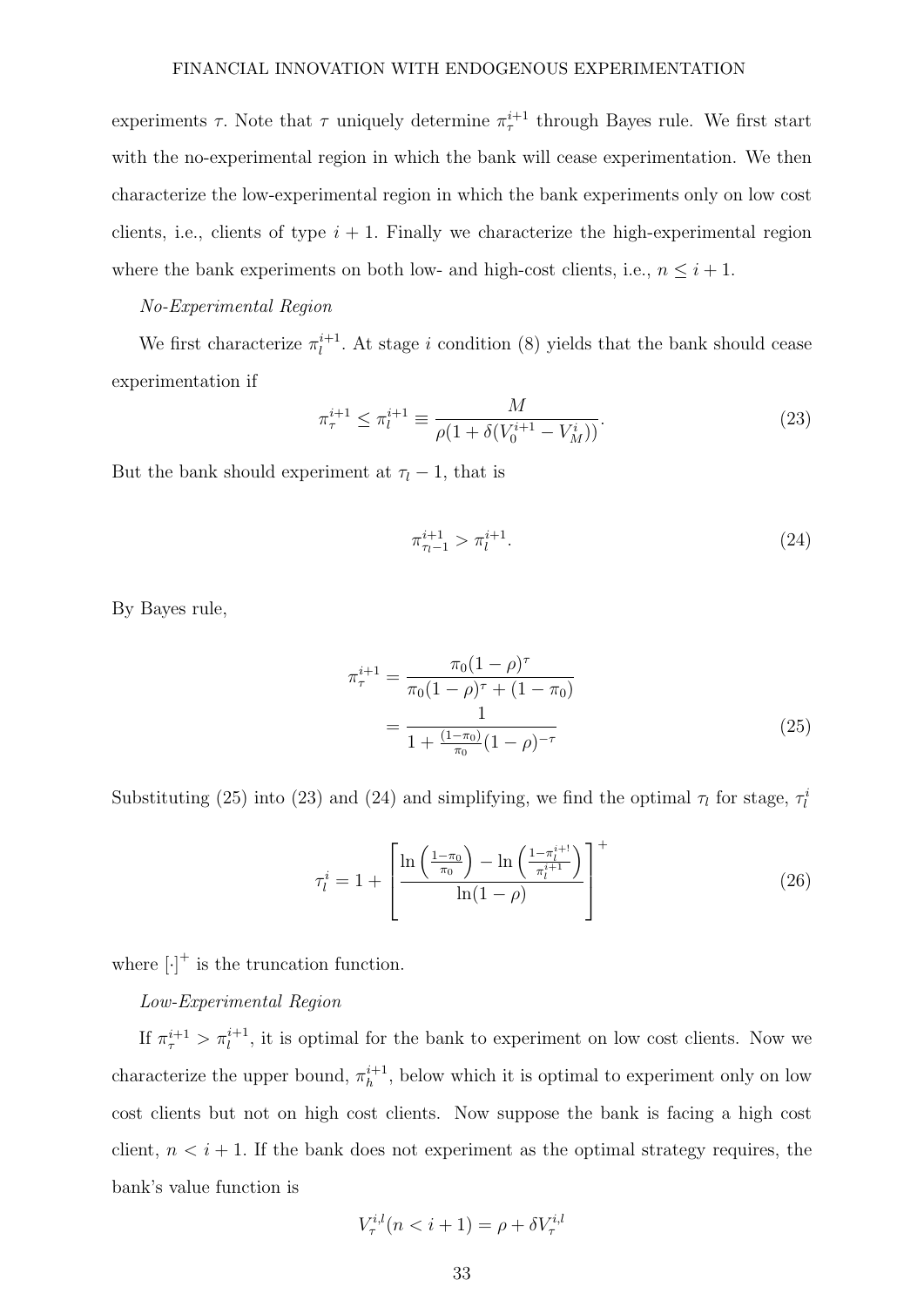If on the other hand the bank deviates by experimenting once but conforms to the the optimal strategy thereafter, the bank's value is

$$
V_{\tau}^{i,h}(n < i+1) = \pi_{\tau}^{i+1}\rho + \delta[\pi_{\tau}^{i+1}\rho V_0^{i+1} + (1 - \rho \pi_{\tau}^{i+1})V_{\tau+1}^{i,l}]
$$

 $V^{i,l}_{\tau} \geq V^{i,h}_{\tau}$  implies

$$
\rho - \pi_{\tau}^{i+1} \rho \ge \delta[\pi_{\tau}^{i+1} \rho V_0^{i+1} + (1 - \rho \pi_{\tau}^{i+1}) V_{\tau+1}^{i,l} - \delta V_{\tau}^{i,l}]. \tag{27}
$$

Or

$$
\pi_{\tau}^{i+1} \le \frac{\rho + \delta(V_{\tau}^{i,l} - V_{\tau+1}^{i,l})}{\rho(1 + \delta(V_0^{i+1} - V_{\tau+1}^{i,l}))}
$$
\n(28)

where  $\pi^{i+1}_{\tau}$  is given by (25). So if we know  $V^{i,l}_{\tau+1}$ ,  $V^{i,l}_{\tau}$ , and  $V^{i+1}_{0}$ , we can solve for  $\tau^{i}_{h}$  such that (28) is satisfied. But the problem is that it is not clear (28) will determine a unique  $\tau_h^i$ . In other words, we haven't show that the bank should only experiment on type  $i+1$ clients when  $\tau_l^i < \tau \leq \tau_h^i$ . We next show it is indeed the case.

We first solve for  $V^{i,l}_{\tau}$ . Taking expectation of  $V^{i,l}_{\tau}(n)$  given the optimal strategy, we have

$$
V_{\tau}^{i,l} = E[V_{\tau}^{i,l}(n)] = P_i \rho + M(1 - P_{i+1}) + p_{i+1} \left[ \pi_{\tau}^{i+1} \rho + \delta[\pi_{\tau}^{i+1} \rho V_0^{i+1} + (1 - \rho \pi_{\tau}^{i+1}) V_{\tau+1}^i] \right] + (1 - p_{i+1}) \delta V_{\tau}^{i,l}
$$

Substituting (27) into the bracket, we get

$$
V_{\tau}^{i,l} \le P_{i+1}\rho + M(1 - P_{i+1}) + \delta V_{\tau}^{i,l},
$$

which is

$$
V_{\tau}^{i,l} \le \frac{P_{i+1}\rho + M(1 - P_{i+1})}{1 - \delta}.
$$
\n(29)

In other words, (27) is equivalent to (29).  $\tau_h^i$  is uniquely determined by

$$
V_{\tau_h^i-1}^{i,l} > \frac{P_{i+1}\rho + M(1 - P_{i+1})}{1 - \delta} \tag{30}
$$

$$
V_{\tau_h^i}^{i,l} \le \frac{P_{i+1}\rho + M(1 - P_{i+1})}{1 - \delta}.
$$
\n(31)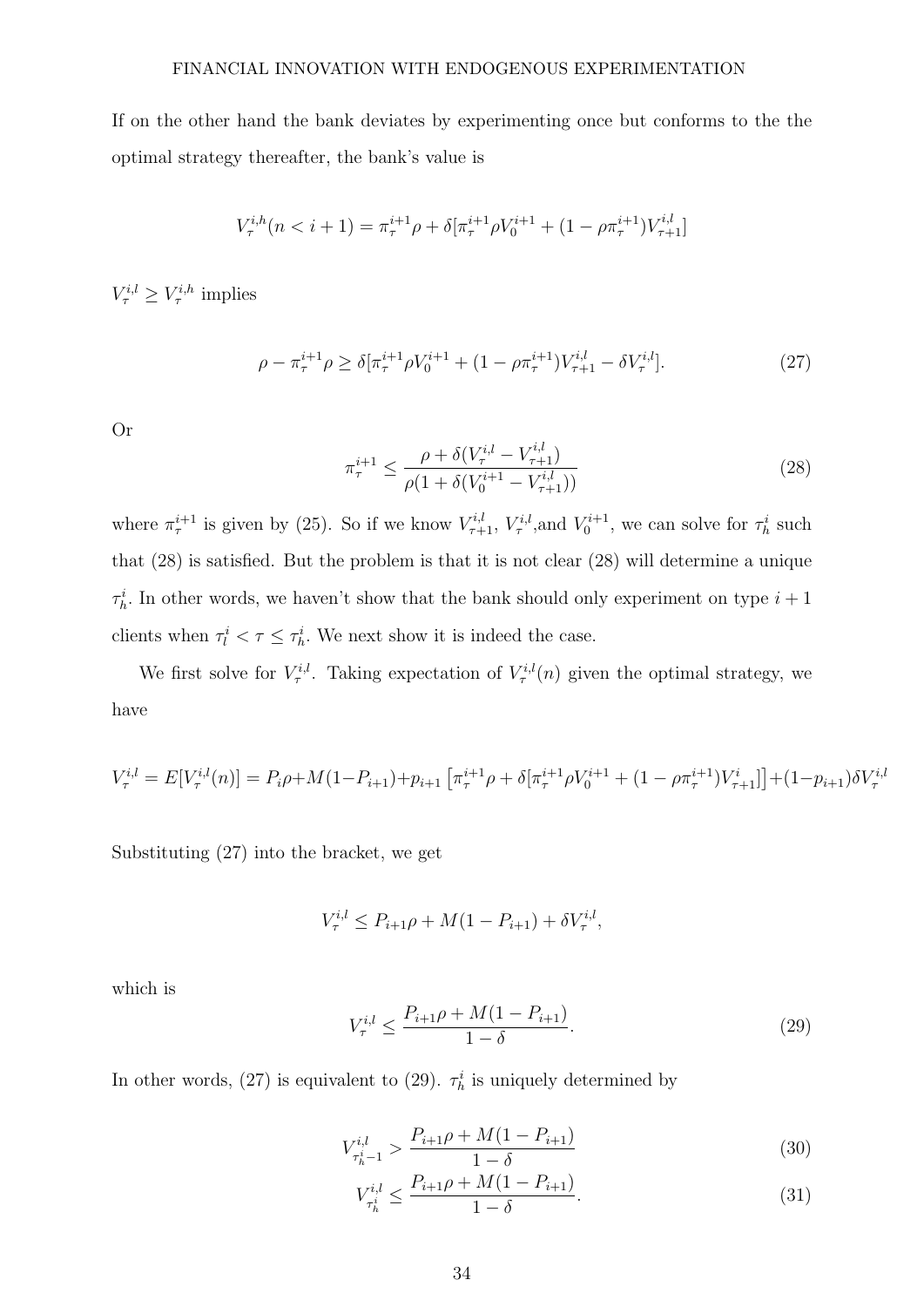Furthermore, because  $V^{i,l}_{\tau}$  is decreasing in  $\tau$  (because a lower- $\tau$  bank can mimic the same strategy as the higher- $\tau$  bank and get a higher value), the bank should only experiment on  $i+1$  type clients when  $\tau_l^i < \tau \leq \tau_h^i$ . To solve for  $\tau_h^i$  as explicitly as possible, we need to solve for  $V^{i,l}_{\tau}$  as explicitly as possible for a given  $V^{i+1}_{0}$ .  $V^{i,l}_{\tau}$  can be solved recursively

$$
V_{\tau}^{i,l} = p_{i+1}(\pi_{\tau}^{i+1}\rho + \delta[\pi_{\tau}^{i+1}\rho V_0^{i+1} + (1 - \pi_{\tau}^{i+1}\rho)V_{\tau+1}^{i,l}]) + P_i(\rho + \delta V_{\tau}^{i,l}) + (1 - p_{i+1} - P_i)(M + \delta V_{\tau}^{i,l})
$$
\n(32)

together with the boundary condition

$$
V_{\tau_l^i}^{i,l} = V_M^i. \tag{33}
$$

Because  $\pi^{i+1}_{\tau}$  is non-linear in  $\tau$ , it is hard to solve the above difference equation. The way around it is to solve  $V^{i,l}_{\tau}$  by first solving  $V^{i,l}_{\tau}$  conditional on the effectiveness of  $i+1$ technology, i.e.,  $V^{i,l}_{\tau}$  (effective technology  $i+1$ ) and  $V^{i,l}_{\tau}$  (ineffective technology  $i+1$ ), separately. Then the solution is given by

$$
V_{\tau}^{i,l} = \pi_{\tau}^{i+1} V_{\tau}^{i,l}
$$
 (effective technology  $i+1$ ) +  $(1 - \pi_{\tau}^{i+1}) V_{\tau}^{i,l}$  (ineffective technology  $i+1$ ).

Under an ineffective technology  $i + 1$ , there will be no success and (32) becomes

$$
v_{\tau} = p_{i+1} \delta v_{\tau+1} + P_i(\rho + \delta v_{\tau}) + (1 - p_{i+1} - P_i)(M + \delta v_{\tau}).
$$

Here  $v_{\tau}$  is dummy variable for the difference equation. With boundary condition (33), the solution is

$$
v_{\tau} = \frac{P_i \rho + M[1 - P_{i+1} + p_{i+1} \left(\frac{1 - (1 - p_{i+1})\delta}{\delta p_{i+1}}\right)^{\tau - \tau_i^i}]}{1 - \delta}.
$$
 (34)

Similarly, under an ineffective technology  $i + 1$ , (32) is

$$
w_{\tau} = p_{i+1}(\rho + \delta[\rho V_0^{i+1} + (1 - \rho)w_{\tau+1}]) + (1 - P_i - p_{i+1})(M + \delta w_{\tau}) + P_i(\rho + \delta w_{\tau})
$$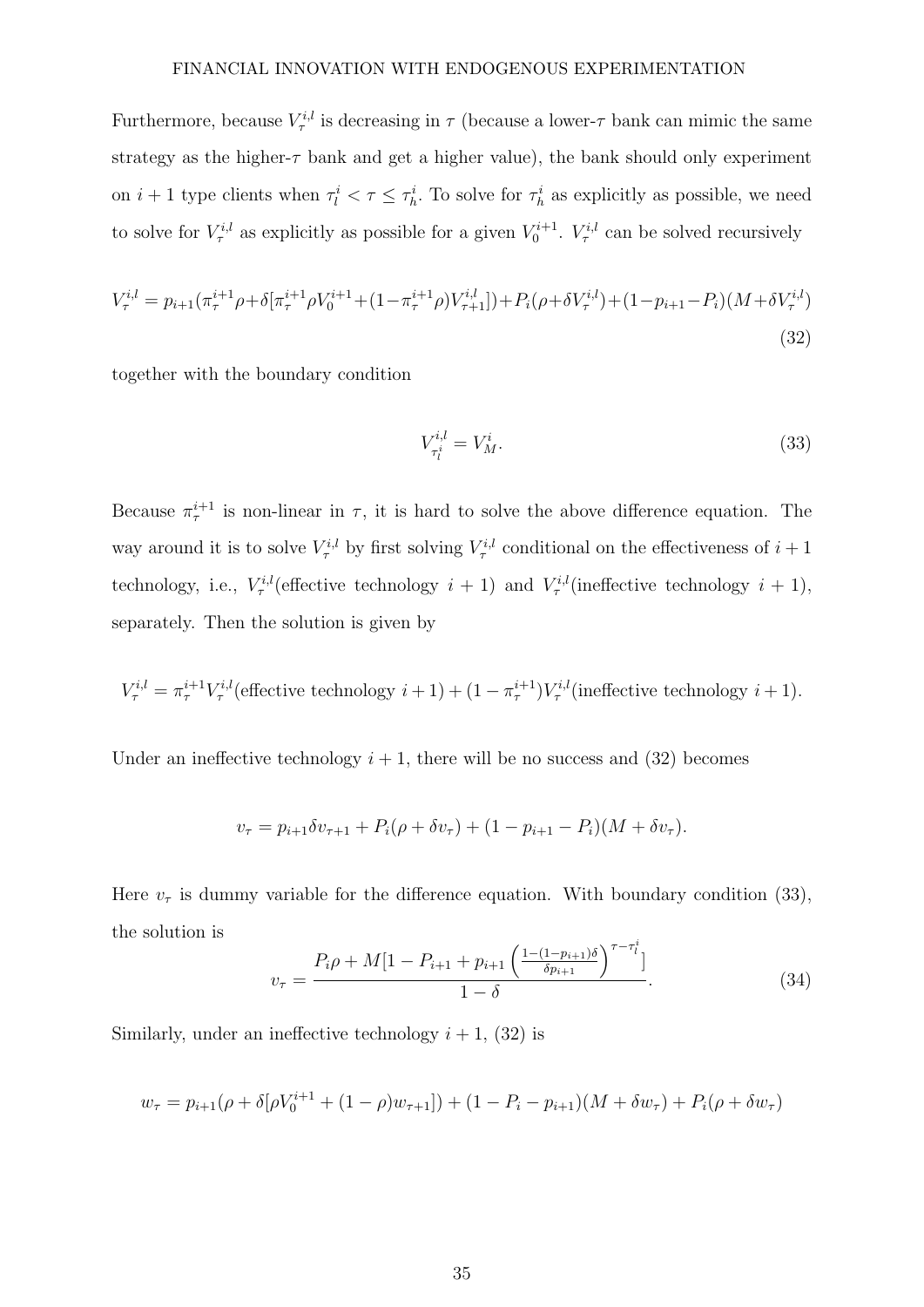With the boundary condition (33), the solution is

$$
w_{\tau} = \frac{M(1 - P_{i+1}) + \rho(P_{i+1} + p_i V_0^{i+1} \delta) + \frac{p_{i+1} \left(\frac{1-\delta+p_{i+1}\delta}{p_{i+1}\delta(1-\rho)}\right)^{\tau-\tau_i^i} [M(1-\delta+(1-P_i)\delta\rho) + \rho((-1+\delta)(1+V_0^{i+1}\delta) + P_i\delta\rho] + \rho(-1+\delta)(1+V_0^{i+1}\delta) + P_i\delta\rho]}{1-\delta(1-p_{i+1}\rho)}
$$
(35)

Therefore, the bank's value function in this region is

$$
V_{\tau}^{i,l} = \frac{(1 - \pi_{\tau}^{i+1}) \left[ P_i \rho + M[1 - P_{i+1} + p_{i+1} \left( \frac{1 - (1 - p_{i+1})\delta}{\delta p_{i+1}} \right)^{\tau - \tau_l^i} \right]}{1 - \delta} + \frac{\pi_{\tau}^{i+1} \left[ M(1 - P_{i+1}) + \rho(P_{i+1} + p_i V_0^{i+1} \delta) + \frac{p_{i+1} \left( \frac{1 - \delta + p_{i+1}\delta}{p_{i+1}\delta(1 - \rho)} \right)^{\tau - \tau_l^i} [M(1 - \delta + (1 - P_i)\delta \rho) + \rho((-1 + \delta)(1 + V_0^{i+1}\delta) + P_i \delta \rho]}{1 - \delta + \sigma_{\tau}^i} \right]}{\left( 1 - \delta (1 - p_{i+1}\rho) \right)}
$$
(36)

.

 $\pi^{i+1}_{\tau}$  is given by (25). We thus can solve for  $\tau^i_h$  in (30) and (31) for given  $V^{i+1}_0$ . It is difficult to solve for  $\tau_h^i$  explicitly but it is not very hard to solve it numerically. We use (28) holding as equality to determine  $\pi_h^{i+1}$  $h^{i+1}$ . We thus have characterized the low-experimental region.

# High-Experimental Region

The high-experimental region is characterized by  $\tau < \tau_h^i$ . We solve for the value function in the high-experimental region recursively. We know  $V_0^{i*} = V_M^{i*}$ . We now start at stage  $i^* - 1$ . We first solve for  $\tau_i^{i^*-1}$  $l_i^{i^*-1}$  and  $V_{\tau}^{i^*-1,l}$ . We know from Proposition 4 that  $\tau_h^{i^*-1} = 0$  so  $V_0^{i^*-1} = V_0^{i^*-1,l}$  $i^{i^*}-1$ . We then move on to  $i^*-2$  and continue to lower stages. In case  $\tau_h^i > 0$ , we can solve for  $V_0^i$  by solving  $V_{\tau}^{i,h}$  for  $\tau < \tau_h^i$ . Namely,

$$
V^{i,h}_{\tau} = P_{i+1}(\pi^{i+1}_{\tau}\rho + \delta[\pi^{i+1}_{\tau}\rho V^{i+1}_{0} + (1 - \pi^{i+1}_{\tau}\rho)V^{i,h}_{\tau+1}]) + (1 - P_{i+1})(M + \delta V^{i,h}_{\tau})
$$

with boundary condition

$$
V_{\tau_h^i}^{i,h} = V_{\tau_h^i}^{i,l}.
$$

By the similarly method as used in solving for  $V^{i,l}_{\tau}$ , we first solve for the value function conditional on technology  $i + 1$  being effective and ineffective, respectively.

Under an ineffective technology  $i + 1$ ,

$$
v_{\tau} = P_{i+1} \delta v_{\tau+1} + (1 - P_{i+1}) (M + \delta v_{\tau}).
$$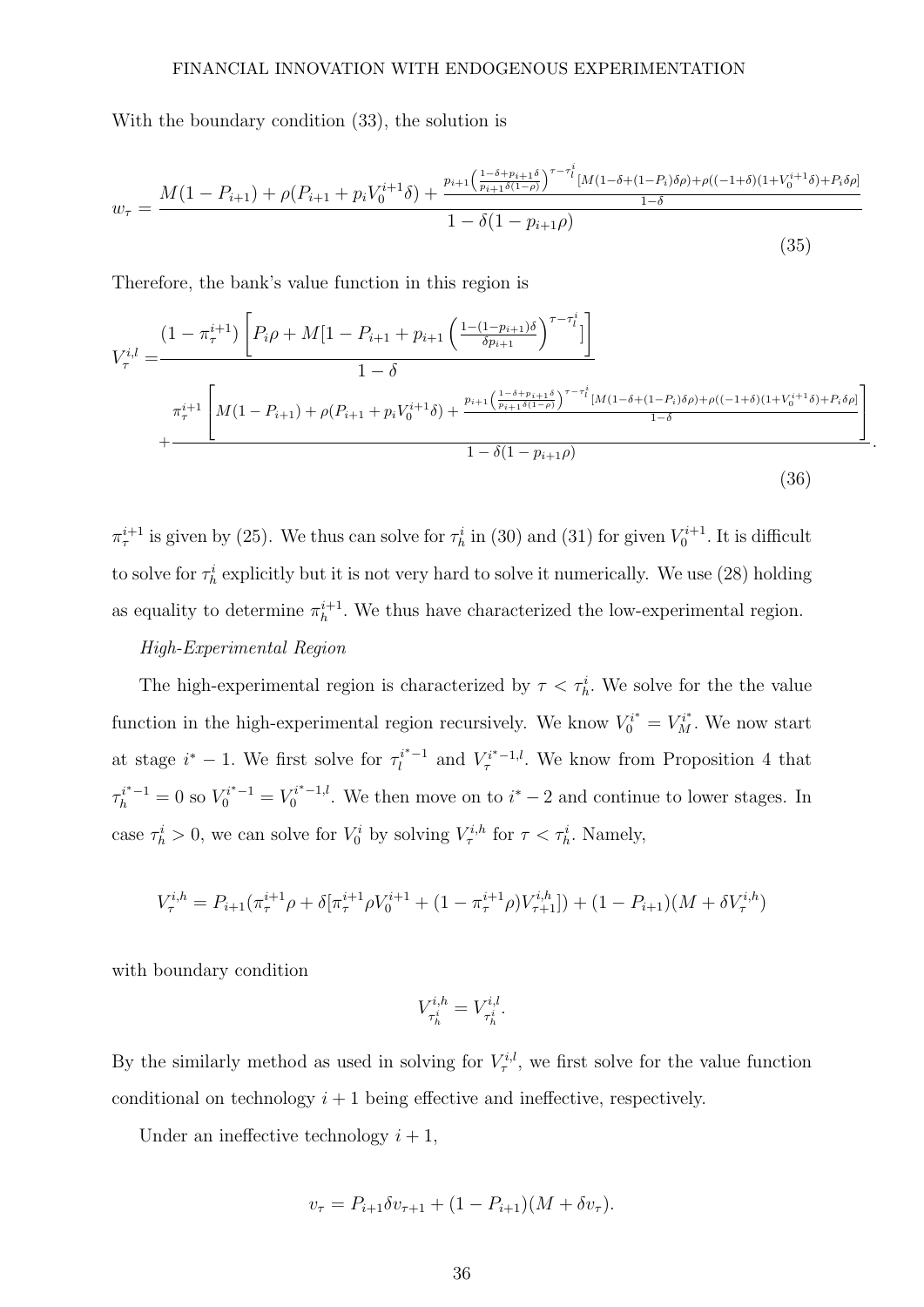The boundary condition is

$$
v_{\tau_h^i} = \frac{P_i \rho + M[1 - P_{i+1} + p_{i+1} \left(\frac{1 - (1 - p_{i+1})\delta}{\delta p_{i+1}}\right)^{\tau_h^i - \tau_l^i}]}{1 - \delta}.
$$

from the low-experimental region. The solution is

$$
v_{\tau} = \frac{M(1 - P_{i+1}) - (M(1 - P_{i+1}) - v_{\tau_h^i}(1 - \delta)) \left(\frac{1 - (1 - P_{i+1})\delta}{\delta P_{i+1}}\right)^{\tau - \tau_h^i}}{1 - \delta}.
$$

Under an effective technology  $i + 1$ ,

$$
w_{\tau} = P_{i+1}(\rho + \delta[\rho V_0^{i+1} + (1 - \rho)w_{\tau+1}]) + (1 - P_{i+1})(M + \delta w_{\tau})
$$

and the boundary condition is

$$
w_{\tau_h^i} = \frac{M(1 - P_{i+1}) + \rho(P_{i+1} + p_i V_0^{i+1} \delta) + \frac{p_{i+1} \left(\frac{1 - \delta + p_{i+1} \delta}{p_{i+1} \delta(1-\rho)}\right)^{\tau_h^i - \tau_l^i} [M(1 - \delta + (1 - P_i) \delta \rho) + \rho((-1 + \delta)(1 + V_0^{i+1} \delta) + P_i \delta \rho]}{1 - \delta}}{1 - \delta(1 - p_{i+1} \rho)}.
$$

The solution is

$$
w_{\tau} = \frac{M(1 - P_{i+1}) + P_{i+1}\rho(1 + V_0^{i+1}\delta) + \frac{\left(\frac{1-\delta + P_{i+1}\delta}{P_{i+1}\delta(1-\rho)}\right)^{\tau-\tau_h^i}[M(-1+\delta) + (1-\delta)w_{\tau_h^i} + P_{i+1}((\delta w_{\tau_h^i} - 1 - V_0^{i+1}\delta)\rho]}{1-\delta}}{1-\delta(1-P_{i+1}\rho)}.
$$

Now we can find the value function in the high-experimental region as

$$
V_{\tau}^{i} = \pi_{\tau}^{i+1} w_{\tau} + (1 - \pi_{\tau}^{i+1}) v_{\tau}.
$$

That is,

$$
V_0^i = \frac{(1 - \pi_0) \left[ M(1 - P_{i+1}) - (M(1 - P_{i+1}) - v_{\tau_h^i} (1 - \delta)) \left( \frac{1 - (1 - P_{i+1})\delta}{\delta P_{i+1}} \right)^{\tau - \tau_h^i} \right]}{1 - \delta} + \frac{\pi_0 M(1 - P_{i+1}) + P_{i+1} \rho (1 + V_0^{i+1} \delta) + \frac{\left( \frac{1 - \delta + P_{i+1}\delta}{P_{i+1}\delta(1 - \rho)} \right)^{\tau - \tau_h^i} [M(-1 + \delta) + (1 - \delta) w_{\tau_h^i} + P_{i+1}((\delta w_{\tau_h^i} - 1 - V_0^{i+1} \delta)\rho]}{1 - \delta} \cdot \frac{1 - \delta (1 - P_{i+1}\rho)}{1 - \delta}.
$$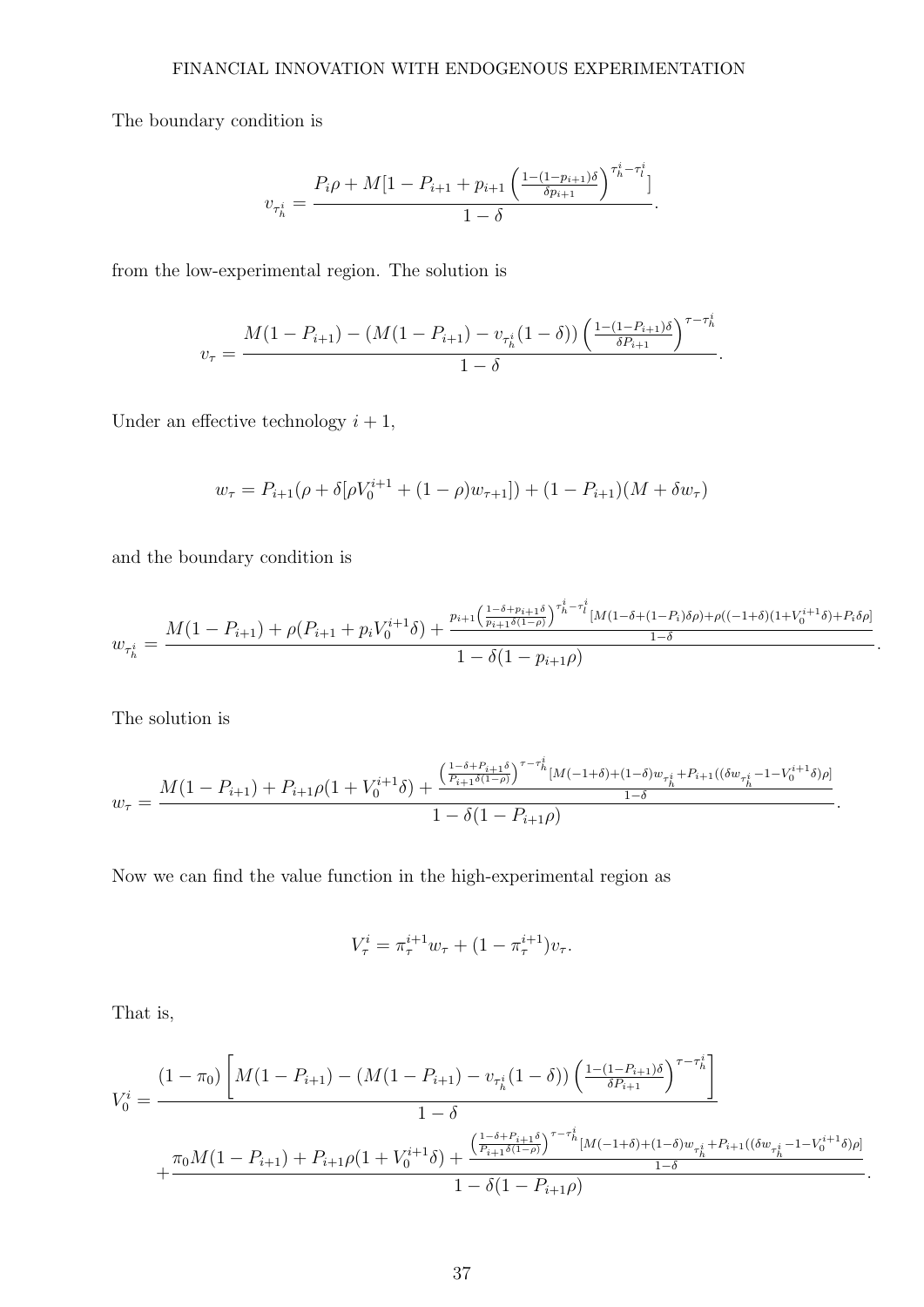Once  $V_0^i$  is determined, we can continue to find  $\tau_h^{i-1}$  $\lambda_h^{i-1}$ ,  $\tau_l^{i-1}$ , and  $V_0^{i-1}$  recursively until we reach stage 0. That is, we start with stage  $i^* - 1$  with  $V_0^{i^*} = V_M^i$  and work backward until stage 0. Q.E.D.

Proof of Proposition 6. For part i), suppose in an optimal equilibrium, the bank does not experiment on a strict subset, **J**, of types such that  $j \leq i+1$  for each  $j \in$  **J** but does on other types  $n \leq i+1$ . We denote  $P_J \equiv \sum_{j\in \mathbf{J}} p_j$ . Conditional on a type  $j \in \mathbf{J}$ client, the bank's value is

$$
V_{\tau}^{i}(\text{type } j) = \phi(\pi_{\tau}^{i+1}, \mathbf{J}) + \delta V_{\tau}^{i}.
$$
\n(37)

 $\phi(\pi^{i+1}_\tau, \mathbf{J})$  is fee income to the bank, which equals to the expected value created by the bank given its experimenting policy. Because the client's type is not observable, the fee income does not depend on the client's type. Therefore if the bank deviates by experimenting on a type  $j \in J$ , the current fee payoff remains the same and the value is

$$
V_{\tau}^{i'}(\text{type } j) = \phi(\pi_{\tau}^{i+1}, \mathbf{J}) + \delta[\rho \pi_{\tau}^{i+1} V_0^{i+1} + (1 - \rho \pi_{\tau}^{i+1}) V_{\tau+1}^i]
$$
(38)

Comparing the two value functions yields that the bank has no incentive to experimenting on a type  $j$  client if and only if

$$
\rho \pi_{\tau}^{i+1} V_0^{i+1} + (1 - \rho \pi_{\tau}^{i+1}) V_{\tau+1}^i \le V_{\tau}^i. \tag{39}
$$

We then have

$$
V_{\tau}^{i} = \phi(\pi_{\tau}^{i+1}, \mathbf{J}) + \delta[(1 - P_{J})(\rho \pi_{\tau}^{1} V_{0}^{i+1} + (1 - \rho \pi_{\tau}^{1}) V_{\tau+1}^{i}) + P_{J} V_{\tau}^{i}]
$$
  
\n
$$
\leq \phi(\pi_{\tau}^{i+1}, \mathbf{J}) + \delta[P_{J} V_{\tau}^{i} + (1 - P_{J}) V_{\tau}^{i}]
$$
  
\n
$$
= \phi(\pi_{\tau}^{i+1}, \mathbf{J}) + \delta V_{\tau}^{i}
$$

that is

$$
V^i_\tau \leq \frac{\phi(\pi^{i+1}_\tau, \mathbf{J})}{1-\delta} < V^i_M
$$

In other words, the bank's value would be strictly less than the value when the bank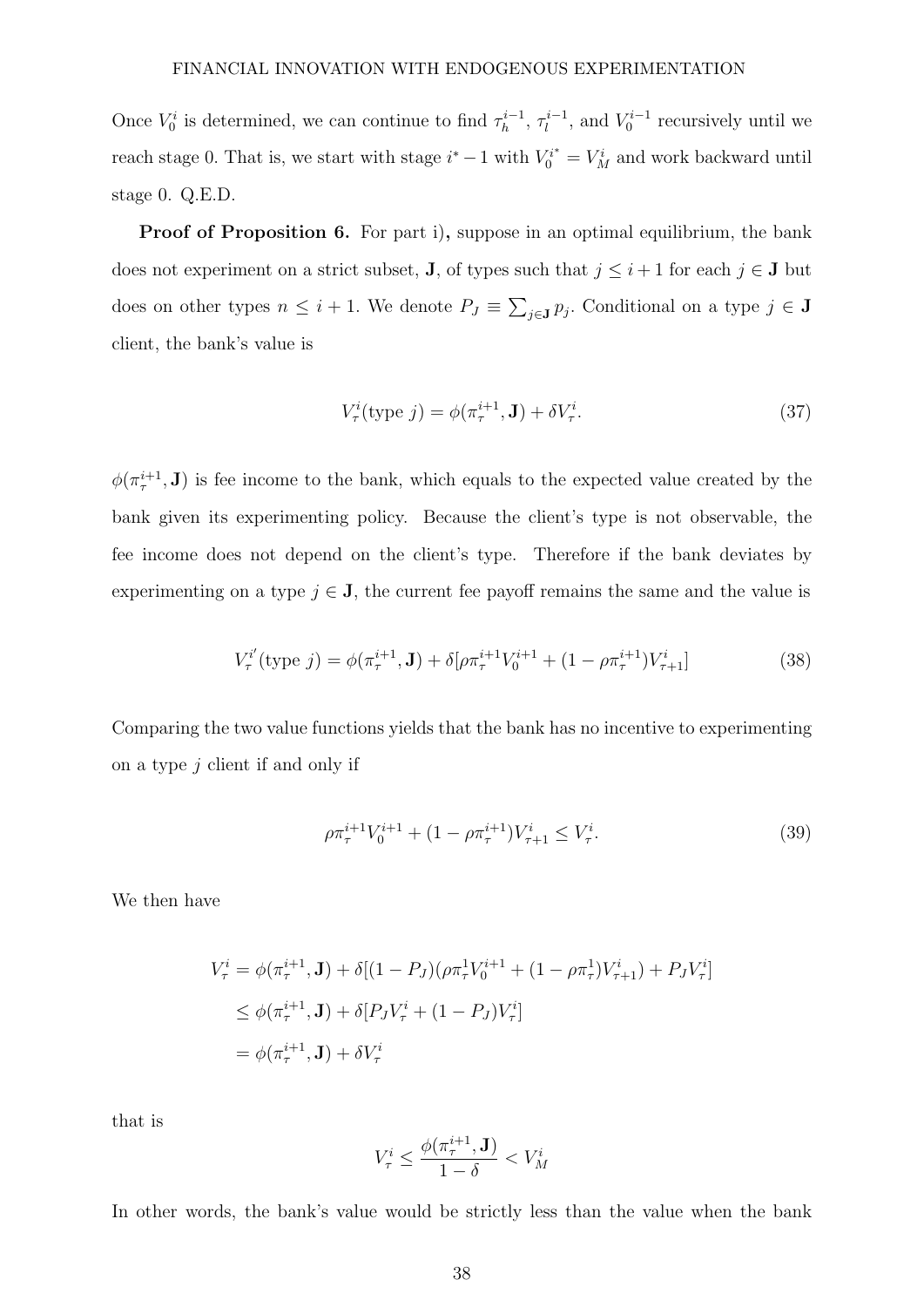simply ceases experimentation. We now show that this is impossible to happen on equilibrium path (but possible off equilibrium path after the bank deviates). We will show that if there is an optimal equilibrium in which this happens on equilibrium path, then we can modify the equilibrium to achieve a higher bank value and thus contradicts the optimality of the original equilibrium. Suppose there exists an optimal equilibrium in which the bank's strategy is  $\hat{\sigma}$  such that on equilibrium path the bank only experiments selectively. At stage i, if after  $\tau$  failed trials have occured the bank experiments selectively, we replace the coninuation equilibrium after the such  $\tau$  with ceasing experimentation and the bank value is  $V_M^i > V_\tau^i$ . If in the modified equilibrium that  $\hat{\sigma}$  specify a mixed strategy, that is, mixing between experimenting indiscriminantly or not at all, we modify the strategy as experimenting for sure. Furthermore, at each history on equilibrium path, if  $V^i_\tau \leq V^i_M$ , we modify the equilibrium by replacing the continuation equilibrium with ceasing experimentation. As a result, the bank value weakly increases in every unmodified history in each stage. In particular, we increase  $V_0^0$  strictly because we strictly improved the bank value after at least one history that can be reached with a positive probability. Now we show that the modified equilibrium is indeed an equilibrium. Because the modified strategy is a pure strategy, we can detect a deviation with certainty. We punish such a deviation with the following punishment equilibrium (denoted as  $P$ ): if the bank deviates, the continuation equilibrium will be that the bank will always experiment on all types of clients, even  $n > i + 1$ , regardless of history. As a result, the per-period fee is  $\pi^i_{\tau} \rho P_{i+1}$ . Note

$$
\pi^i_\tau \rho P_{i+1} \le \pi_0 \rho < M.
$$

As a result, the bank value at any technology stage  $j$  in the punishment equilibrium is strictly less than  $\frac{M}{1-\delta} \leq V_M^i$  for any *i*. The punishment equilibrium P is indeed an equilibrium because if the clients' belief is that the bank will always experiment indiscriminately, then the fee they pay and the bank's value will be determined by the belief only. Because any deviation will not change the belief, the bank has no incentive to deviate.

Now we show that the punishment equilibrium deters any deviation from the modified equilibrium. If a bank deviates, it's current fee income will not be affected. But along the modified equilibrium path the bank's continuation value is at least  $V_M^i$ , strictly greater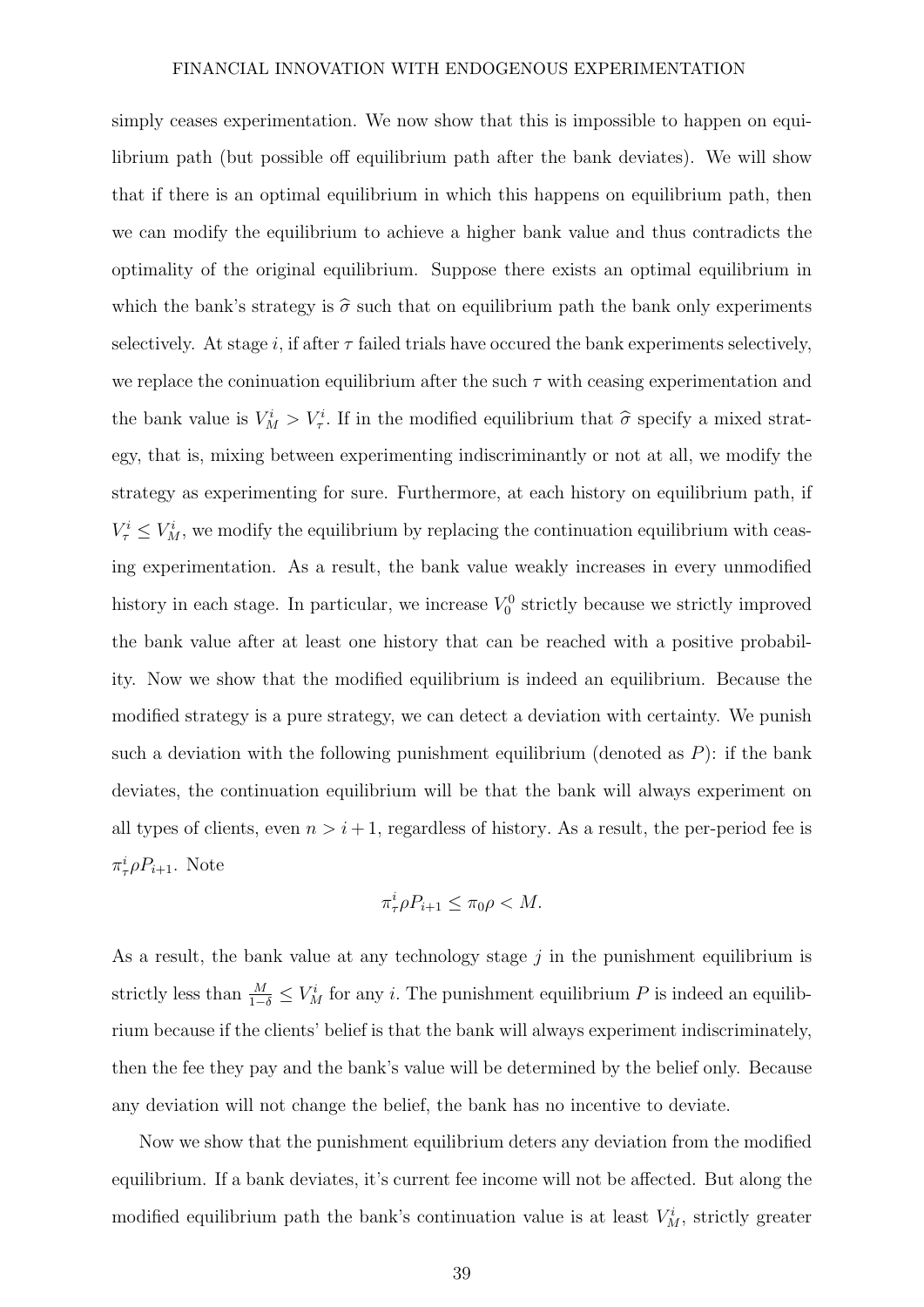than that from punishment equilibrium P. So the bank has no incentive to deviate. Finally, since any deviation is publicly observable because the modified equilibrium is of pure strategy, the punishment equilibrium is off equilibrium path so it will not affect the bank value. We therefore improved bank value and violated the optimality of  $\hat{\sigma}$ . We thus have proved part i).

For part ii) and iii), note that the bank's problem is to maximize the presnt value of the total expected fee income as in the no-agency case, subject to the incentive compatibility constraint: a stage i bank either experiment on all types  $n \leq i+1$  or not at all. We will show later that the solution can be implemented in an equilibrium.

The incentive compatibility constraint simplifies the solution to the bank's problem: The bank can only have high-experimental region. As a result, we only need to characterize the number of failed trials the bank should tolerate before ceasing experimentation,  $\tau^i.$ 

Analogous to the no-agency case, a stage  $i$  bank would keep experimenting if

 $V^i_\tau \geq V^i_M$ 

or

$$
\pi_{\tau}^{i+1} \rho P_{i+1} + (1 - P_{i+1})M + P_{i+1} \delta \left[ P_{i+1} \pi_{\tau}^{i+1} \rho V_0^{i+1} + (1 - \pi_{\tau}^{i+1} \rho) \frac{P_i \rho + (1 - P_i)M}{1 - \delta} \right] + (1 - P_{i+1}) \delta V_{\tau}^i
$$
\n
$$
\geq \frac{P_i \rho + (1 - P_i)M}{1 - \delta}
$$

Combining the two conditions above we get

$$
\pi_{\tau}^{i+1} \rho P_{i+1} + (1 - P_{i+1})M + P_{i+1} \delta \left[ P_{i+1} \pi_{\tau}^{i+1} \rho V_0^{i+1} + (1 - \pi_{\tau}^{i+1} \rho) \frac{P_i \rho + (1 - P_i)M}{1 - \delta} \right] + (1 - P_{i+1}) \delta V_M^i
$$
  

$$
\geq \frac{P_i \rho + (1 - P_i)M}{1 - \delta},
$$

or

$$
P_{i+1}\delta\pi_{\tau}^{i+1}\rho\left[V_0^{i+1}-\frac{P_i\rho+(1-P_i)M}{1-\delta}\right] \ge P_i(1-\pi_{\tau}^{i+1})\rho + p_{i+1}(M-\pi_{\tau}^{i+1}\rho)
$$

The left-hand side is the expected benefit of a successful trial and the right-hand side is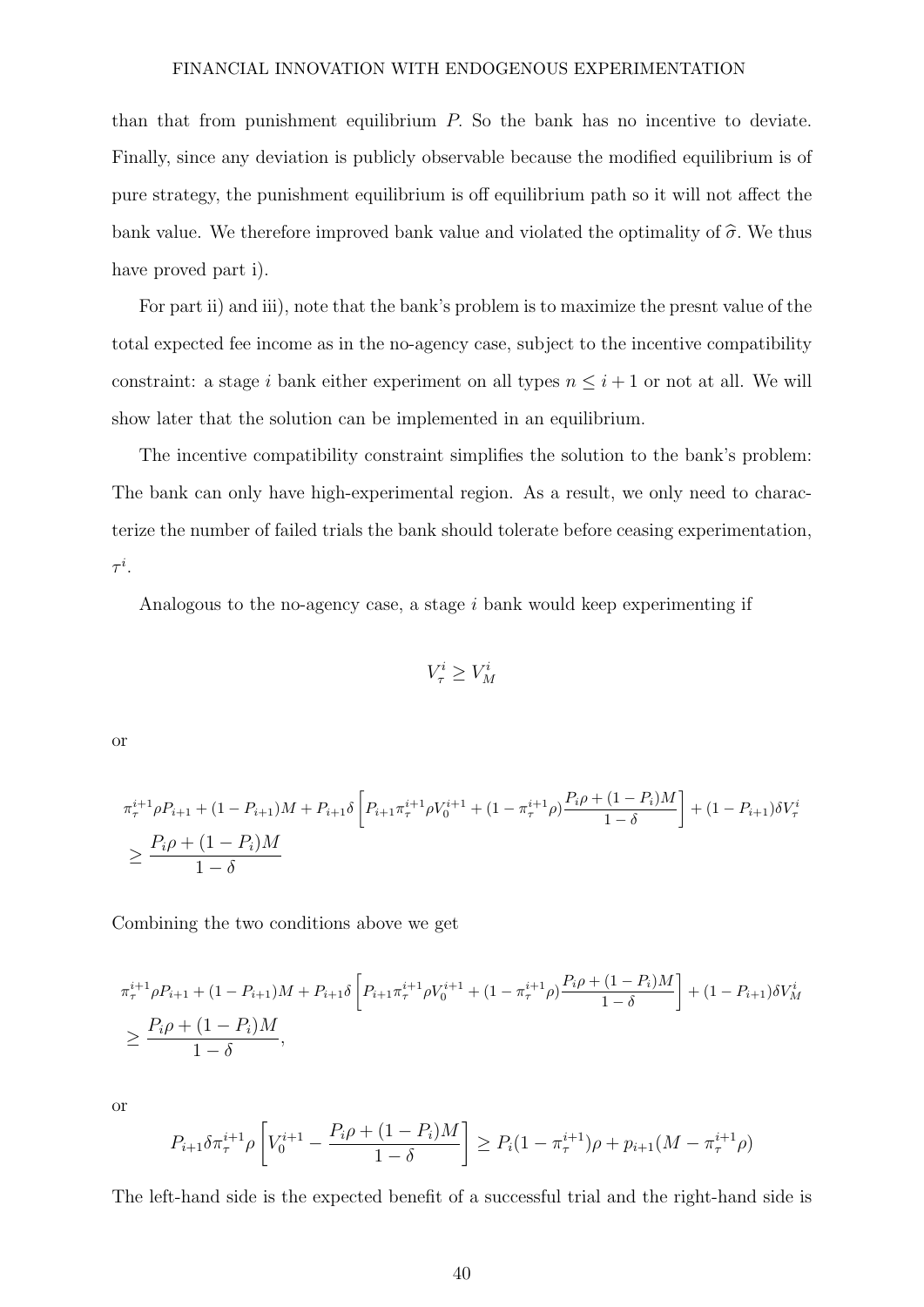the cost of experiment: loss of current fee income. Simplifying, we get

$$
\pi_{\tau}^{i+1} \geq \underline{\pi}^{i+1} \equiv \frac{P_i \rho + p_{i+1} M}{P_{i+1} \rho \left[ \delta \left( V_0^{i+1} - \frac{P_i \rho + (1-P_i) M}{1-\delta} \right) + 1 \right]}.
$$

We have thus proved part ii).

We next find the  $i^{**}$ , the stage at which the bank cease experimentation. To characterize it, substituting  $V_0^{i+1} = \frac{P_{i+1}\rho + (1-P_{i+1})M}{1-\delta}$  $\frac{(1-P_{i+1})M}{1-\delta}$  into  $\pi^{i+1}$  and simplifying, we concclude after some algebra that  $\pi^{i+1}$  is increasing in i. Therefore for  $i \geq i^{**}$ 

$$
\underline{\pi}^{i+1} \ge \pi_0. \tag{40}
$$

In other words,  $i^{**}$  is the least i such that (40) holds. Substituting  $V_0^{i+1} = \frac{P_{i+1}\rho + (1-P_{i+1})M}{1-\delta}$  $1-\delta$ and  $p_i = (1 - g)g^i$  into (40) we have

$$
\frac{(1-g^{i+1})\rho + (1-g)g^{i+1}M}{\rho(1-g^{i+2})\left(1+\delta \frac{(1-g)(\rho-M)}{1-\delta}g^{i+1}\right)} \ge \pi_0.
$$

Solving for  $i'$  (needs not be an integer) holding the above condition with equality, we have

$$
(1 - g^{i'+1})\rho + (1 - g)g^{i'+1}M = \pi_0\rho(1 - g^{i'+2})(1 + \delta\frac{(1 - g)(\rho - M)}{1 - \delta}g^{i'+1}).
$$

Rather than solving for i', we solve for  $x = g^{i'+1}$ . Substituting  $x = g^{i'+1}$  in the above equation, we have

$$
0 = \pi_0 \rho (1 - xg)(1 + \delta \frac{(1 - g)(\rho - M)}{1 - \delta}x) - (1 - x)\rho - (1 - g)xM \tag{41}
$$

which is a quadratic equation. Let  $x_+$  be the smaller one of the two positive roots (because the righ-hand side of (41) is less than 0 when  $x = 0$ , if there are two postive roots the smaller one satisfies (40)). From  $x_+ = g^{i'+1}$ , we have

$$
i^{**} = \begin{cases} \left[\frac{\ln x_{+}}{\ln g}\right]^{+} \text{ if } \left[\frac{\ln x_{+}}{\ln g}\right]^{+} > 0\\ 0, \text{ otherwise.} \end{cases}
$$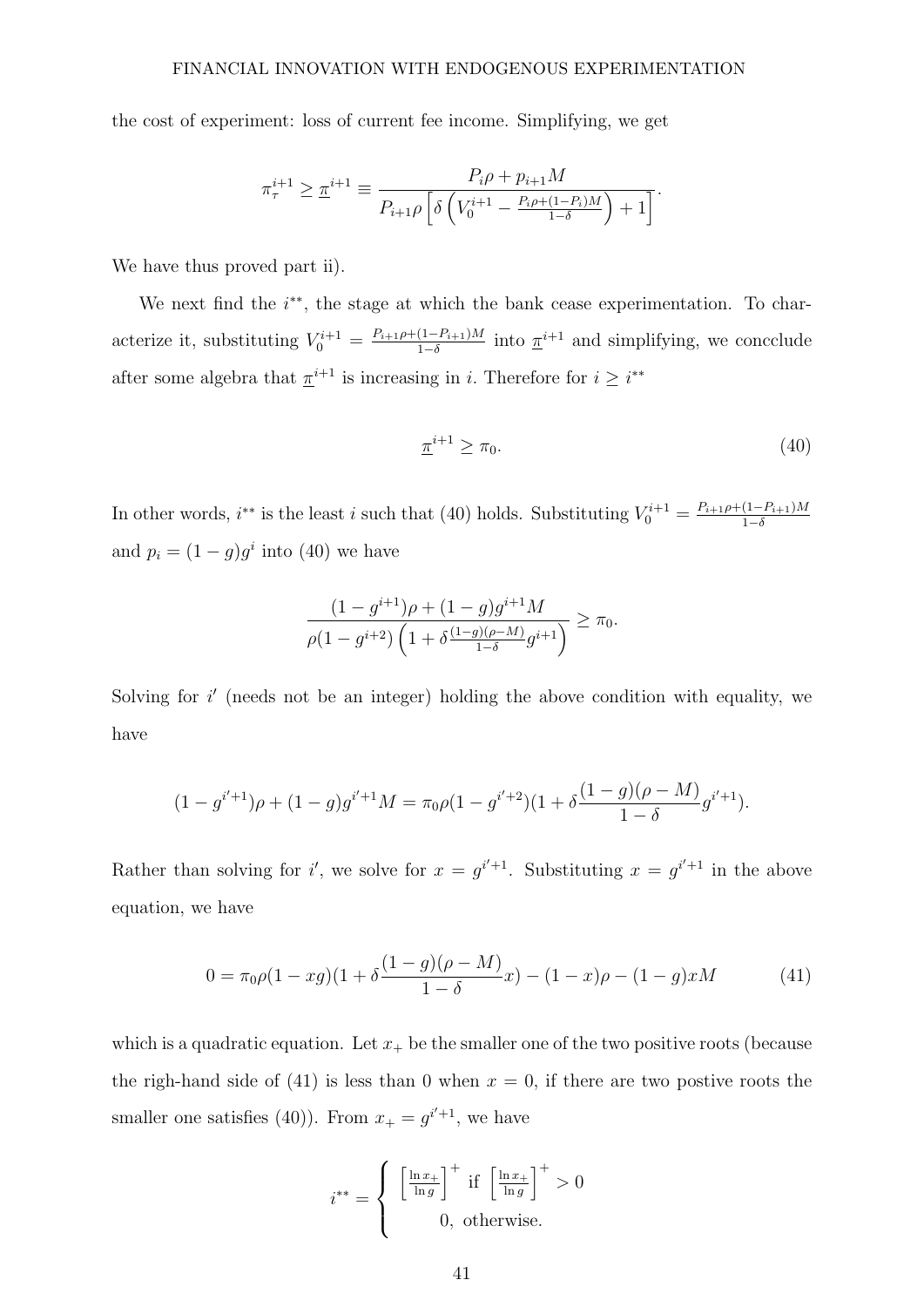Part iii) is thus shown.

We now completely solve the bank's problem by finding  $V_0^i$  recursively. The method is similar to the high-experimental region in the no-agency case. We start from  $i^{**}$  with  $V_0^{i^{**}} = V_M^{i^{**}}$ . We then solve the difference equation for  $i = i^{**} - 1$ ,

$$
V_{\tau}^{i} = \phi(\pi_{\tau}^{i+1}) + P_{i+1}\delta[\rho\pi_{\tau}^{i+1}V_{0}^{i+1} + (1 - \rho\pi_{\tau}^{i+1})V_{\tau+1}^{i}] + (1 - P_{i+1})\delta V_{\tau}^{i}
$$
(42)

with the boundary condition

$$
V^i_{\tau^i}=V^i_M
$$

and a known  $V_0^{i+1}$ .

Similar to the no-agency case, it is easier to solve the value function conditional on the effectiveness of technology  $i+1$ . Note that in equilibrium  $\phi(\pi^{i+1})$  equals the expected client surplus so we replace  $\phi(\pi^{i+1})$  with expected client surplus in (42). Conditional on an ineffective technology  $i + 1$ , (42) becomes

$$
v_{\tau}^{i} = (1 - P_{i+1})M + P_{i+1}\delta v_{\tau+1}^{i} + (1 - P_{i+1})\delta v_{\tau}^{i}.
$$

The solution is

$$
v_{\tau}^{i} = \frac{M(1 - P_{i+1}) - (M - MP_{i+1} + (1 - \delta)V_M^{i}) \left(\frac{1 - (1 - P_{i+1})\delta}{\delta P_{i+1}}\right)^{\tau - \tau^{i}}}{1 - \delta}
$$
(43)

Under an effective technology  $i + 1$ , (42) becomes

$$
w_{\tau}^{i} = P_{i+1} \left[ \rho + \delta [\rho V_0^{i+1} + (1 - \rho) w_{\tau+1}^{i}] \right] + (1 - P_{i+1}) \left[ M + \delta w_{\tau}^{i} \right].
$$

The solution is

$$
w_{\tau}^{i} = \frac{M(1 - P_{i+1}) + P_{i+1}\rho(1 + \delta V_{0}^{i+1}) + \left(\frac{1 - \delta + \delta P_{i+1}}{\delta P_{i+1}(1-\rho)}\right)^{\tau-\tau^{i}}(M(-1 + P_{i+1}) + V_{M}^{i}(1-\delta) - P_{i+1}(1 + \delta V_{0}^{i+1} - \delta V_{M}^{i})\rho)}{1 - \delta(1 - P_{i+1}\rho)}
$$
\n(44)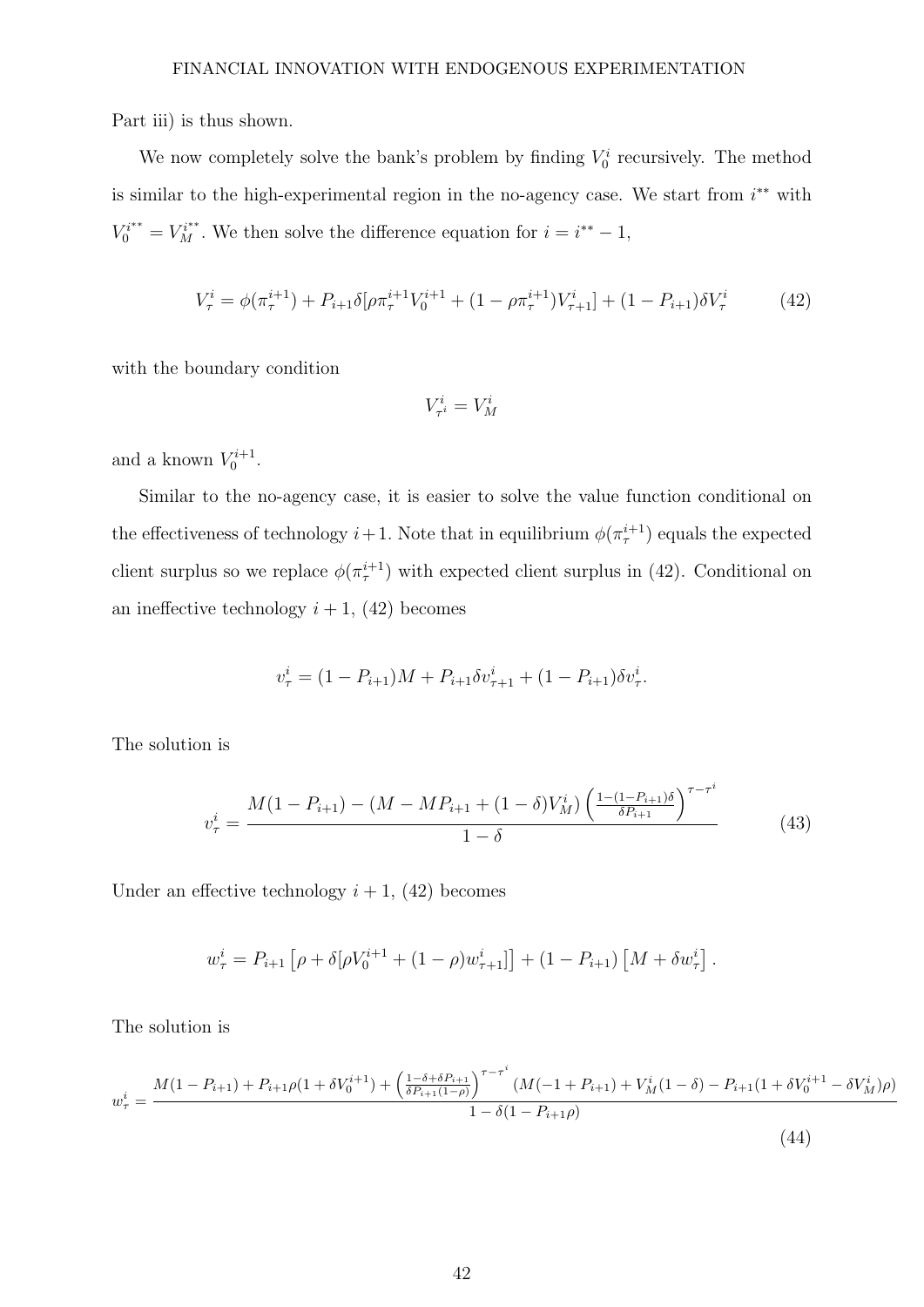Thus combining (43) with (44) we get

$$
V_{\tau}^{i} = w_{\tau}^{i} \pi_{\tau}^{i+1} + v_{\tau}^{i} (1 - \pi_{\tau}^{i+1}).
$$

Here  $\pi^{i+1}_{\tau}$  is given by Bayes rule as in (25). In particular,

$$
V_0^i = \frac{\pi_0 \left[ M(1 - P_{i+1}) + P_{i+1}\rho(1 + \delta V_0^{i+1}) + \left(\frac{1 - \delta + \delta P_{i+1}}{\delta P_{i+1}(1 - \rho)}\right)^{-\tau^i} (M(-1 + P_{i+1}) + V_M^i (1 - \delta) - P_{i+1}(1 + \delta V_0^{i+1} - \delta V_M^i)\rho) \right]}{1 - \delta(1 - P_{i+1}\rho)}
$$
  
+ 
$$
\frac{(1 - \pi_0) \left[ M(1 - P_{i+1}) - (M - M P_{i+1} + (1 - \delta)V_M^i) \left(\frac{1 - (1 - P_{i+1})\delta}{\delta P_{i+1}}\right)^{-\tau^i} \right]}{1 - \delta}.
$$
 (45)

1

We then continue to stage  $i^{**} - 2$  and so on until we reach stage 0. We thus have fully characterized the solution to the bank's problem. Now we show that the solution can be implemented in an equilibrium. To deter deviation, we use the punishment equilibrium P as constructed in the proof of part i) so that if the bank deviates, the continuation equilibrium is P. Now we show that the punishment equilibrium deters any deviation from the optimal solution. If a bank deviates, its current fee income will not be affected because the client expects the bank follow the optimal equilibrium strategy. But along the optimal equilibrium path the bank's continuation value is at least  $V_M^i$ , strictly greater than the continuation value from  $P$ , so the bank has no incentive to deviate. Finally, since any deviation is publicly observable, the punishment equilibrium is off equilibrium path.

For part iv), we compare  $\pi^{i+1}$  with  $\pi^{i+1}_l$  $\frac{i+1}{l}$ . We conclude that  $\underline{\pi}^{i+1} > \pi_l^{i+1}$  by noting that  $V_0^{i+1}$  is less than that in the no-agency case. The desired result follows from  $\underline{\pi}^{i+1} > \pi_l^{i+1}$ . Q.E.D.

Proof of Proposition 7. It follows by the same argument as  $(40)$  in the proof of Proposition 6.

Proof of Proposition 9. The solution to this problem is the same as that in Proposition 5. The only difference is that under monitoring in the low-experimental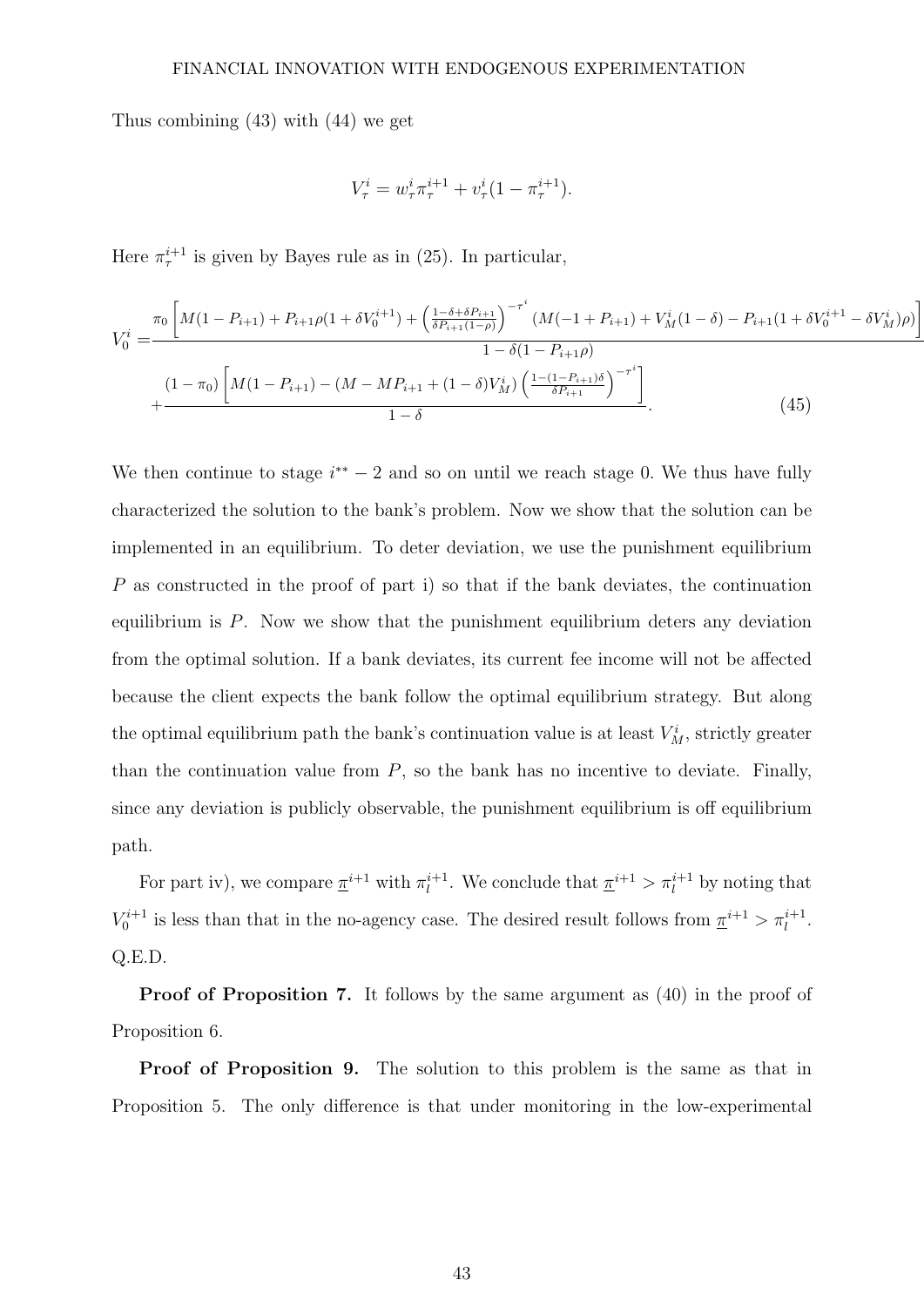region, the value function is

$$
V_{\tau}^{i,l} = E[V_{\tau}^{i,l}(n)] = P_i \rho \mu + M(1 - P_{i+1}) + (p_i + P_i(1 - \mu)) \left[ \pi_{\tau}^{i+1} \rho + \delta[\pi_{\tau}^{i+1} \rho V_0^{i+1} + (1 - \rho \pi_{\tau}^{i+1}) V_{\tau+1}^i] \right]
$$

$$
+ (1 - p_{i+1} - P_i(1 - \mu)) \delta V_{\tau}^{i,l}.
$$

1

In other words, the proof of Proposition 5 is a special case with  $\mu = 1$ . As a result, parts i) to iv) follows by the same reasons as in the proof of Proposition 5.

#### 9. Appendix 2: Uniqueness

# 9.1 Uniqueness in the Absence of Agency Problem

In the main text, we have found the optimal solution restricting the history of information in the bank's time  $t$  strategy to the present stage of technological development,  $i$ , and the number of experimental failures,  $\tau$ . We here show that such a restriction is without loss of generality. We achieve that by proving a stronger result: the solution we found is the unique optimal solution in the general strategy space. We here prove that the solution as characterized in Proposition 5 is unique. The uniqueness here is subject to two technical caveats: first, the equilibrium we characterized in Proposition 5 is not unique in the knife edge cases. For example, if  $\pi^{i+1}_{\tau} = \pi^{i+1}_{l}$  $\ell_l^{i+1}$ , the bank is indifferent between experimenting on type  $i + 1$  or not. As a result, there are many equilibria in which the bank can experiment for sure, not at all, or experiment with a probability. The unique strategy we characterize here is not in the knife-edge cases. However, because the bank is indifferent in those cases, the optimal bank value is unique. Second, because the possible updating of  $\pi^{i+1}_{\tau}$  is discrete, the cutoff value of the experimental regions may not be unique. For example, if the bank should quit experimenting after  $\tau^*$  failed trials, the cutoff can be any value in  $(\pi^{i+1}_{\tau^*}, \pi^{i+1}_{\tau^*-1}).$ 

Proposition 10. The strategy as characterized in Proposition 5 is the unique optimal strategy.

In other words, the strategy as characterized in Proposition 5,  $\sigma^*$ , is the unique solution to  $(4)$ .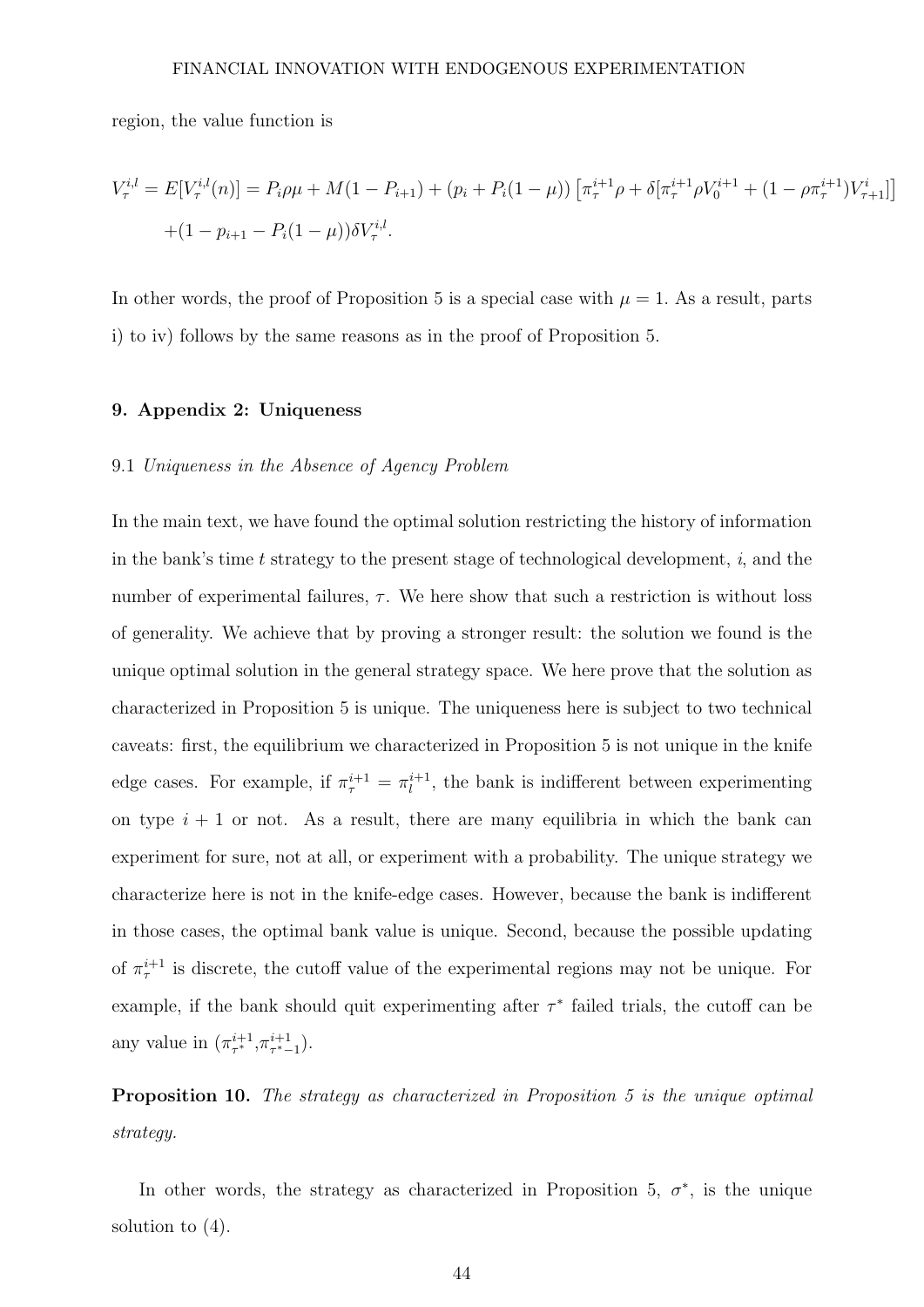Proof. We prove the result by backward induction. We will show that an optimal strategy  $\hat{\sigma}$  will be the same as strategy  $\sigma^*$ . Because  $\hat{\sigma}$  is a more general strategy, the bank value may be higher under  $\hat{\sigma}$  than that under  $\sigma^*$ . Note that under an optimal strategy  $\hat{\sigma}$ , there must be a stage  $\hat{i}$  (A priori, this  $\hat{i}$  may or may not be the same as  $i^*$ ) at which the bank will stop experimenting by Proposition 2. But because  $V_0^i(\sigma^*) > V_M^i$  for  $i < i^*$ , we must have  $\hat{i} \geq i^*$ .

We first start at stage  $i = \hat{i} - 1$ . We will prove the result at this stage in each of the experiment regions. Note that at this stage,  $V_0^{i+1} = V_M^{i+1}$  under both  $\sigma^*$  and  $\hat{\sigma}$ .

Result 1: In the no-experimental region, i.e.,  $\pi^{i+1}_{\tau} < \pi^{i+1}_{l}$ , the unique optimal strategy is to not experiment at all and the optimal value of the bank is  $V_M^i$ .

Proof. Suppose otherwise: there is a strategy  $\hat{\sigma}$  such that under a history  $h^t$  in stage i with  $\pi^{i+1}(h^t) = \pi^{i+1}_{\tau} < \pi^{i+1}_{l}$  and  $\hat{\sigma}(h^t)$  specifies to experiment with a positive probability  $\hat{\sigma}_t(n) > 0$  on a type *n* client. Therefore,

$$
V(h^t, n) = \varphi(\pi_\tau^{i+1}, \text{experiment on } n) + \delta[\pi_\tau^{i+1} \rho V_0^{i+1} + (1 - \pi_\tau^{i+1} \rho)V()]
$$

Here  $\langle h^t, fail \rangle$  denotes a history  $h^{t+1}$  that is  $h^t$  followed by a failed experiment on a type *n*. The optimality of  $\widehat{\sigma}(h^t)$  implies that  $V(h^t, n) \ge V_M^i$ , that is

$$
\varphi(\pi_{\tau}^{i+1}, \text{experiment on } n) + \delta[\pi_{\tau}^{i+1} \rho V_0^{i+1} + (1 - \pi_{\tau}^{i+1} \rho) V()] \ge V_M^i \tag{46}
$$

Because  $\pi^{i+1}_{\tau} < \pi^{i+1}_{l}$  and  $V^{i+1}_{0} = V^{i+1}_{M}$ , by definition of  $\pi^{i+1}_{l}$  we have  $V(< h^{t}, fail>)$  $V^{i}(h^{t+1}) > V_M^i$ , which implies that the bank has to experiment next period after a failed trial as shown in the next lemma.

**Lemma 2.**  $V^{i}(h^{t+1}) > V_M^{i}$  implies  $\hat{\sigma}_{t+1}(n) = 1$  for some n.

Proof. If not,  $\hat{\sigma}_{t+1}(n) < 1$  for all n implies

$$
V^{i}(h^{t+1}) = \phi_M^i + \delta V^i \quad \text{not experiment} \quad ),
$$

or

$$
0 = \phi_M^i - (1 - \delta)V^i(h^{t+1}) + \delta[V^i() - V^i(h^{t+1})]
$$
(47)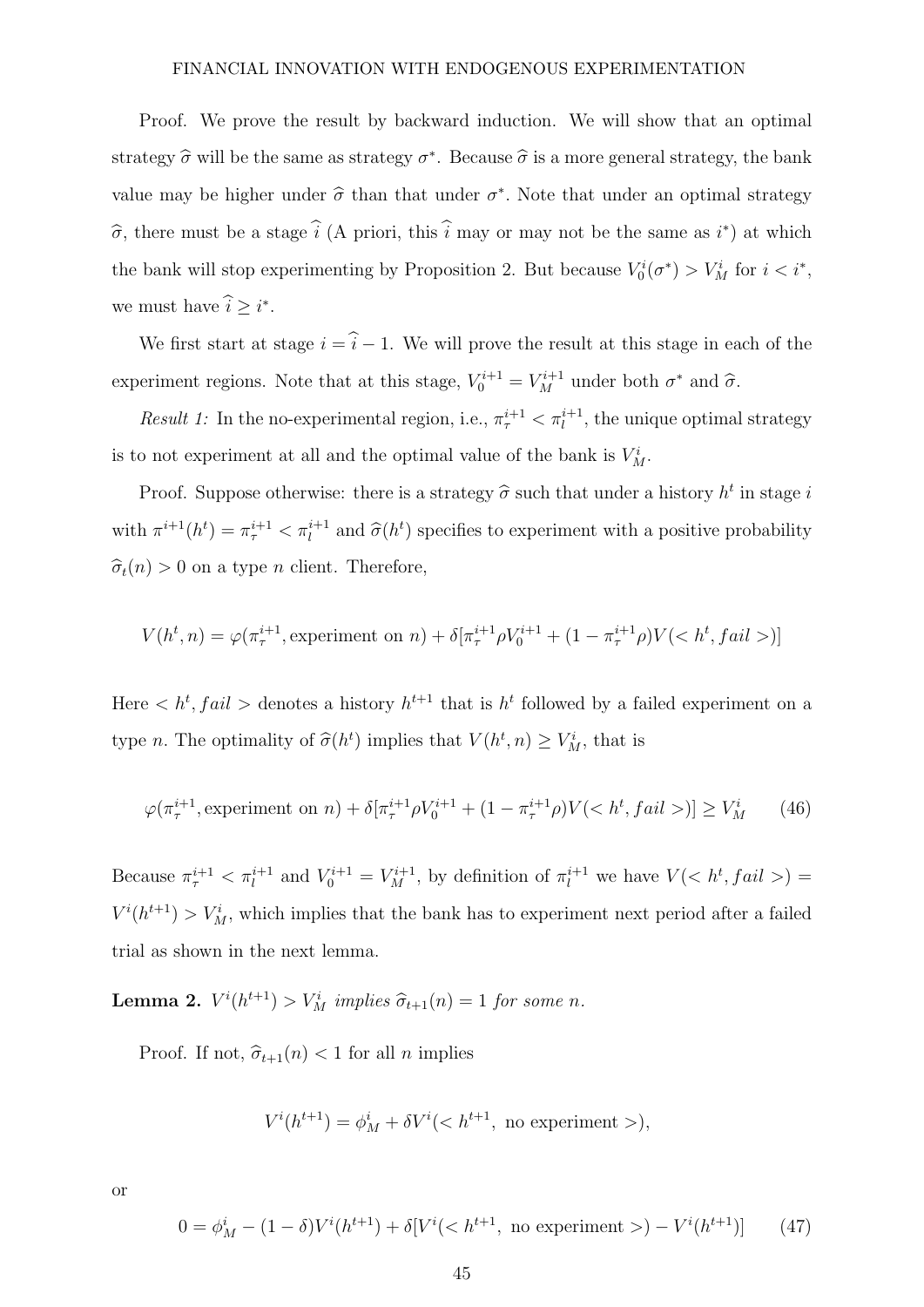But  $(1 - \delta)V^{i}(h^{t+1}) > (1 - \delta)V^{i}_{M} = \phi^{i}_{M}$ , which with (47) implies

$$
V^{i}(h^{t+1}) < V^{i}(< h^{t+1}, \text{ no experiment } >).
$$

But this violates the optimality of  $V^{i}(h^{t+1})$ . To see this more clearly, note that we can improve  $V^{i}(h^{t+1})$  by letting strategy  $\sigma'$  from  $h^{t+1}$  on equal to the strategy  $\sigma''$  from  $\langle h^{t+1}, h^{t+1} \rangle$ no experiment is on. Because the states of all the technologies are identical, in particular,  $\pi^{i+1}(h^{t+1}) = \pi^{i+1}(< h^{t+1}, \text{ no experiment}$ ), the bank value

$$
V^{i}(h^{t+1}, \sigma') = V^{i}(< h^{t+1}, \text{no experiment }>) > V^{i}(h^{t+1}).
$$

#### Q.E.D.

Repeating the same arguments of result 1 and Lemma 2, we have  $\forall \kappa > 1, \exists$  a type of client  $n_{\kappa} \leq i+1$ , such that  $\hat{\sigma}_{t+\kappa}(n_{\kappa}) = 1$  and  $V^{i}(h^{t+\kappa}) > V_M^{i}$ . That is, bank will keep experimenting at stage i on some types for sure no matter how many failed trials. We now show that this strategy is not optimal.

**Lemma 3.**  $V^{i}(h^{t}, n) \leq \pi^{i+1}(h^{t}) \frac{\rho}{1-\delta} + (1 - \pi^{i+1}(h^{t})) V_M^{i}, \forall h^{t}, t, n \text{ and } i.$ 

Proof. In each period conditional on  $h^t$ , for type  $n \leq i$ ,  $\varphi(n, \sigma) \leq \rho$ . For type  $n > i$ , there are two cases,  $\varphi(n,\sigma) \leq \rho$  if technology  $i+1$  is effective. If technology  $i+1$  is ineffective,  $\varphi(n,\sigma) \leq M$ . Therefore,

$$
E[\varphi(n,\sigma)] \le \pi^{i+1}(h^t)\rho + (1 - \pi^{i+1}(h^t))\phi_M^i
$$

which implies

$$
V^{i}(h^{t}) = \sum_{u=0}^{\infty} \delta^{u} E[\varphi(n, \sigma(h^{t+u})] \leq \pi^{i+1}(h^{t}) \frac{\rho}{1-\delta} + (1 - \pi^{i+1}(h^{t})) V_{M}^{i}.
$$

Q.E.D.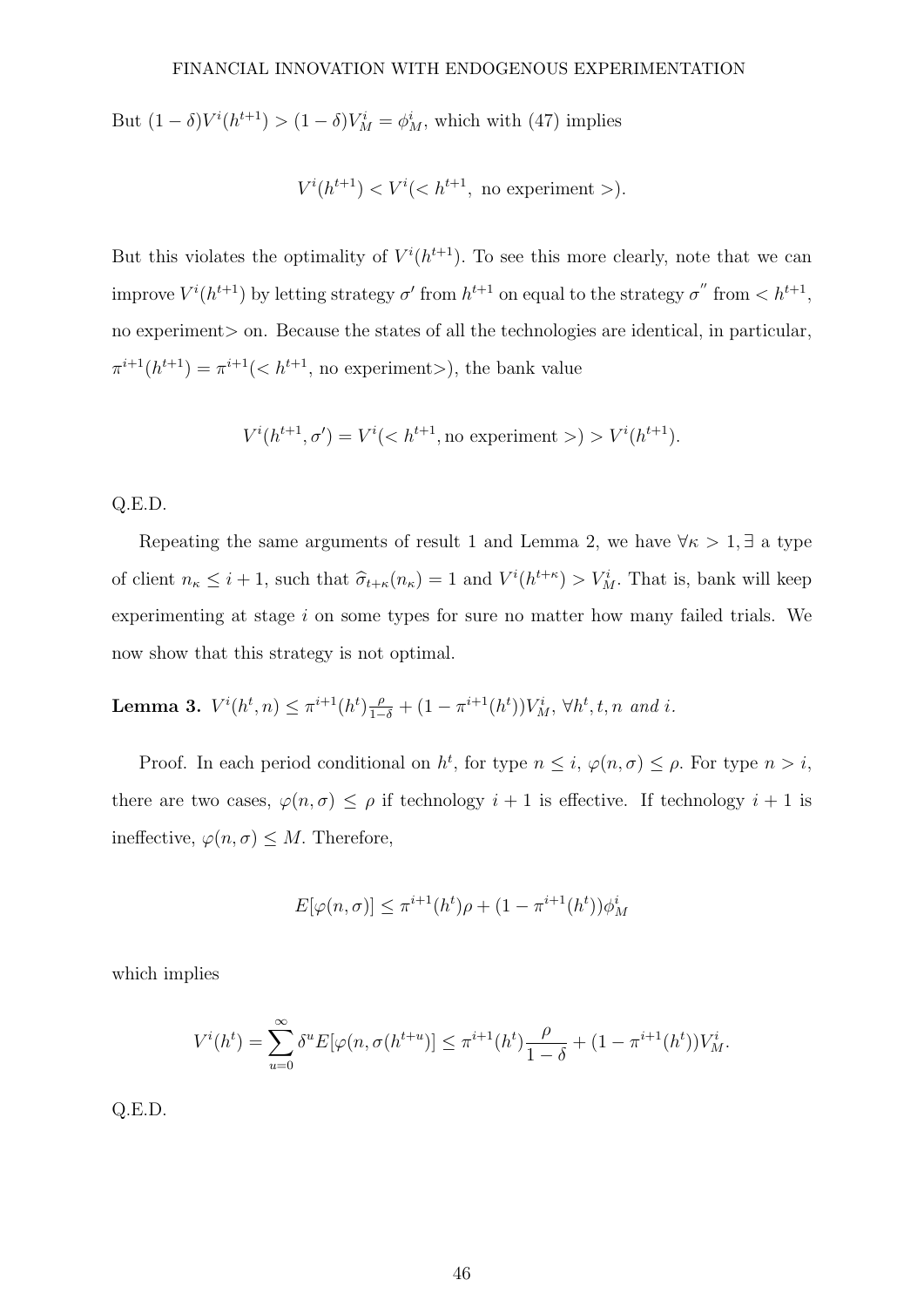If we fix a  $\kappa$ ,

$$
V^{i}(h^{t+\kappa}, n_{\kappa}) = \varphi(n_{k}, \text{experiment}) + \delta[\pi_{\tau+\kappa}^{i+1} \rho V_{0}^{i+1} + (1 - \pi_{\tau+\kappa}^{i+1} \rho)V()]
$$
  
\n
$$
= \pi_{\tau+\kappa}^{i+1} \rho + \delta[\pi_{\tau+\kappa}^{i+1} \rho V_{0}^{i+1} + (1 - \pi_{\tau+\kappa}^{i+1} \rho)V()]
$$
  
\n
$$
\leq \pi_{\tau+\kappa}^{i+1} \rho + \delta\left[\pi_{\tau+\kappa}^{i+1} \rho V_{0}^{i+1} + (1 - \pi_{\tau+\kappa}^{i+1} \rho)\left(\pi_{\tau+\kappa+1}^{i+1} \frac{\rho}{1-\delta} + (1 - \pi_{\tau+\kappa+1}^{i+1})V_{M}^{i}\right)\right]
$$

The inequality follows from Lemma 3. But the right-hand side converges to  $\delta V_M^i$  as  $\kappa \to \infty$ . That is, for any  $\epsilon > 0$ ,  $\exists$  a  $\kappa$  large enough such that  $V^{i}(h^{t+\kappa}, n_{\kappa}) < \delta V_M^i + \epsilon$ . But by ceasing experimentation the bank's value is at least  $M + \delta V_M^i$ , which contradicts the optimality of  $V^{i}(h^{t+\kappa}, n_{\kappa})$  for a large  $\kappa$ . Q.E.D.

*Result 2*: In the low-experimental region, i.e.,  $\pi_l^{i+1} < \pi_\tau^{i+1} < \pi_h^{i+1}$ , the unique optimal strategy is to experiment only on type  $i+1$  clients for sure.

Proof. We need to rule out two cases: not to experiment at all and to experiment on a type  $n \leq i$ . To rule out the first case, note that in this region,  $V^{i}(h^{t}, i + 1) > V^{i}_{M}$ because  $\sigma^*$  yields a value strictly higher than  $V_M^i$ . But not experimenting at all yields  $V_M^i$ . To rule out the second case, suppose under an optimal strategy  $\hat{\sigma}$ , the bank experiments on a type  $n \leq i$  clients with a positive probability at history  $h^t$  in the low-experimental region. By definition, the bank value is at least as high as that under  $\sigma^*$ . That is

$$
V^{i}(h^{t}, n|\hat{\sigma}) \equiv V^{i}_{\tau}(n) \geq V^{i,l}_{\tau}(n),
$$

Here we use  $V^i_\tau(n)$  to denote the bank value under  $\hat{\sigma}$  and  $V^{i,l}_\tau(n)$  to denote that under  $\sigma^*$ for ease of notation. But note that  $V^i_\tau(n)$  depends on  $h^t$ .  $V^i_\tau(n) \geq V^{i,l}_\tau(n)$  implies

$$
\begin{aligned} \rho \pi_\tau^{i+1} + \delta[\pi_\tau^{i+1} \rho V_0^{i+1} + (1-\rho \pi_\tau^{i+1}) V_{\tau+1}^i] &\ge \rho + \delta V_\tau^{i,l} \\ &> \rho \pi_\tau^{i+1} + \delta[\pi_\tau^{i+1} \rho V_0^{i+1,l} + (1-\rho \pi_\tau^{i+1}) V_{\tau+1}^{i,l}]. \end{aligned}
$$

Because  $V_0^{i+1} = V_0^{i+1,l}$  $V^{i+1,l}_{0}$  at this stage, it implies  $V^{i}_{\tau+1} > V^{i,l}_{\tau+1}$  and the bank experiments on a type  $n \leq i$  clients with a positive probability under  $\tau + 1$  failures (this is because not experimenting on any type  $n \leq i$  yields  $V_{\tau+1}^i = V_{\tau+1}^{i,l}$ ). Repeating the same argument yields that  $V_{\tau+\kappa}^i > V_{\tau+\kappa}^{i,l}$  and the bank experiments a type  $n \leq i$  clients with a positive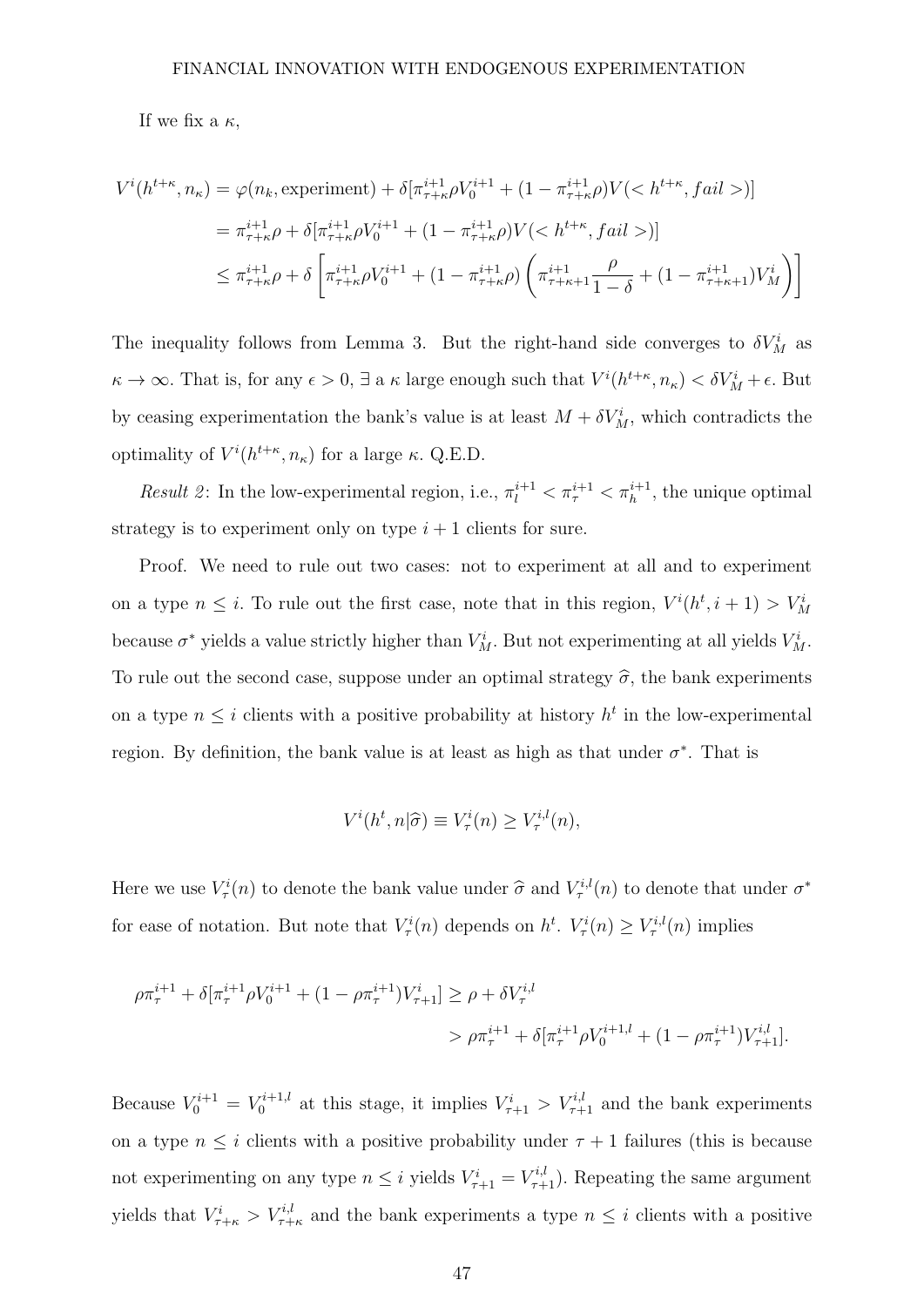probability under  $\tau + \kappa$  failures for any integer  $\kappa > 0$ . In particular, in the last period in the low-experimental region, i.e., at  $\tau + \kappa = \tau_l$ , we have

$$
V_{\tau_l+1}^i > V_M^i,
$$

which contradicts result 1. Q.E.D.

*Result 3:* In the high-experimental region, i.e.,  $\pi^{i+1}_{\tau} > \pi^{i+1}_{h}$ , the unique optimal strategy is to experiment on all type  $n \leq i+1$  clients.

Proof. We continue to use notation  $V^i_\tau(n)$  from the proof of result 2. We rule out the case where the bank don't experiment at all by the same argument as in the proof of result 2. The only case need to be ruled out is that the bank will only experiment on type  $i + 1$  but not on a type  $n \leq i$ . We don't need to consider the case where the bank experiment on some type  $n \leq i$  but not on type  $i+1$  because if the bank finds it optimal to experiment on a type  $n \leq i$ , i.e.,

$$
\rho \pi_{\tau}^{i+1} + \delta[\pi_{\tau}^{i+1} \rho V_0^{i+1} + (1 - \rho \pi_{\tau}^{i+1}) V_{\tau+1}^i] \ge \rho + \delta V^i \quad (k, n \le i, \text{no experiment} > ) \tag{48}
$$

then

$$
\rho\pi_\tau^{i+1}+\delta[\pi_\tau^{i+1}\rho V_0^{i+1}+(1-\rho\pi_\tau^{i+1})V_{\tau+1}^i]>M+\delta V^i() .
$$

This is because

$$
V^{i}(
$$

The reason for the equality is that if  $V^i(< h^t, n \leq i$ , no experiment $> V^i(< h^t, n =$  $i + 1$ , no experiment >), the bank can adopt the same strategy from  $\langle h^t, n \leq i$ , no experiment> on, i.e.,  $\hat{\sigma} \langle h^t, n \rangle \leq i$ , no experiment>, to history  $\langle h^t, n \rangle = i + 1$ , no experiment > . The change of strategy will make (49) hold, improve the equilibrium value, and violate the optimality of  $\hat{\sigma}$ . As a result, if the bank finds it optimal to experiment on a type  $n \leq i$ , then the bank will experiment on type  $i + 1$  for sure.

If the bank find it optimal to not experiment on a type  $n \leq i$  under strategy  $\hat{\sigma}$ , that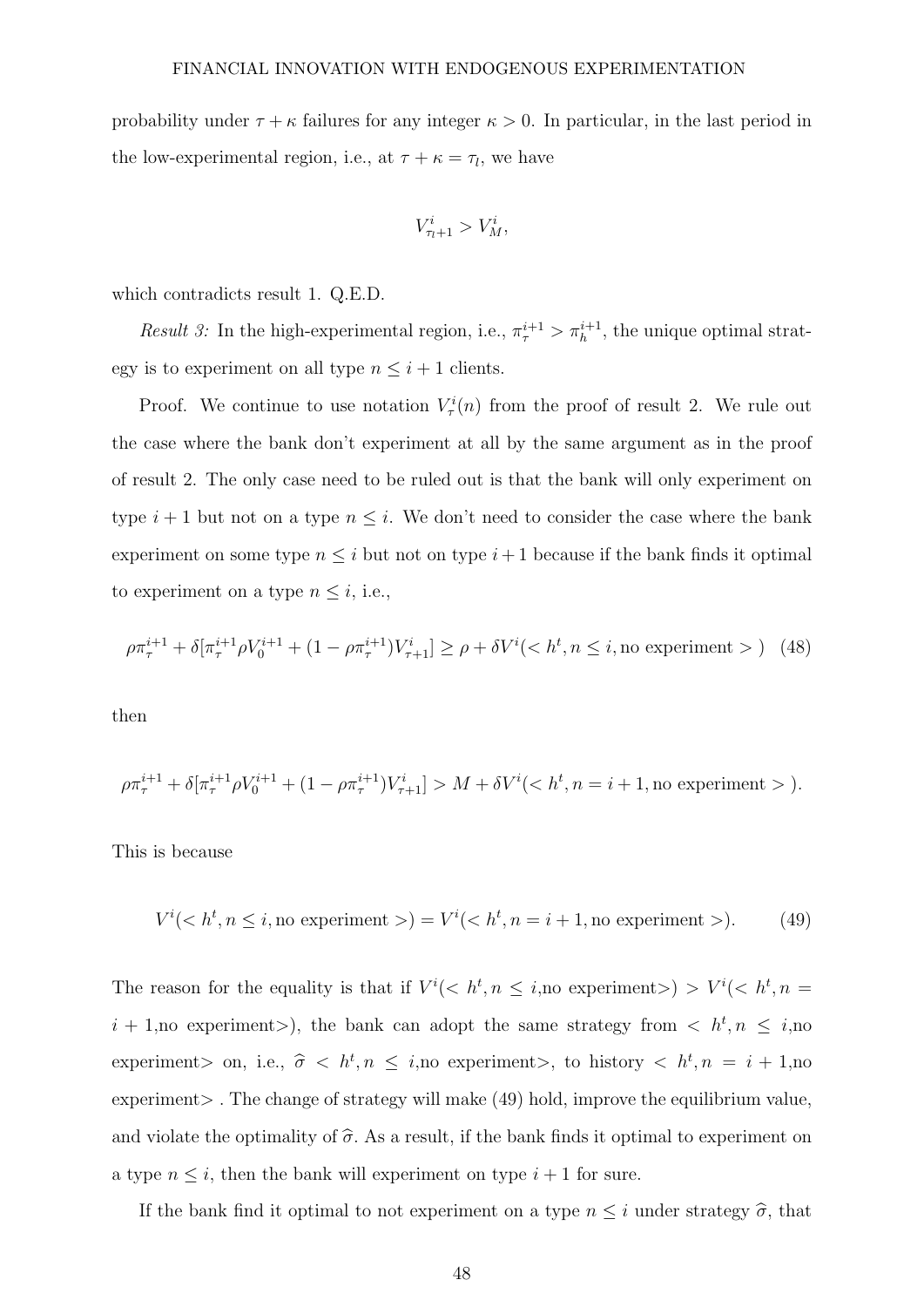is

$$
\rho \pi_{\tau}^{i+1} + \delta[\pi_{\tau}^{i+1} \rho V_0^{i+1} + (1 - \rho \pi_{\tau}^{i+1}) V_{\tau+1}^i] \le \rho + \delta V_{\tau}^i. \tag{50}
$$

then it implies that the bank will find it weakly optimal to not experiment on all  $n \leq i$ (because if otherwise, then there exists a type  $n' \leq i$  that the bank finds strictly optimal to experiment on. But then bank the can improve its value by adopting the same strategy for all other  $n \leq i$  types). Because the bank will experiment on a type  $i + 1$ ,

$$
V^i_\tau(n=i+1)=\rho\pi_\tau^{i+1}+\delta[\pi_\tau^{i+1}\rho V^{i+1}_0+(1-\rho\pi_\tau^{i+1})V^i_{\tau+1}]\leq \rho+\delta V^i_\tau.
$$

The inequality follows from (50). Taking expectation, we have

$$
V_{\tau}^{i} = E[V_{\tau}^{i}(n)] \le P_{i+1}(\rho + \delta V_{\tau}^{i}) + (1 - P_{i+1})(M + \delta V_{\tau}^{i}).
$$

That is

$$
V_{\tau}^{i} \le \frac{P_{i+1}\rho + (1 - P_{i+1})M}{1 - \delta}.
$$

By the definition of  $\tau_h$  as in (30), we have  $V^{i,h}_{\tau} > \frac{P_{i+1}\rho + (1-P_{i+1})M}{1-\delta} \geq V^i_{\tau}$ , contradicting the optimality of  $\hat{\sigma}$ . Q.E.D..

Once we have proved the result for stage  $i = \hat{i} - 1$ , we know that the optimal value  $V_0^i$ is uniquely achieved by  $\sigma^*$ . By the exactly the same argument above, we can show that the results hold for stage  $i - 1$ . The induction continues to stage 0. Q.E.D.

## 9.2 Uniqueness in the Agency and Monitoring Cases

For the agency case in Proposition 6, only need to note that in the optimal equilibrium, experimentation is necessarily done to all types  $n \leq i + 1$ . With this constraint, the uniqueness is proved by the same argument as in the high-experimental region in the noagency case. The uniqueness of Proposition 9 can be proved analogously to the no-agency case: monitoring and no-monitoring regions are analogous to low- and high-experimental regions.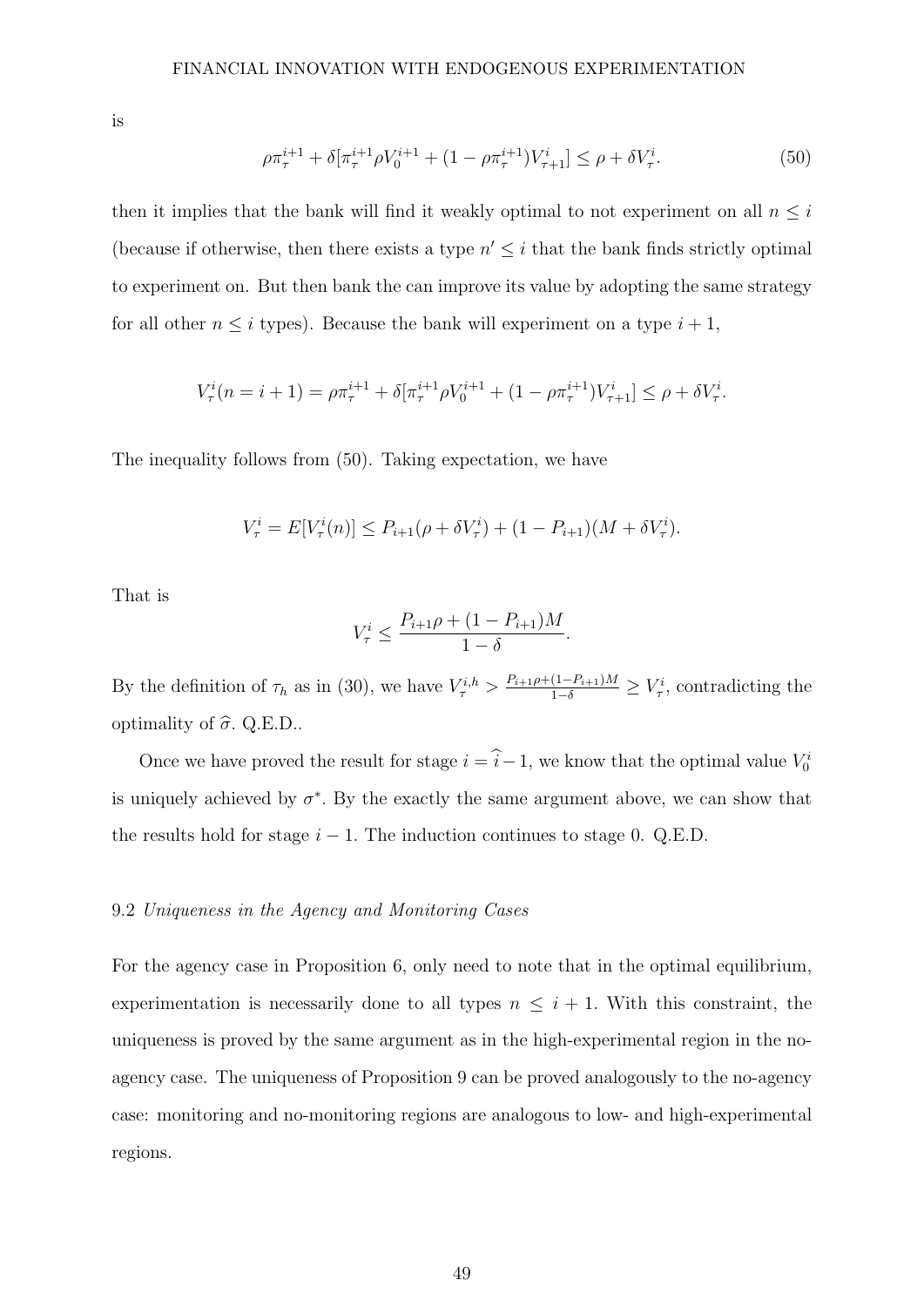#### References

- [1] Allen, F. 2012. Trends in financial innovation and their welfare impact: an overview. European Financial Management, 18, No. 4, 493-514.
- [2] Arrow, K. 1962. The economic implications of learning by doing. The Review of Economic Studies, 29, No. 3, 155-173.
- [3] Baker, G., Gibbons, R., and Kevin, M. 2002, Relational contracts and the theory of the firm, The Quarterly Journal of Economics, 117, (1), 39-84
- [4] Bergemann, D., and Hege, U. 1998. Dynamic venture capital financing, learning and moral hazard. Journal of Banking and Finance, 22, 703–35.
- [5] Bergemann, D., and Hege, U. 2005. The financing of innovation: learning and stopping. RAND Journal of Economics, 36, 719–52.
- [6] Bergemann, D., and Välimäki, J. 2008. Bandit problems. The New Palgrave Dictionary of *Economics*, second edition.
- [7] Bolton P., Freixas X., and Shapiro, J. 2007. Conflicts of interest, information provision, and competition in the financial services industry. Journal of Financial Economics, 85, No. 2, 297-330.
- [8] Bolton, P., and Harris, C. 1999. Strategic experimentation. Econometrica, 67, 349– 74.
- [9] Chen, Z., Morrison, A., and Wilhelm, W. 2015. Traders vs. relationship managers: reputational conflicts in full-service investment banks. The Review of Financial Studies, 28, No. 4, 1153-1198.
- [10] Egan, M. 2019. Brokers versus retail investors: conflicting interests and dominated products. The Journal of Finance, 74, No. 3, 1217-1260.
- [11] Eccles, R., and Crane, D. 1988. Doing Deals: Investment banks at work. Boston, MA: Harvard Business School Press.
- [12] Farrell, M., and Hoffman, L. 2018. Upstarts crash Wall Street's \$7 billion capital-markets party. The Wall Street Journal, June 25.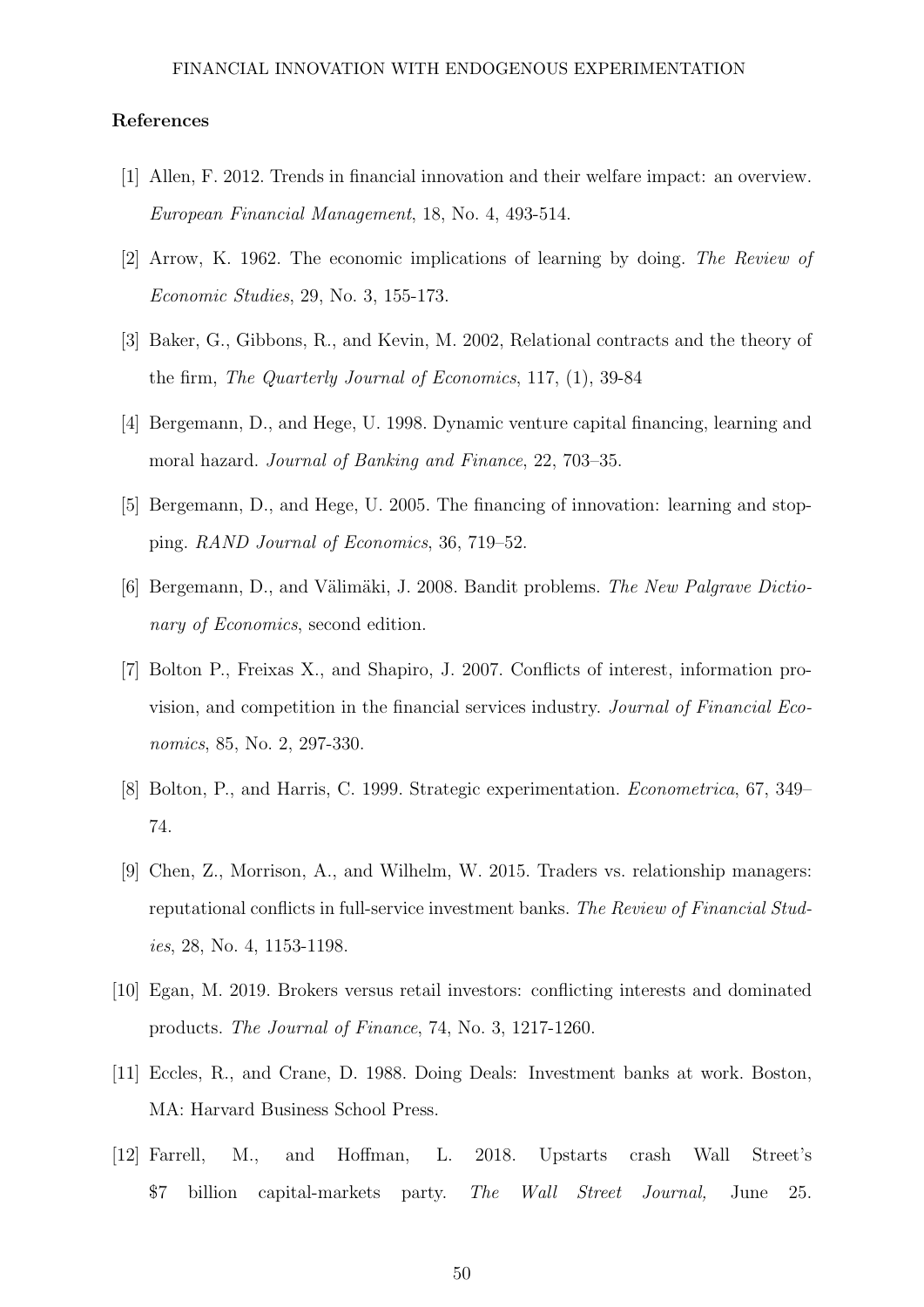https://www.wsj.com/articles/upstarts-crash-wall-streets-7-billion-capital-marketsparty-1529924402S

- [13] Halac, M., Kartik, N, and Liu, Q. 2016. Optimal contracts for experimentation. Review of Economic Studies, 83 (3): 1040–91.
- [14] Halac, M., Kartik, N, and Liu, Q. 2017. Contests for experimentation. Journal of Political Economy, 125, No. 5, 1523-1569.
- [15] Hart, O., and Moore, J. 1990. Property rights and the nature of the firm. Journal of Political Economy, 98, No. 6, 1119-1158.
- [16] Hörner, J., and Samuelson, L. 2014. Incentives for experimenting agents. RAND Journal of Economics. 44 (4): 632–63.
- [17] Keller, G., Rady, S., and Cripps, M. 2005. Strategic experimentation with exponential bandits. Econometrica, 73, 39–68.
- [18] Levin, J. 2003. Relational Incentive Contracts. American Economic Review, 93 (3): 835-857.
- [19] MacLeod, W, Bentley. 2007. Reputations, relationships, and contract enforcement. Journal of Economic Literature, 45. No. 3, 595-628.
- [20] Manso, G. 2011. Motivating innovation. The Journal of Finance, 66, No. 5, 1823- 1869.
- [21] Miller, M. 1986. Financial innovation: the last twenty years and the next. The Journal of Financial and Quantitative Analysis, 21, No. 4, 459-471.
- [22] Morrison, A., Schenone, C., Thegeya, A., and Wilhelm, W. 2018. Investmentbanking relationships: 1933-2007. The Review of Corporate Finance Studies, 7, No. 2, 194-244.
- [23] Persons, J., and Warther, V. 1997. Boom and bust patterns in the adoption of financial innovations. The Review of Financial Studies, 10, No. 4, 939-967.
- [24] Ross, S. 1989. Institutional markets, financial marketing, and financial innovation. The Journal of Finance, 44, No. 3, 541-556.
- [25] Scholes, M. 1998. Derivatives in a dynamic environment. The American Economic Review, 88, No.3, 350-350.